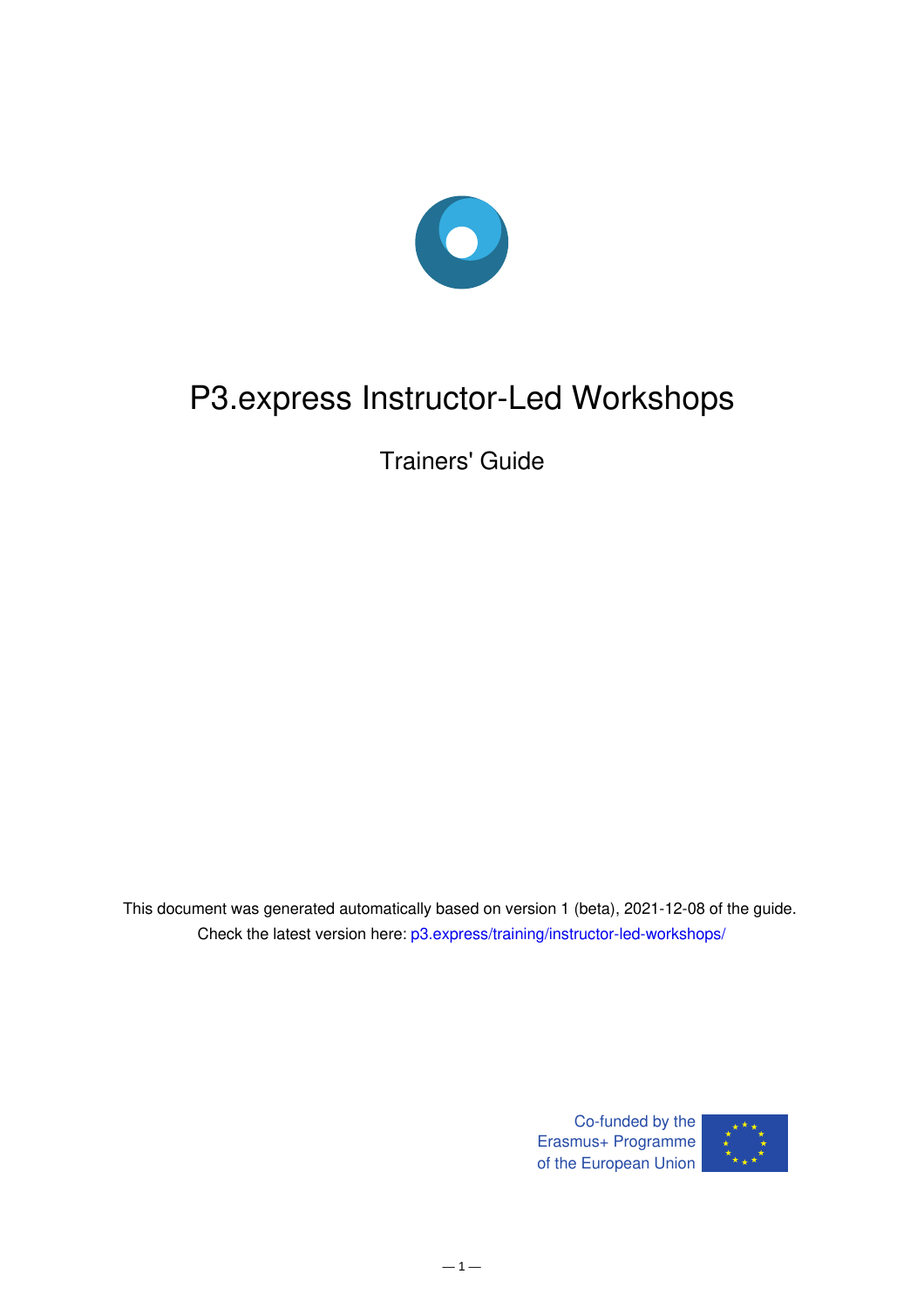# **Introduction**

This document is only for trainers who give training workshops for P3.express. If you're a learner interested in self-study, use the [manual](file:///manual/v2/) and the [eLearning](file:///training/artophile-center/) course instead.

### **The purpose and nature of this guide**

This is a complete, detailed guide that is continuously tested and improved so that you don't have to reinvent the wheel. Its goal is to help you deliver successful training workshops for P3.express.

# **Trainers' options**

Following this program is not mandatory for P3.express trainers, but it's highly recommended. You have the choice to use it in full, in part, or not at all.

# **Contributions**

If, while using this program, you come up with ideas for improving it based on your hands-on experience, let us know via [info@p3.express](mailto:info@p3.express) so that we can adjust the guide and make your input available to everyone.

# **Format of the workshops**

P3.express is focused on being practical and easy to use, and this should be reflected in its training programs as well. That's why we prefer to have **interactive workshops** rather than **lectures**.

Your primary role would be that of a facilitator who helps participants find their way, and one who helps the information emerge organically, rather than being a lecturer. This doesn't mean that there's something fundamentally wrong with lectures – just that that's not the best method of training for P3.express.

The workshops can be face-to-face or online.

# **Duration of the workshop**

 $-2-$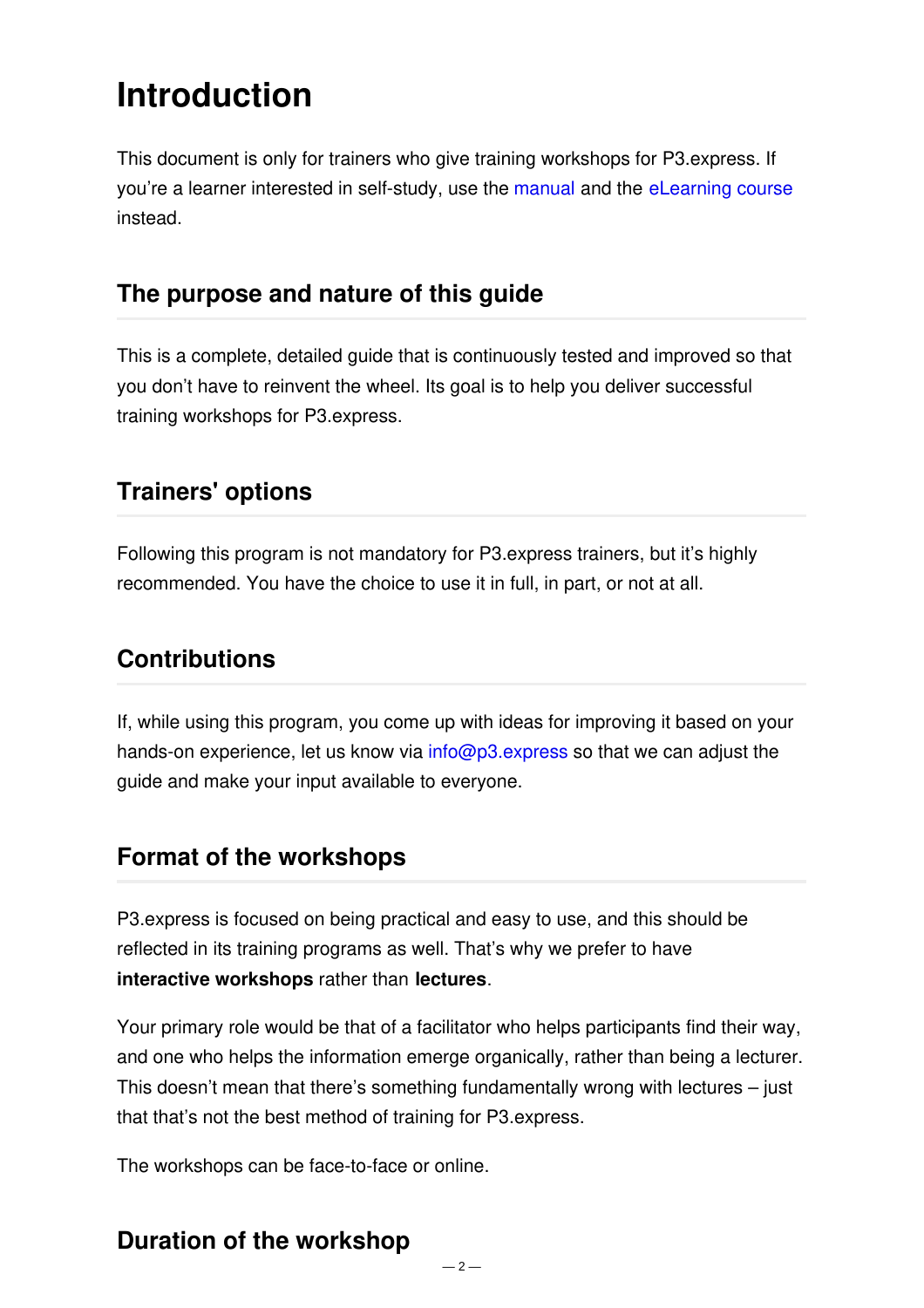You need 13 to 16 hours for a workshop based on this guide.

The approximate duration of each unit is mentioned in the guide, and it's a good idea to continuously compare the actual time spent with the planned duration to see whether you need to slow down or speed up the remainder.

You should divide the content among sessions in such a way that sections are not split across into two sessions if possible. Don't forget to add enough short breaks during the sessions.

# **Room setup for face-to-face workshops**

For face-to-face workshops, it's best to move the desks to the sides and have an open room. Participants can walk around, talk to each other, or sit down and think individually as they please.

Ask the participants to wear name tags, so that you can remember their names and use them when necessary.

Use boards, flip charts, sticky notes, and similar tools to capture their ideas. It's best to use physical tools to add more physical activity and make the workshop more active. Attach a large print of the P3.express diagram on a wall, and write the activity names on it as you progress through the workshop.

Ask the participants to silence their phones, laptops, and tablets and put them in their bags.

# **Room setup for online workshops**

We use breakout rooms for group activities. Any video conferencing platform that supports breakout rooms should work fine for online workshops; e.g., Jitsi, BigBlueButton, Adobe Connect, WebEx, Google Meet, Microsoft Teams, and Zoom.

Let the participants know beforehand that their video should be on all the time. It helps make the session more effective. Check to make sure that every participant has entered their name on the platform, so that you and others can easily address them.

Use a mind mapping application to collect and organize ideas. Share your screen in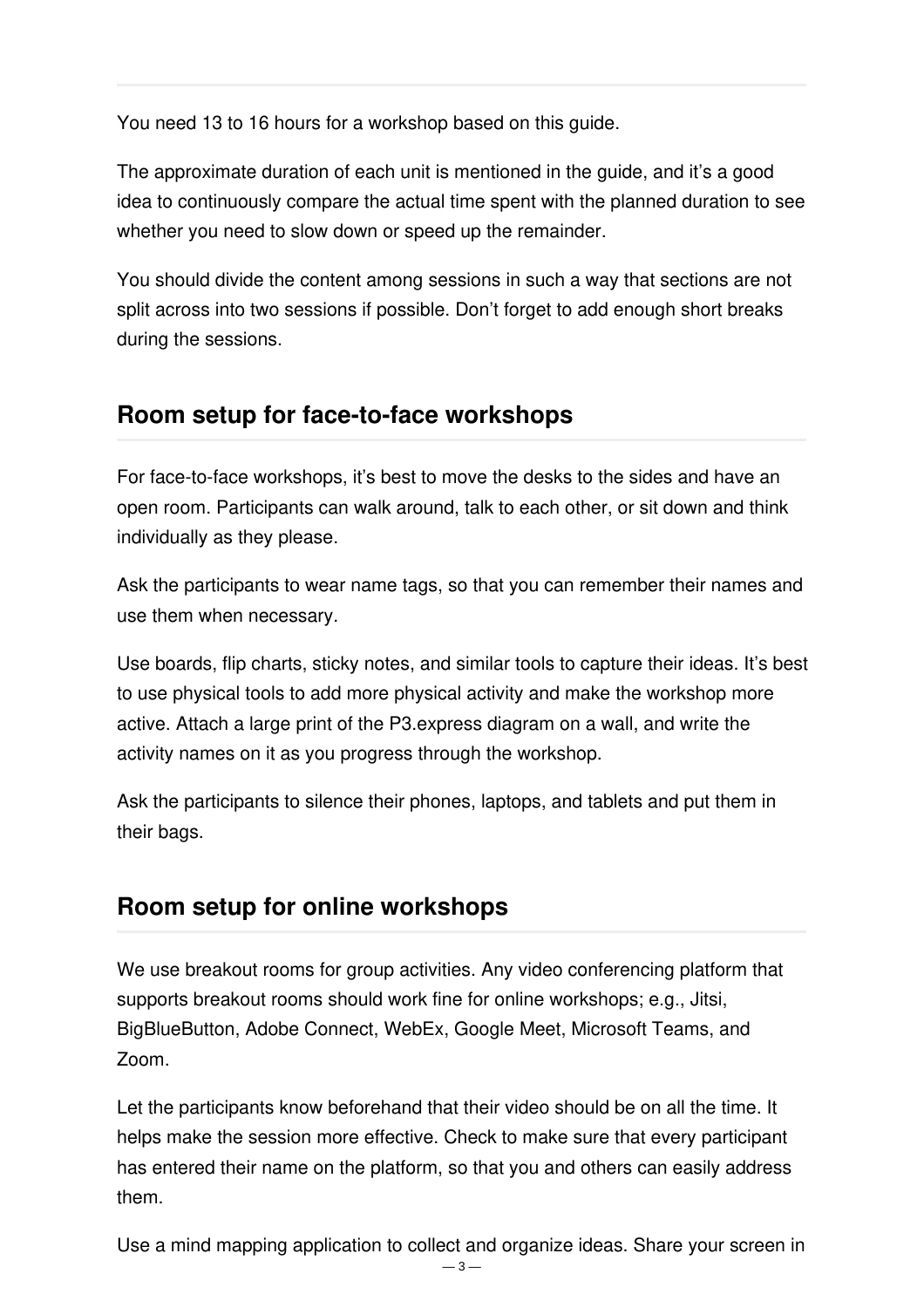the video conferencing application and let everyone see the mind map at all times.

# **Slides**

We only use a few slides in online workshops, and share the mind map the rest of the time. In face-to-face workshops, you can use a few slides, but you can also (preferably) manage without them.

Don't be tempted to add more slides, as they limit the interactivity and effectiveness of the program.

### **Pre-workshop work**

Participants don't need to do anything before the workshop. The whole of the training happens during the workshop, under your supervision. It works even better if the participants don't have any knowledge of P3.express at all when starting the workshop.

### **Additional resources for the participants**

People learn, understand, and remember much better when they have to work something out rather than getting an instant result. Therefore, it's best if they don't use the manual or any other resource during the workshop.

# **Number of participants**

The optimum number of participants is 6 to 12 people. Having more people in the workshop will limit its interactive and engaging nature.

### **The scenario**

The whole workshop is based on a scenario that is explained in this guide. We've selected a project that is not too big and complicated to become overwhelming, but not too small and simple to make it difficult to carry out activities. The subject of the project is also relatively easy to understand for people from any background.

While the scenario should work well for everyone, if you have in-house programs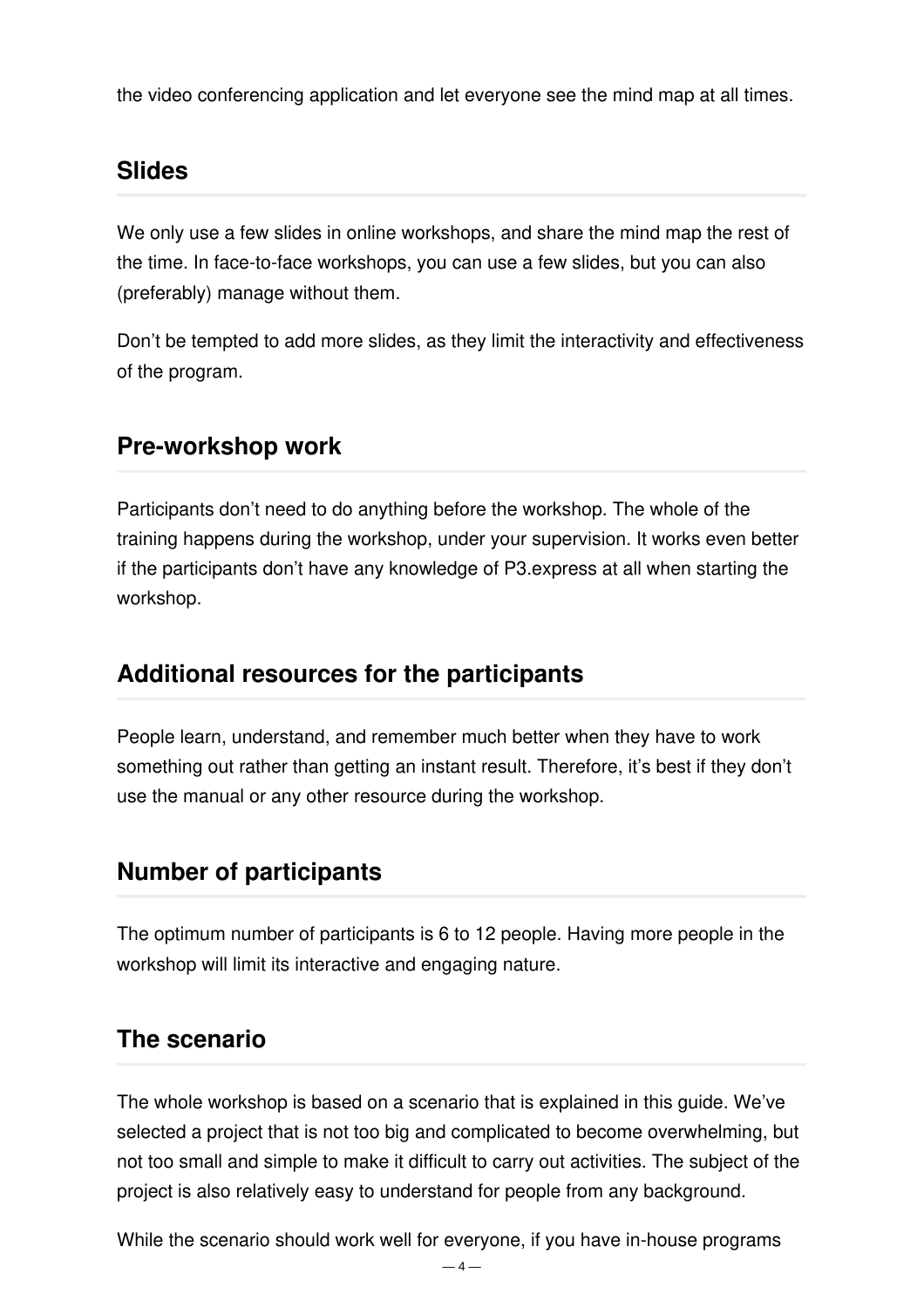where all participants come from the same company and are used to working on similar projects, you have the option to take one of their own projects as the scenario. It makes the workshop more interesting for the participants, but it also adds more risks for you as you have to be prepared to extract the necessary information in real time, and also to make sure that they don't focus too much on the technical aspects of the project.

### **Pre-workshop communications**

When someone registers for the workshop, send them an email to explain the following:

- Format and objective of the course
- Practical information
- Ground rules

If the date/time or existence of the workshop is not yet finalized, wait until it's finalized and then send the email.

It's a good idea to send them a calendar invite as well, especially if you have participants from different timezones and suspect there may be mistakes made in converting timezones. You can add a copy of the pre-workshop email to the notes of the calendar invite as well, to make sure they are always accessible.

#### **Format and objective of the workshop**

Some people may attend your workshop because their company has arranged it, and they may not know what to expect. Even individuals who select your course and pay for it themselves may not pay enough attention to the specifications. To avoid surprises, tell them about the format and objective of the workshop; for example:

This program is an interactive workshop where you and your peers will work together on a scenario and learn through that experience. We won't use lectures, slides, handouts, etc.

The goal of this workshop is to help you understand how you can set up a minimalist project management system based on P3.express.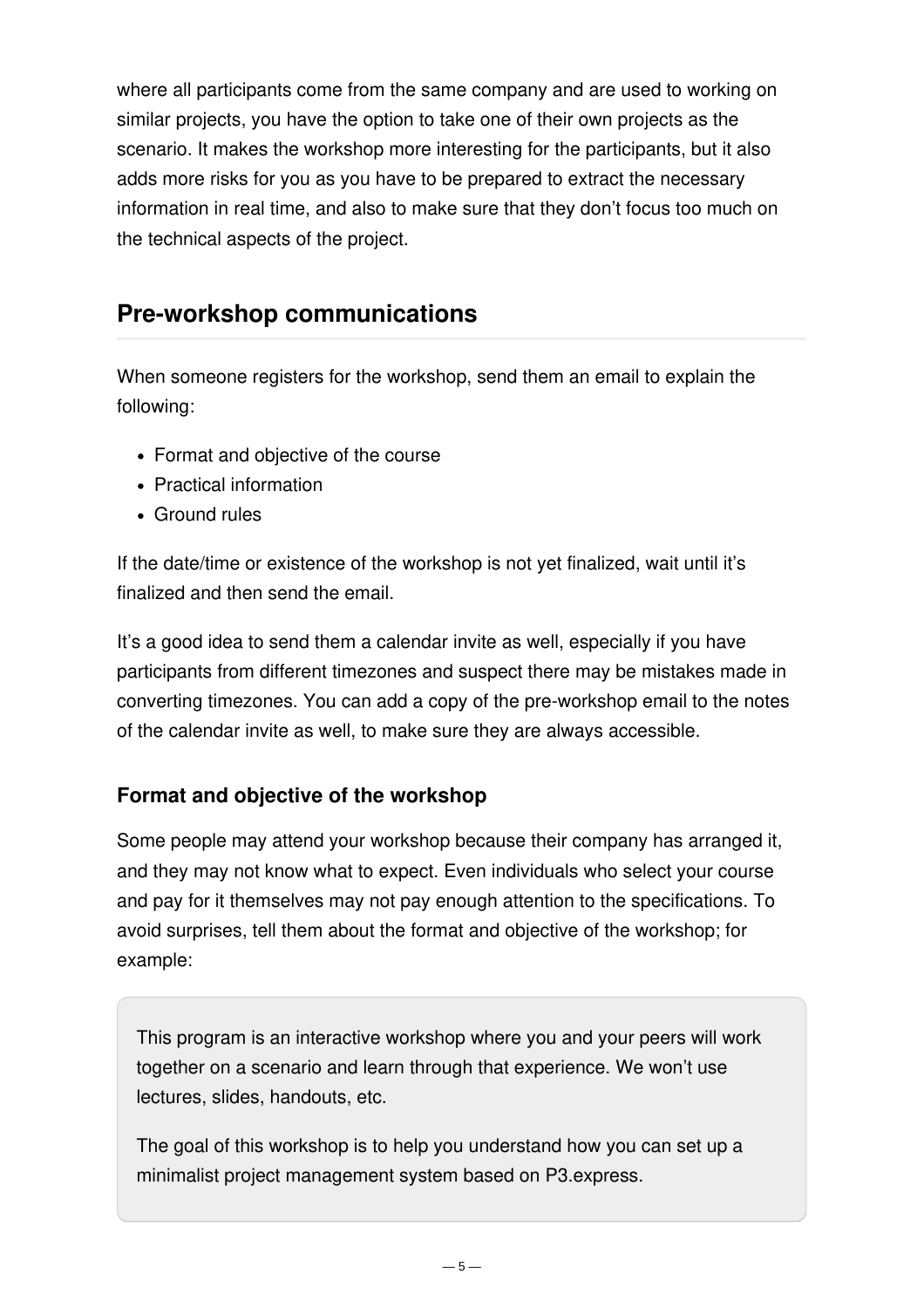It's a good idea to allow potential participants to cancel their order and get a full refund before the workshop if they change their mind. If you're going to rely on their registration for finalizing the course, give them a clear deadline for cancellation, and a clear cancellation policy.

#### **Practical information**

Tell them all the practical information they may need about the workshop, such as the following:

- **Trainer**: {name and contact information}
- **Date and time**: {for all sessions, including the timezone when needed}
- **Location**: {including information about parking places and public transport for face-to-face workshops or supported devices for online ones}
- **Catering**: {for face-to-face workshops only!}
- **Lunch break time**: {for online workshops, so that people can be prepared}
- **Pre-workshop work**: Nothing!
- **What to bring**: Nothing!

The goal is to leave no potential question unanswered. When you receive questions after sending the email, check to see whether it's something you need to cover in future emails.

#### **Ground rules**

Edit the following ground rules to suit your style, and explain them at the beginning:

- Be on time.
- Keep an open mind.
- Participate in the discussions and encourage others to do the same.
- Be brief when sharing your opinion (maximum 40 seconds at a time).
- Forget about emails and messages from work and friends.
- Be curious listen actively and try to understand others.
- Challenge the idea, not the person.
- Avoid side conversations and focus on the main topic.
- Don't worry about nitty-gritty details focus on the strategic level instead.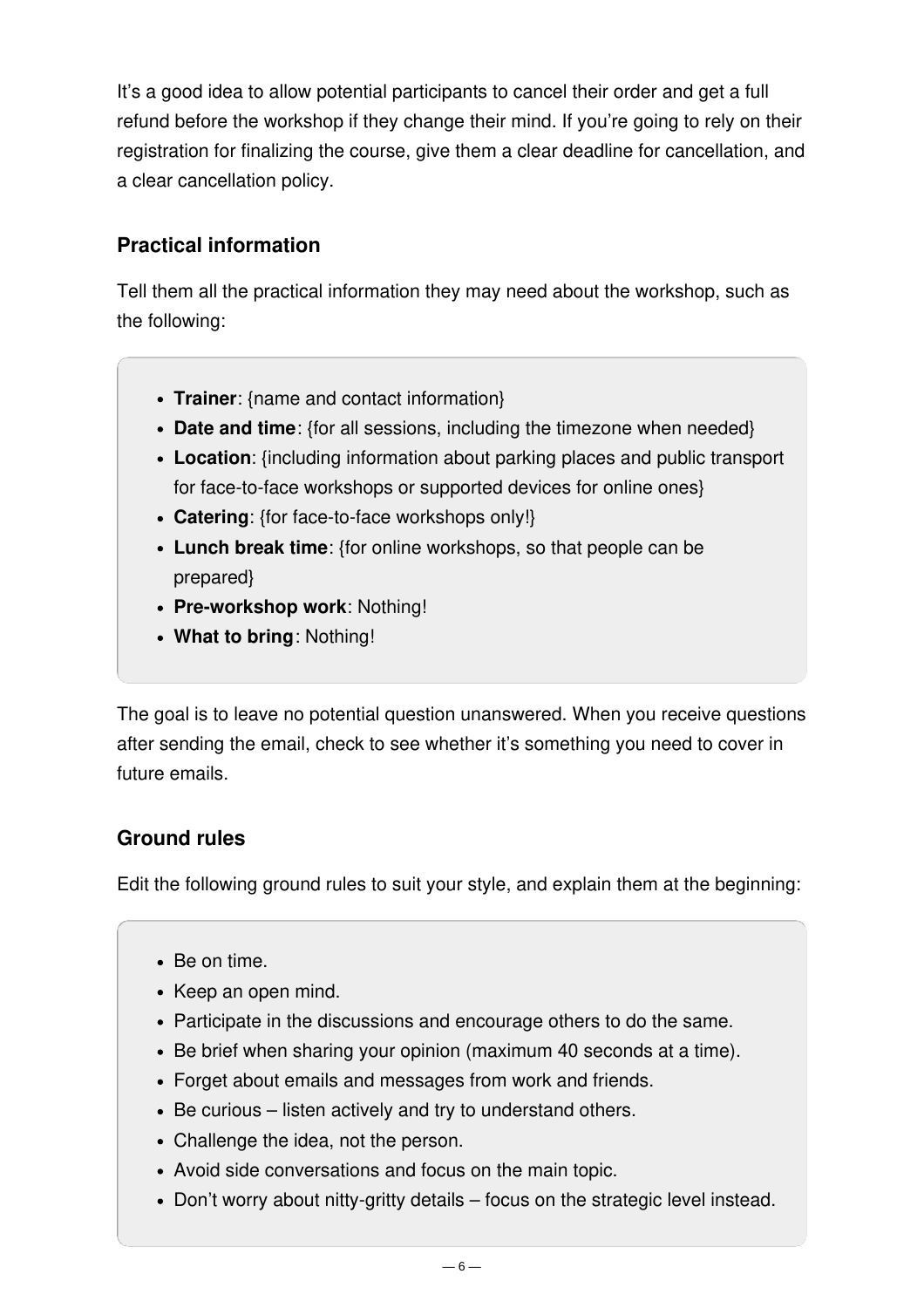Additional ground rules for face-to-face workshops:

- Wear your name tag all the time.
- Silence your phone, laptop, and tablet, and leave them in your bag.

Additional ground rules for online workshops:

- Make sure your profile shows your full name.
- Make sure your video is on all the time, except during the breaks.
- Use headphones instead of speakers to minimize audio feedback.
- Stay in a quiet room and use a quality microphone.
- Mute your microphone when not speaking.
- Leave your phone outside the room.

Let them know that you will ask them for ideas to improve the ground rules at the end of the workshop. This has two advantages: first, it's a good source of great ideas (don't forget to tell us about those); and secondly, it helps increase their buyin.

The reality is that some people won't read the email carefully, and that's why you need to review the ground rules at the beginning of the workshop as well.

# **Workshop preparation**

Make sure everything is prepared for the workshop and that participants will have a smooth experience. For example:

- Face-to-face workshops
	- ∘ Is the size and layout of the room appropriate for the workshop?
	- ∘ Is the room reserved and accessible for the workshop?
	- Are additional arrangements (e.g., for using the parking spaces) done?
	- Are there enough boards, markers, flip charts, papers, etc. in the room?
	- Are drinks, lunch, and other catering arrangements made?
- Online workshops
	- Is the video conferencing platform available and ready for use?
	- Do you have all the necessary tools (e.g., mind mapping application)?
	- Are the sound and lighting okay in the room you'll be using for the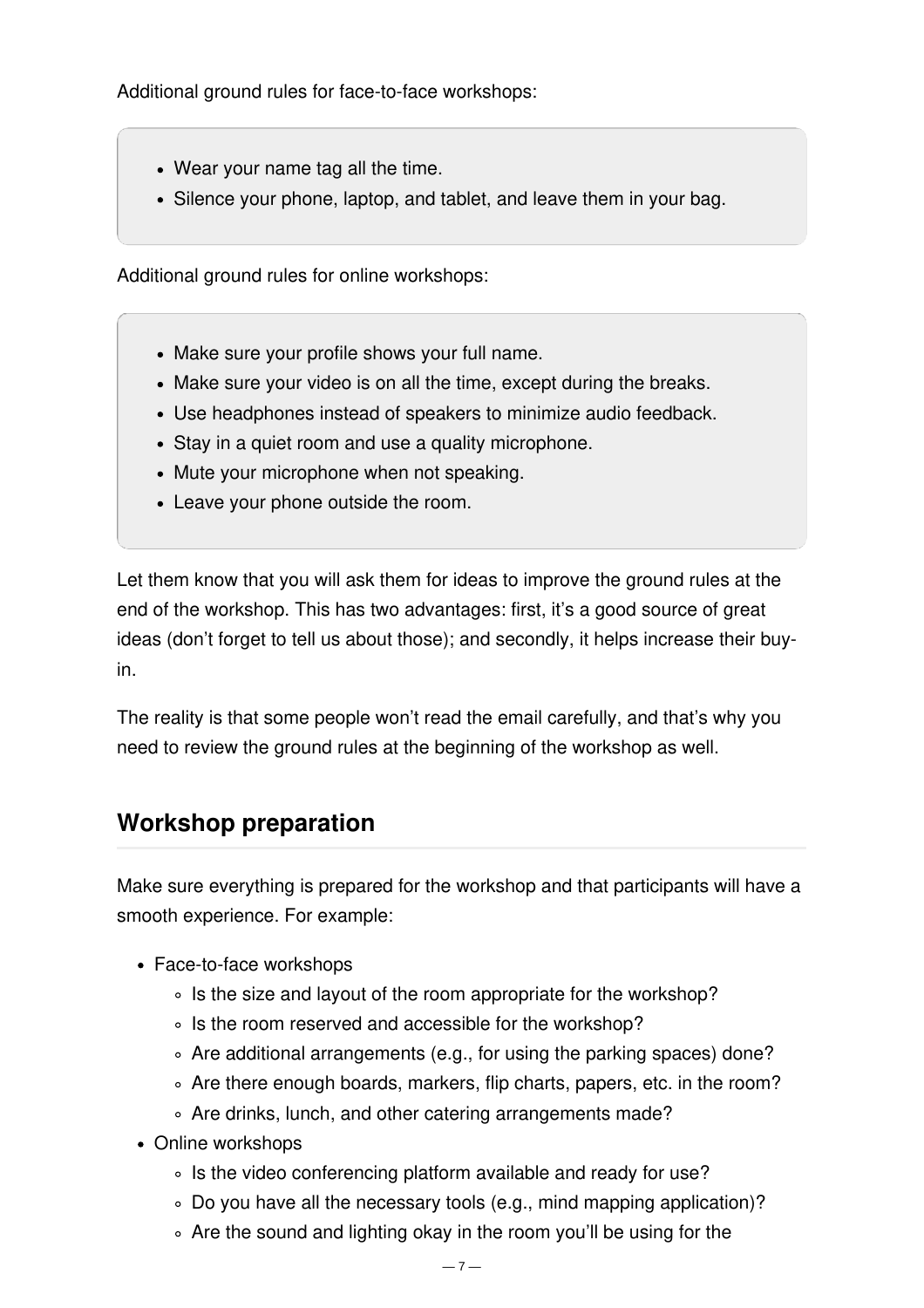session?

- Do your webcam, headphones, and microphone all work fine?
- Do you have a reliable and fast Internet connection?

Remember that you're accountable for the smooth delivery of the workshop. If someone else is responsible for those arrangements, you still have to supervise or double-check to make sure everything is okay.

### **Post-workshop evaluation**

We recommend two rounds of post-workshop evaluation:

- 1. Immediately after the workshop, to evaluate their satisfaction with the workshop. You can ask them to fill in the form at the end of the workshop, or email the form the next day. The first option usually draws more participants, but the second one has more reliable results.
- 2. After 6 months, to evaluate the effectiveness of what they've learned.

If you are an [accredited](file:///training/accreditation/) trainer, or willing to become one, the evaluation must be done by P3.express, because learner satisfaction is a criterion in trainer accreditation. The result of the evaluation will be stored in our system and you will have access to it as well.

Note that the satisfaction of the learners is NOT the ultimate goal – the ultimate goal is having effective training that can have a positive impact on their lives. There is a correlation between these two, and that's why learner satisfaction is used as an approximate proxy for the effectiveness of the program, although this has to be done with caution.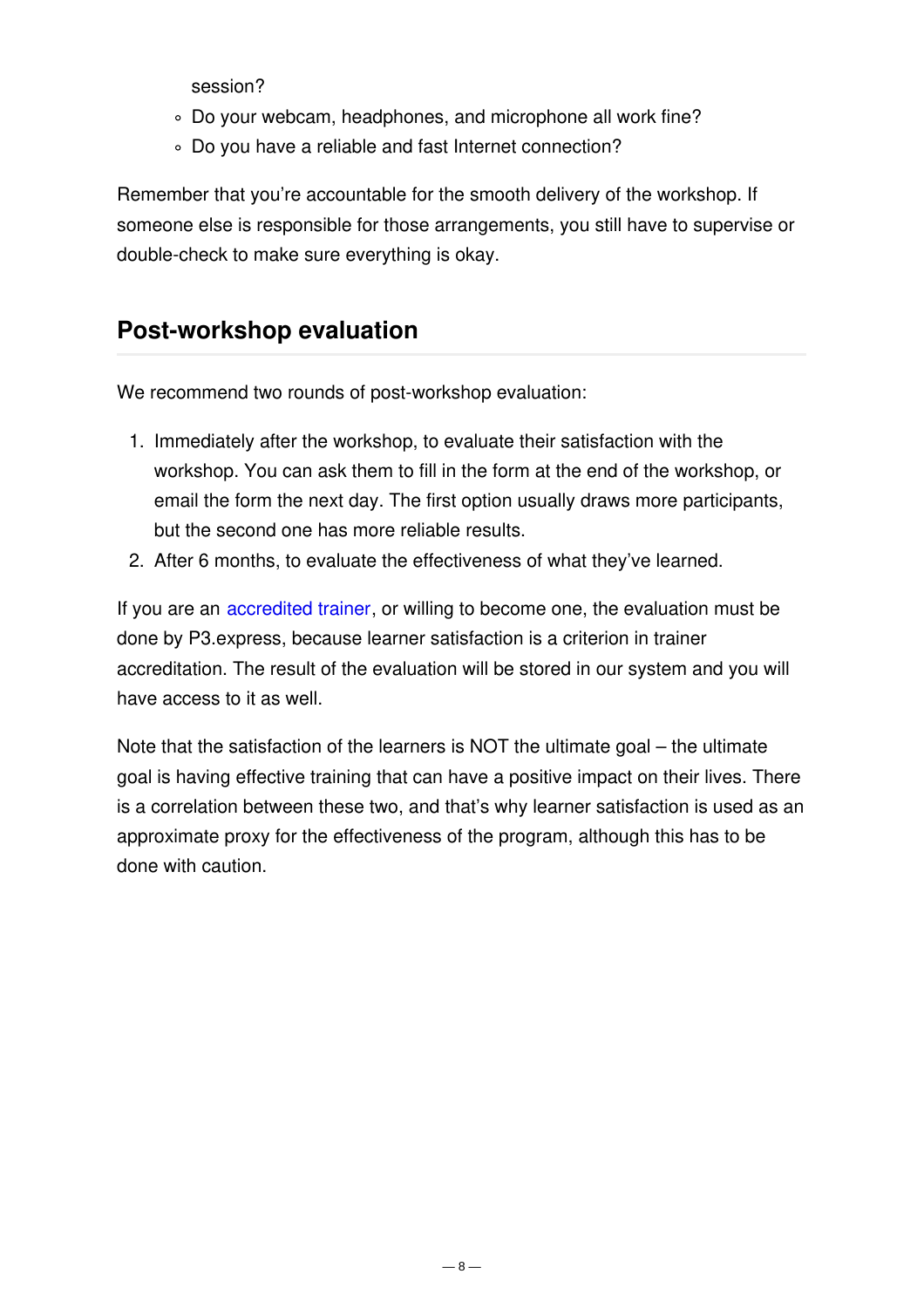# **Scenario**

**Artophile** is an architects' firm in **Artopolis**. Artophile is going to initiate a new project codenamed **ArtoLibre@Artophile**.

ArtoLibre@Artophile is aligned with a larger initiative in Artopolis called **ArtoLibre**. The ArtoLibre initiative is designed to replace most proprietary software in the public sector with **libre** alternatives.

# **What is libre software?**

Libre software, sometimes called free software (free as in free speech, not as in free beer), open source, or FLOSS (Free/Libre, Open Source Software) is software that respects the **freedom** of the user by providing its source code and allowing investigations, modifications, and distributions. The source code must be available because when it is, experts can investigate the software and make sure that it doesn't do anything undesirable.

Being libre increases the potential for higher **security** and **privacy** on the one hand, and on the other hand, increases **pluralism** by avoiding lock-ins. Furthermore, libre software is usually more efficient, so that it's not necessary to frequently replace old hardware, which makes it more **sustainable** and **environmentally friendly**.

Libre software is usually less expensive, but lowering costs is not a goal in the ArtoLibre initiative, and any savings made as a result of this initiative will be donated to libre projects to support their further developments.

# **What is ArtoLibre?**

The government has planned a five-wave approach for ArtoLibre:

- **Wave 1**: Replacing the email clients, instant messaging applications, and cloud storage systems
- **Wave 2**: Replacing the office suite applications
- **Wave 3**: Replacing the remaining general applications
- **Wave 4**: Replacing the remaining specialist applications
- **Wave 5**: Replacing the operating system

Each wave takes 3 to 6 months to implement and is followed by training. Users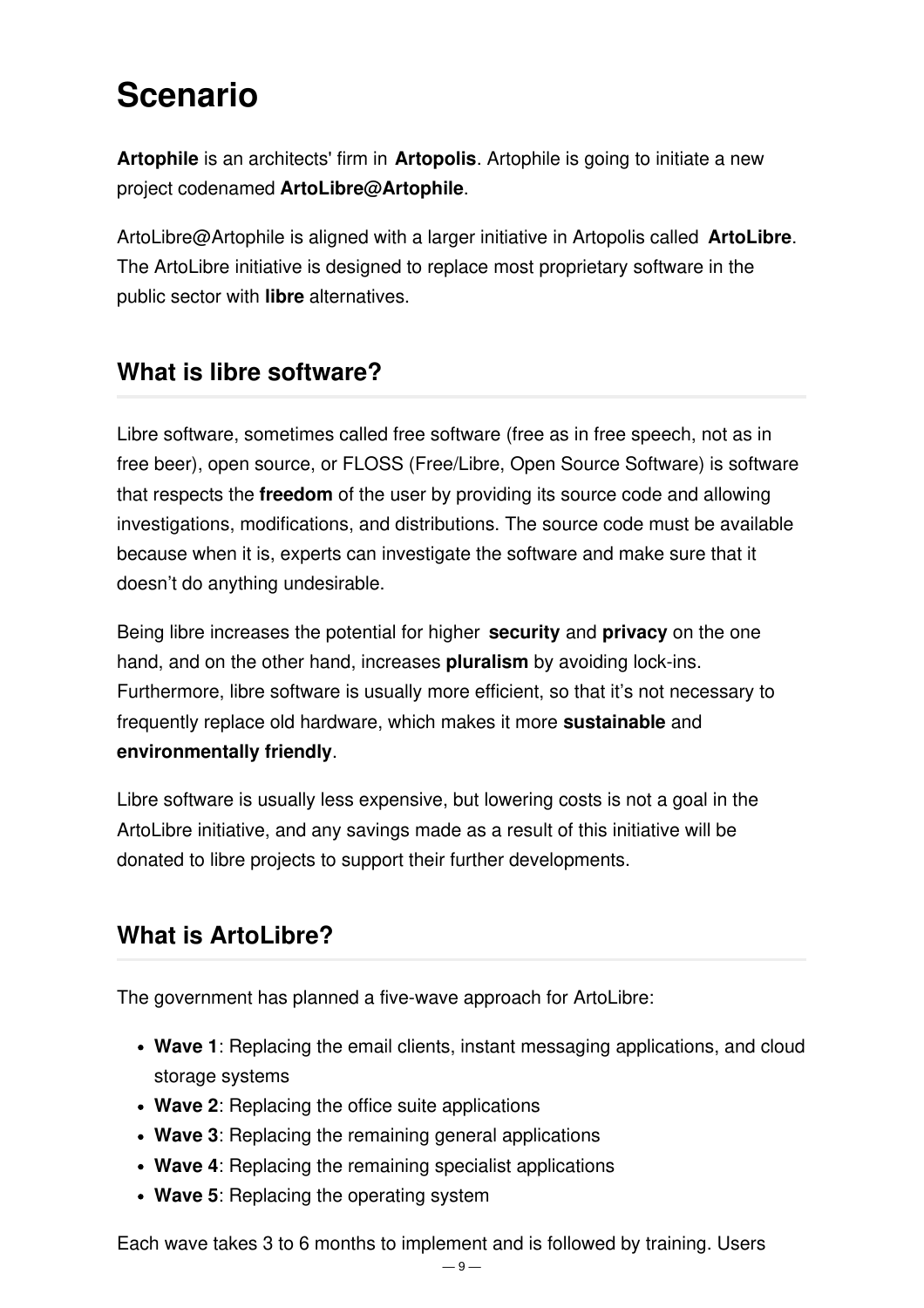must have at least 6 months between the release of any two waves, in order to get used to the change.

The libre applications that replace proprietary ones are expected to be **better** than them or at least on the same level (whatever "better" means for the end users) – so they're an upgrade rather than a downgrade. When options are limited, minor downgrades are acceptable, but in cases where liberation requires a major downgrade, the proprietary application can be kept. Needless to say, the proprietary applications must be cross-platform or platform-agnostic so that users can run them in a libre operating system.

### **What is ArtoLibre@Artophile?**

The ArtoLibre initiative is limited to the public sector. Artophile, which is a private company, doesn't have to comply with it. However, Artophile values freedom, doesn't limit itself to specialist services, and considers itself socially responsible. As a result, Artophile has decided to take a similar initiative.

Besides taking on the general advantages of the ArtoLibre initiative, it also makes the company's computer systems more compatible with those in the public sector, which is an advantage because there's a lot of interaction between them.

# **YOU!**

You are a project manager in Artophile who has been selected to manage the ArtoLibre@Artophile project. You only have experience in managing architecture/construction projects. However, you know that project management is different from the technical aspects of the project and you should be able to do a good job.

The IT department of the company can play a part in this project, but they don't have all the expertise and external IT consultants who are also required.

*Good luck!*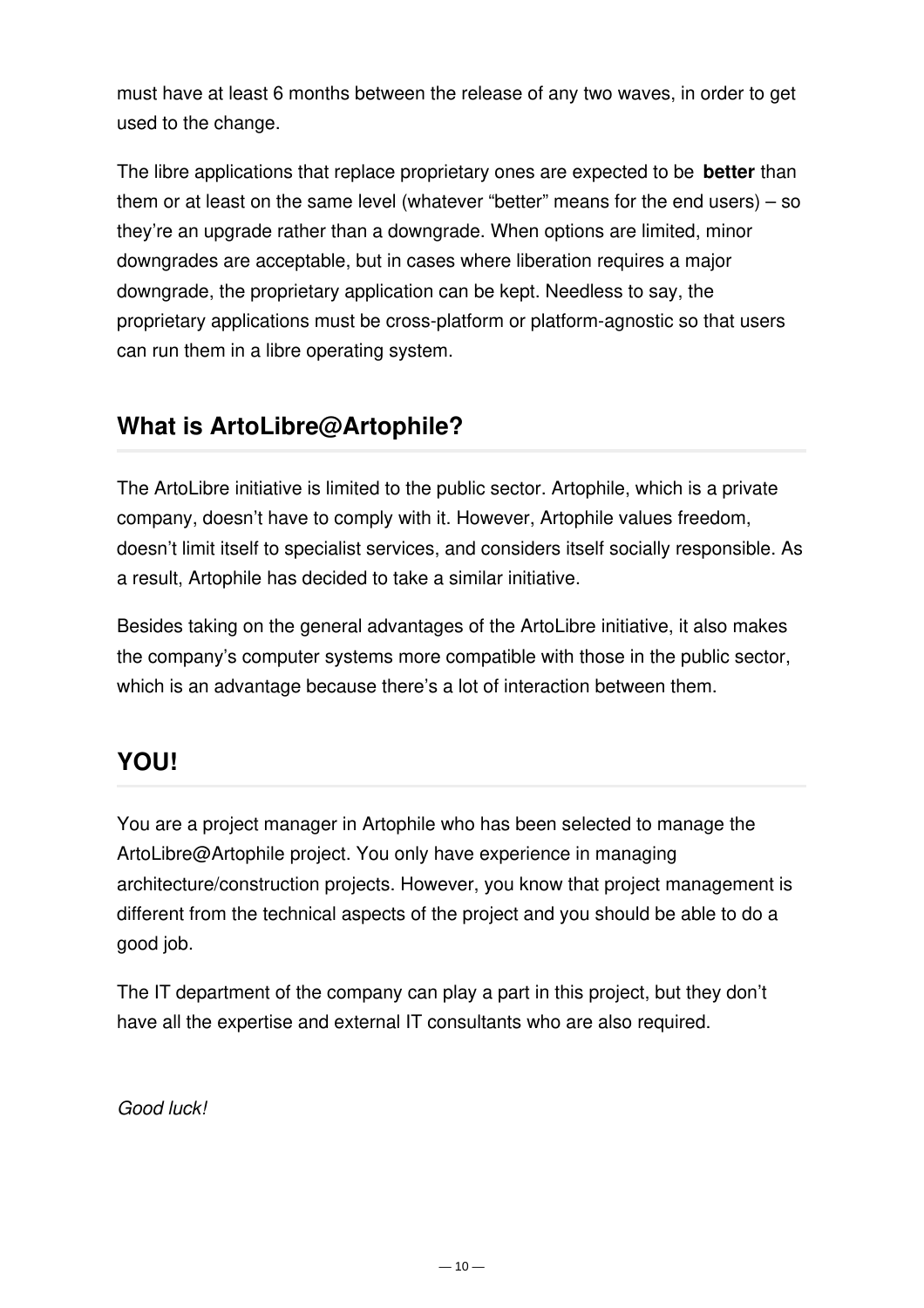# **Activity discovery**

It helps the participants have a better understanding of the activities and the whole process if you let them discover the activities instead of just telling them what has to be done.

The following parts of the workshop have activity discovery:

- **Part 2**: Project initiation activities
- **Part 3**: Monthly initiation, weekly and daily management, and monthly closure activities
- **Part 4**: Project closure activities
- **Part 5**: Post-project management activities

This page explains how to discover the activities in each of those parts.

### **S1 - Explain the purpose**

First, remind them of the purpose of the activity group:

- Face-to-face: Put a large sheet of paper on the wall, write the name of the activity group on top and the purpose below it. Later, you'll add the activities on sticky notes onto this paper.
- Online: Add two nodes below the activity group's node: one titled *purpose* and the other *activities*. Write down the purpose and leave it open for them to see.

# **S2 - Collect ideas**

Ask them to think about the management activities they will find necessary or helpful for this group. Remind them to write down the items briefly and clearly. Tell them that they don't need to worry about adding duplicate items, but encourage them to check other participants' items because it may inspire them to come up with additional ideas. Note that this exercise is done individually, not in teams.

To capture the ideas:

Face-to-face: Ask the participants to write down the items on sticky notes (one item per sticky note) and put them on the board. Encourage them to walk around the room and manage the notes themselves to keep them more active and energetic.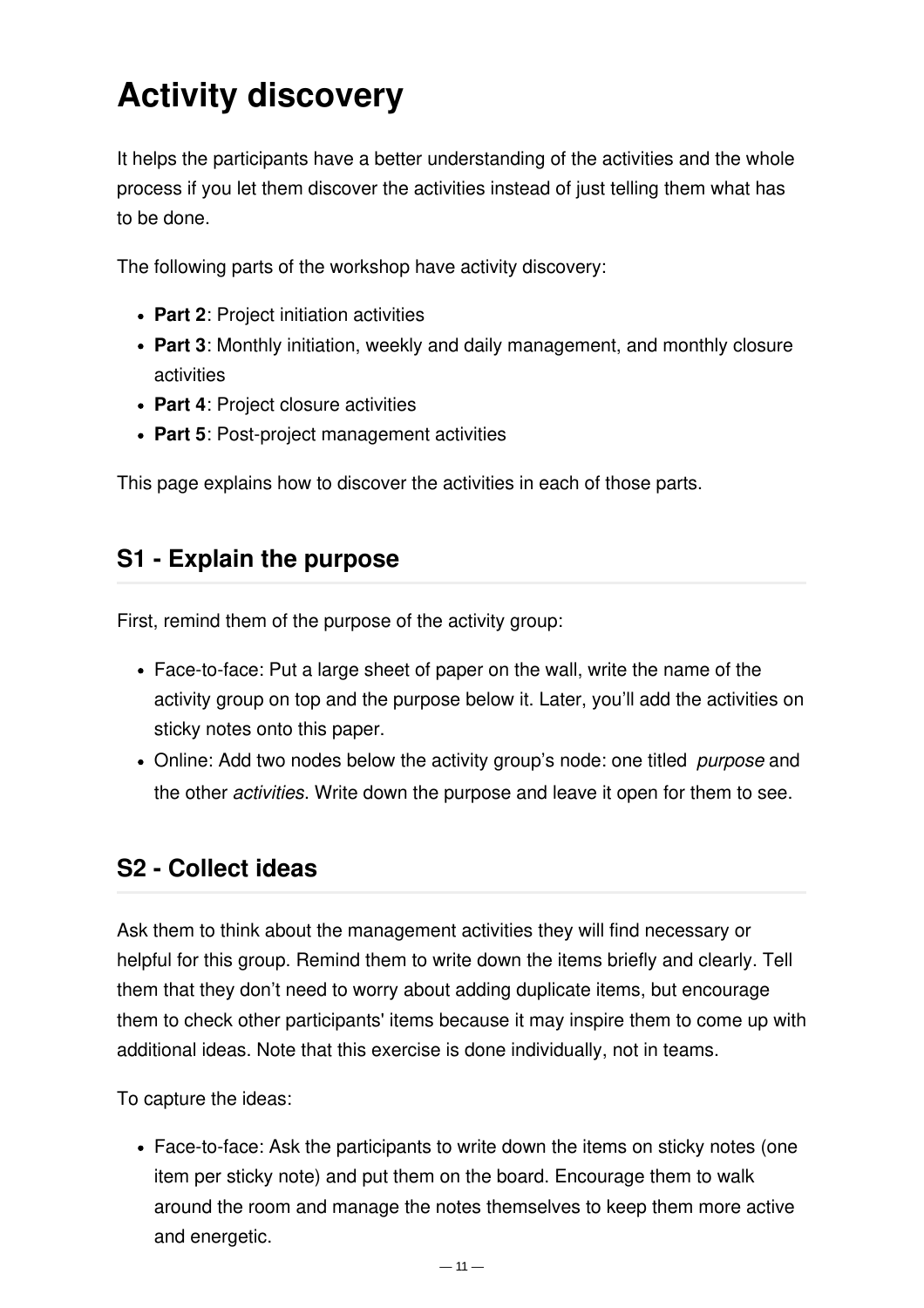Online: Ask the participants to write down the items in the public chat panel, each item on a separate line. At the end, copy all the ideas from the chat panel and paste them into your mind map, underneath the *Project Initiation > Activities* node.

Usually, 2 to 3 minutes is enough for this task, but you don't have to give them a limited time; instead, watch their interactions, and as soon as you feel that they're reaching the end, give them 30 seconds to finish up.

You can expect to receive 10 to 40 items at the end of this round.

### **S3 - Organize the ideas**

Go through the items and organize them:

- When there are duplicates, pick one and move the rest underneath it.
	- Face-to-face: Stack the cards and put the selected item on top.
	- Online: Move the other items underneath the selected item and collapse it.
- If something doesn't belong to the current activity group, move it to the next activity group. Depending on the nature of the item, either explain why it has to be done later or simply let them know that you will discuss it later.

At this point, you will probably have 5 to 20 activities. You don't need to create a one-to-one mapping between their items and P3.express activities at the beginning – it's best to do it gradually.

### **S4 - Order the items**

Skip ordering for the daily management activities (as they don't have an order). For the other groups, select one of the existing activity ideas that belongs to the middle of the activity group. Then, ask the participants if it's possible to do it immediately at the beginning, and if not, what has to be done before it. Track those predecessors back until you reach the first activity, and add the missing activities along the way. While doing it, adjust the order of activities on the board or mind map.

#### **S5 - Link to P3.express**

When ordering is complete, change the name of each item into the corresponding P3.express activity name.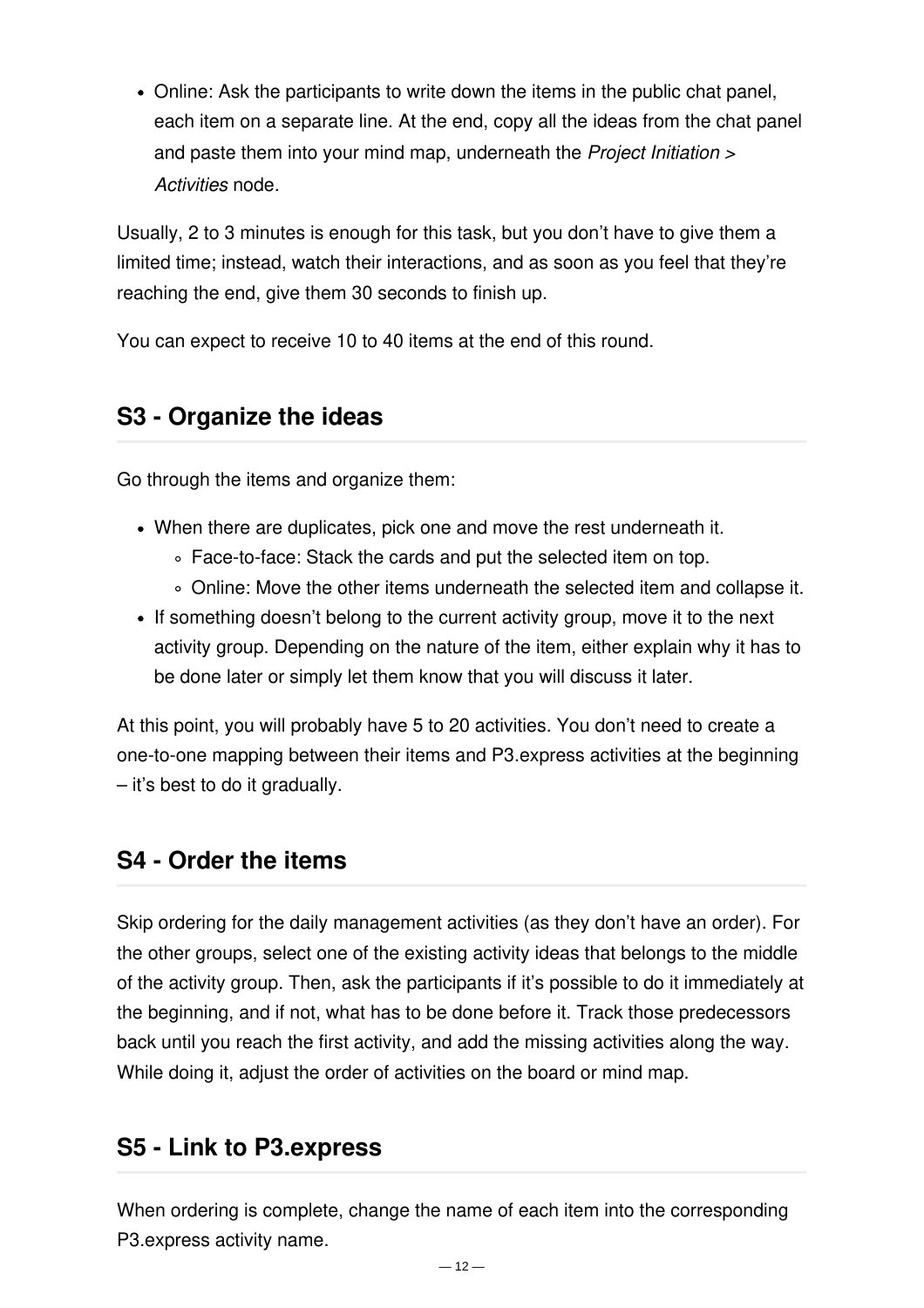# **Part 1**

*20 to 30 minutes*

The first part of the workshop is about introductions and preparations.

# **Arrival**

Make sure you arrive at least 20 minutes before the planned start time, and double check to make sure everything you need is available. You need to know who to call and ask for help if something is missing.

When people arrive, check to make sure they comply with the ground rules; e.g., wearing name tags for face-to-face workshops and having display names for online ones.

Start the workshop exactly on time – if you don't respect the schedule, others won't.

# **Introductions**

Ask the participants to introduce themselves, and at the end, introduce yourself. This helps them get to know each other and also warm up. It's also a buffer for those who may arrive late.

Give participants a few main topics for their introduction; e.g.,

- What's your name?
- Where do you work and what do you do?
- What types of projects do you have in your company?
- What's the main difficulty in managing your projects?
- How did you try to cope with that difficulty?
- What project management topics have you studied before?
- Do you know any other participants in this workshop?
- What are your hobbies?

Let participants see the questions when introducing themselves:

- Face-to-face: Write the questions on the board. You can erase them when introductions are finished.
- Online: Open a "Workshop Initiation" item underneath the main mind map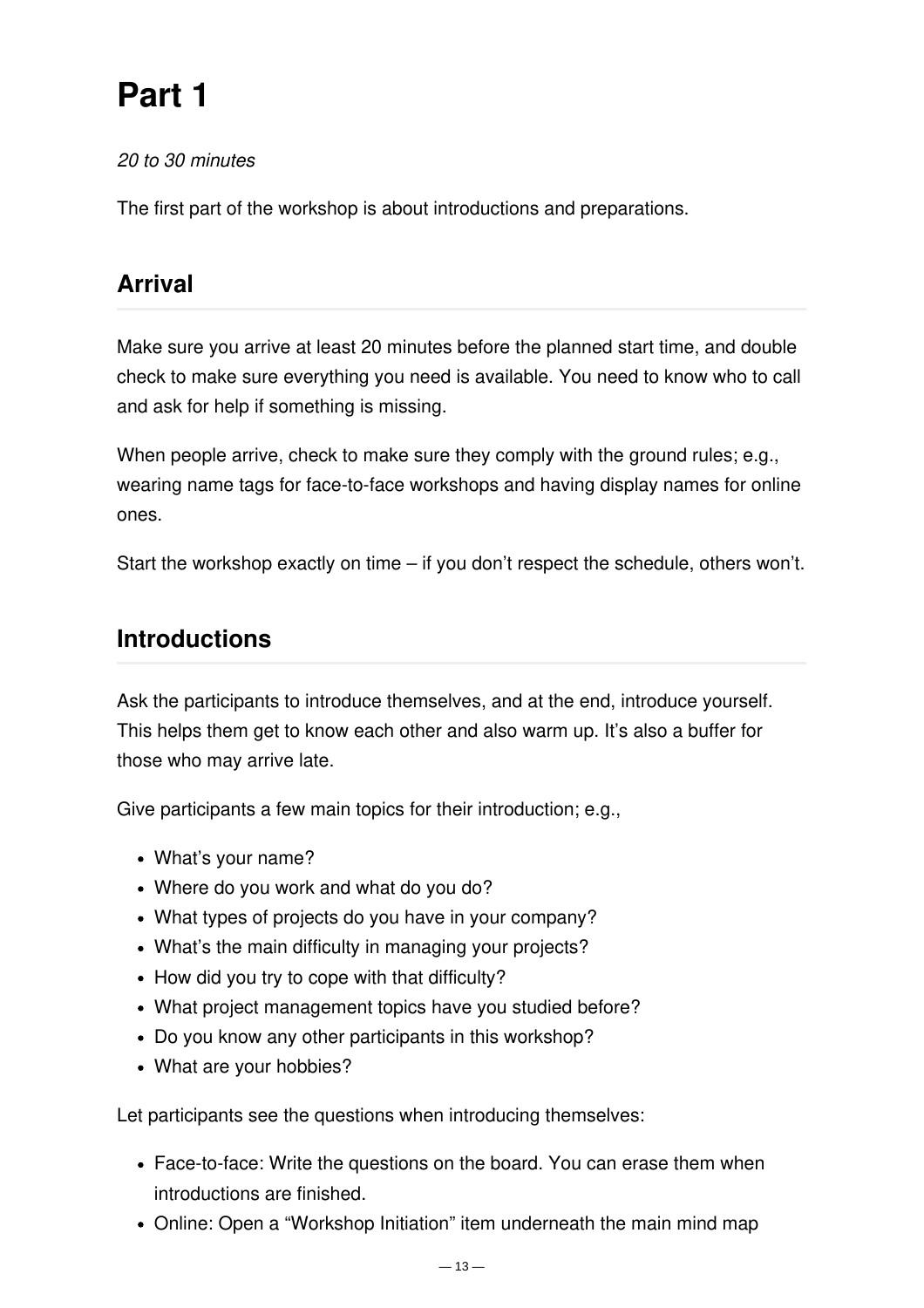element, and add "Introductions" underneath it. Add all questions underneath the "Introduction" element. When the introductions are finished, collapse the item.

When each person is done introducing themselves, it's best to ask one or two questions for extra information or extra details. This demonstrates your interest and helps prevent the introductions from being too brief.

# **Grouping**

Most exercises are done in fixed groups of 3 participants. If the number of participants doesn't allow you to have 3 participants in every group, you can have one or more groups with 4 participants. Avoid appointing more than 4 people to a single group.

Groupings will be fixed during the workshop, so be careful with the way you team them up. It usually works best if you team up people who don't know each other.

Each group plays the role of the project manager, unless otherwise stated.

# **Group facilitator**

Explain that they should take turns in acting as the facilitator in each exercise. The facilitator doesn't contribute to the content (unless necessary), but is focused on helping the other members focus on the purpose of the exercise and create the output within the limited time they have.

The duration set for the exercises is limited because we have many exercises in the workshop. Therefore, it's absolutely necessary to have an active facilitator in each group who prevents members from wasting their time on unnecessary details.

Attend the group exercises and help them improve their facilitation techniques. Besides helping them have more productive exercises, it also helps them improve an essential project management technique that will be helpful to them in the future.

# **Ground rules**

You've already emailed the ground rules to the participants, but some people may not have read these carefully. It's a good time to review them here, and also explain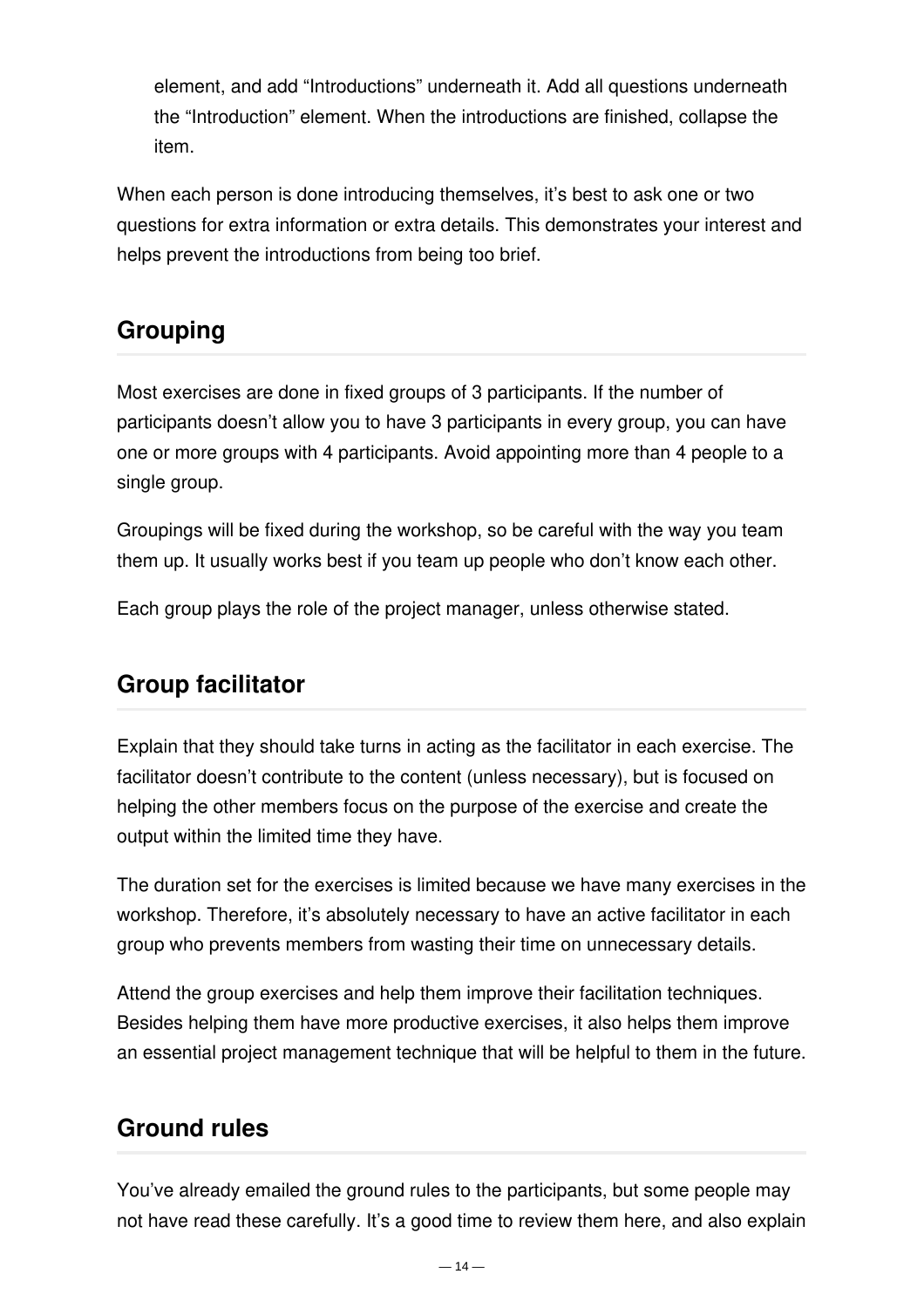the rationale for each rule. Make sure they understand that the rules are designed to make the workshop as useful as possible for them rather than to limit them.

Don't forget to mention that you'll ask them for improvement ideas for the ground rules at the end of the workshop.

# **Rearranging the room (face-to-face only)**

Most rooms are furnished for lectures. At this point, you and the participants can work together to rearrange the room and make it suitable for the workshop. Move the tables and chairs to the sides.

This is yet another warm-up exercise and also another opportunity for late participants to show up before the main topics start.

Take a photo of the room before changes, so that you can pull it all back at the end of the session or the workshop.

### **Overview of the process**

Now it's time for a short lecture!

Take about 5 minutes to show them the process diagram, and give them a quick overview of the process. Only focus on the circular nature of the process and on the activity groups without mentioning any of the activities.

Keep the process diagram visible during the workshop:

- Face-to-face: Put a large process diagram on a wall or on the screen.
- Online: Show them the diagram, and as you explain, add the name of the activity groups to your mind map. You will gradually populate them with the content that will be created during the workshop.

If participants ask questions about the process, keep the answers high-level. If a question needs more detail and is best covered later, park it as follows:

- Face-to-face: Designate a board or wall for parked questions. Write those questions on the board or write them on a sticky note and add to the wall.
- Online: Add a "Parked Questions" element underneath the root element and add the questions underneath it. Keep the element collapsed to focus on the main topic.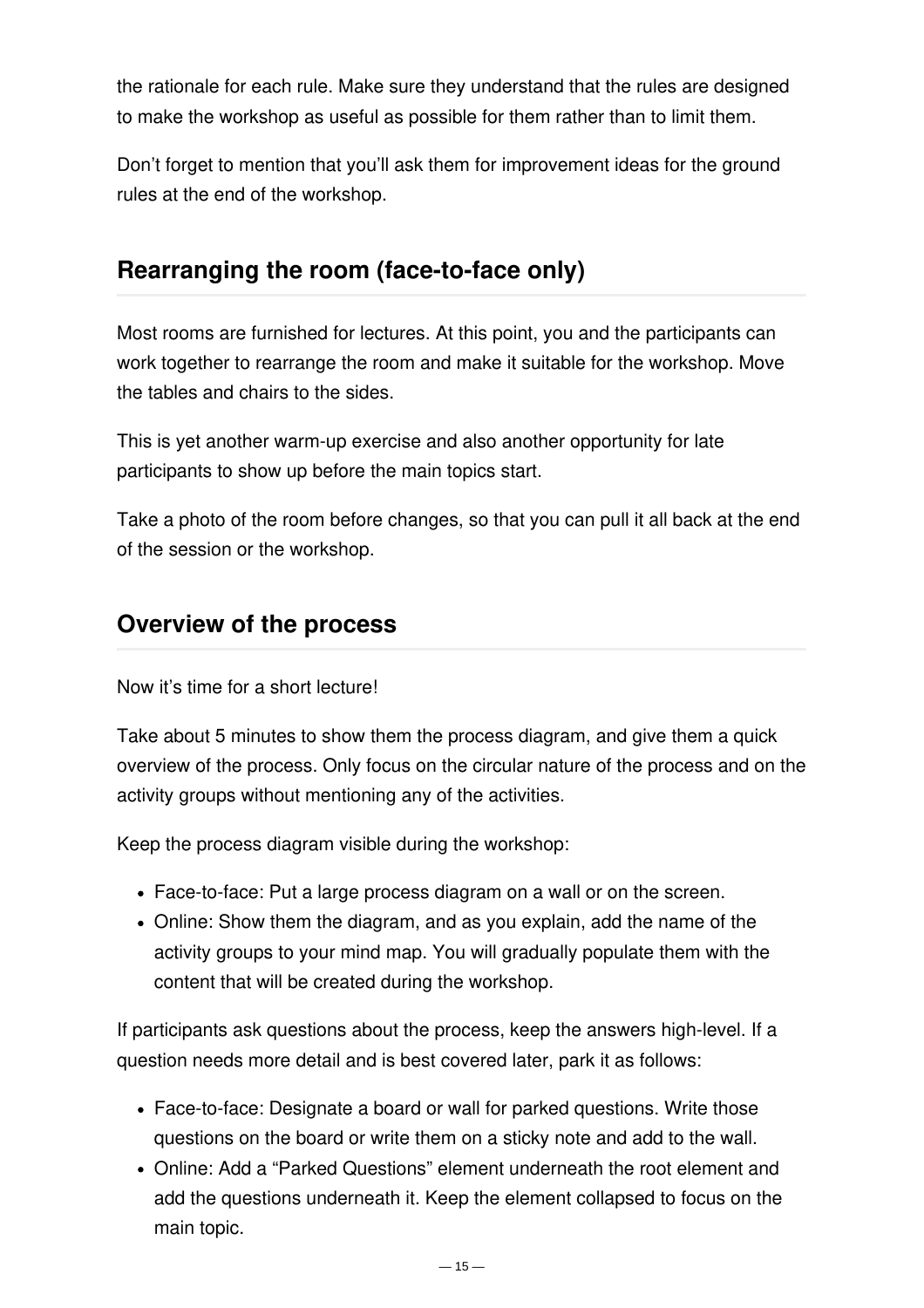Remember to cover the parked questions as you proceed with the workshop, and remove each one when its concept is covered.

At this point, your mind map in an online workshop would look like this:

╭─ Workshop Initiation [+] │ │ ╭─ Project Initiation │ ├─ Monthly Initiation │ ├─ Weekly Management ├─ Process ───┼─ Daily Management O ──┤ ├─ Monthly Closure | ├─ Project Closure | └─ Post-Project Management | ⊢ Workshop Closure – Parked Questions [+]

An equivalent of this mind map in a face-to-face workshop is a number of large papers on the wall, each one titled with one of those 10 main headings. We'd rather use paper to save the content instead of writing them on a whiteboard and then erasing them – only use the whiteboard for temporary content.

### **Introduce the scenario**

Now it's time to introduce the scenario:

- Face-to-face: Give each participant a printed version of the scenario.
- Online: Show the scenario on the screen and also post it as a file, so that they can open it on their local machine and check it whenever they want.

Make sure that the participants understand that a project manager doesn't need to be expert in the application area, and therefore, they don't have to worry if they don't have IT experience. In fact, it may be advantageous if they are not IT experts, because then they have to be focused on the management aspects. Remind the tech-savvy participants that they should not be distracted by the technical aspects but rather focus on managing this sample project. In the real world, they either have to change hats between a manager and an application area expert, or simply focus on managing the project and leave the technical aspects to other experts.

There are a few things you need to know about the scenario, and be prepared to explain to the participants if needed:

- We've used the Artopolis context, which can be helpful as your learners will take the Artophile Center eLearning course as well.
- We've used the word "libre" instead of the more common word "free", to ensure there's no misunderstanding – the English word "free" means both *libre* and *gratis*, and when used in this context, it's about being *libre*. Although most libre applications are gratis as well, being libre is the most important attribute, not being gratis. Feel free to mention that the same applies to P3.express: It's libre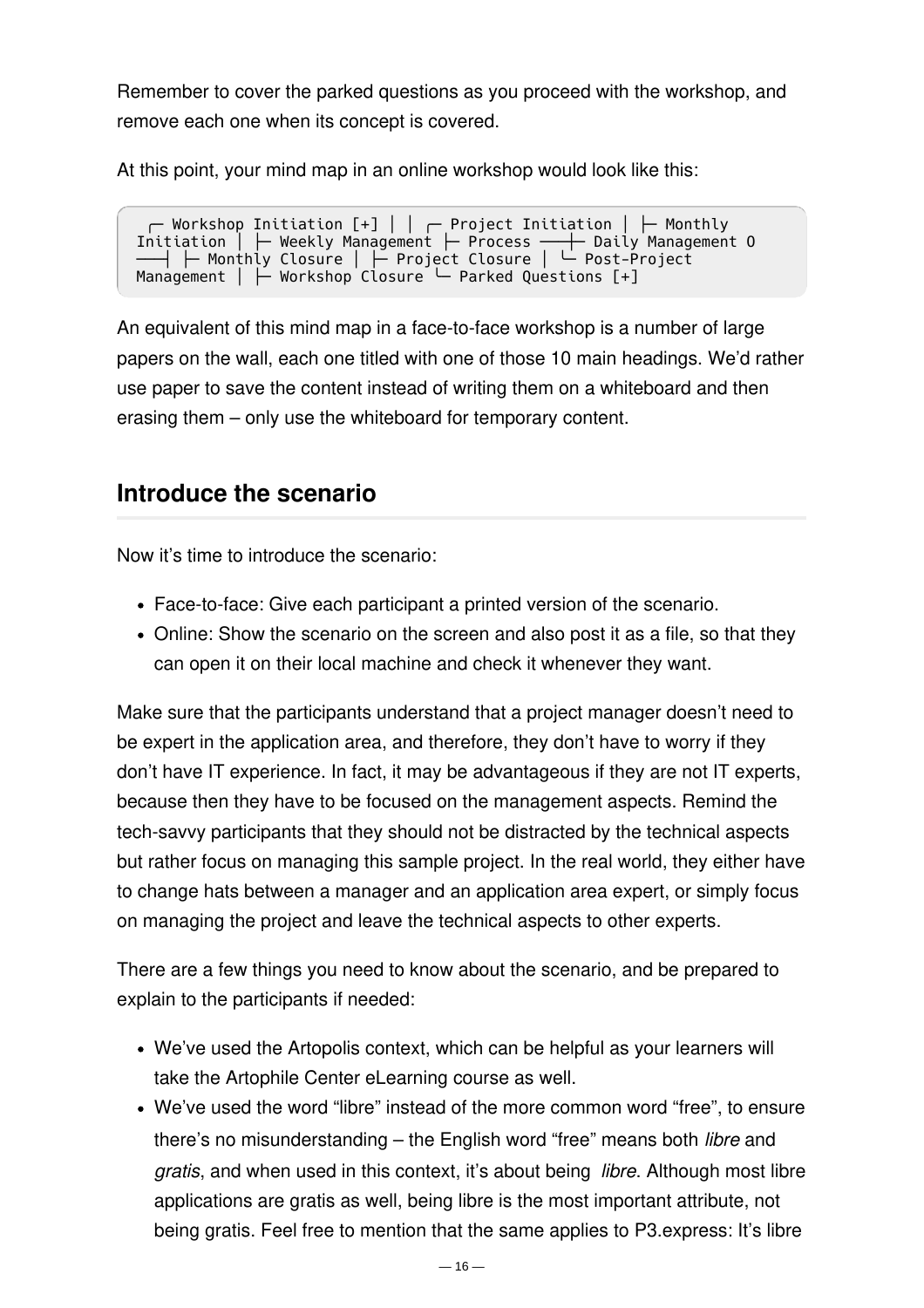(and also gratis).

- To be accurate, the ArtoLibre initiative is a program rather than a project. To keep it simple, we've just referred to it as an "initiative" – the word "initiative" can be used to refer to both projects and programs. While the ArtoLibre@Artophile initiative can be considered as a program as well, it's OK to see it as a project.
- The goal of the ArtoLibre initiative is **not** to replace **all** proprietary applications with libre alternatives, but to replace as many of them as possible without making big sacrifices. So, for example, when it comes to Wave 5, it won't use a fully libre Linux distribution, and a normal distribution that has some proprietary drivers will be fine.
- The main problem in an initiative like ArtoLibre is not technical it's about doing it in a way that is not too distracting for the users, because they have to get used to using a different set of applications with a new user interface and work flow. That's why there are five waves: to let the users get used to it and absorb the changes.
- Such initiatives have been implemented in the real world; some of them successfully, and some of them not. There are already some public sector organizations in some countries that use libre software.
- The first 4 waves gradually replace the existing applications with libre alternatives run on the same operating system (Windows or MacOS) because most libre applications are cross-platform, and finally, the fifth wave replaces the operating system with a Linux distribution.

Let's have a look at the five waves of the ArtoLibre initiative:

- **Wave 1**: This is about replacing applications like Outlook, WhatsApp, and Google Drive with libre alternatives. This is the first wave because it's the easiest change for the users.
- **Wave 2**: Almost all organizations use an office suite such as Microsoft Office on a daily basis, which will be replaced by LibreOffice or another libre alternative. The choice of libre office suite is not significant, because they use similar file formats and their outputs will be compatible with each other; however, LibreOffice can be a good choice because it's the default office suite in most Linux distributions. All waves are followed by a training program, which is especially important for this wave because most people in the organization will be using office applications. We can assume that because of the ArtoLibre initiative, the government has prepared simple, well-structured eLearning courses that are freely available to everyone. So, the training we need to have in ArtoLibre@Artophile can be limited to awareness and support, or become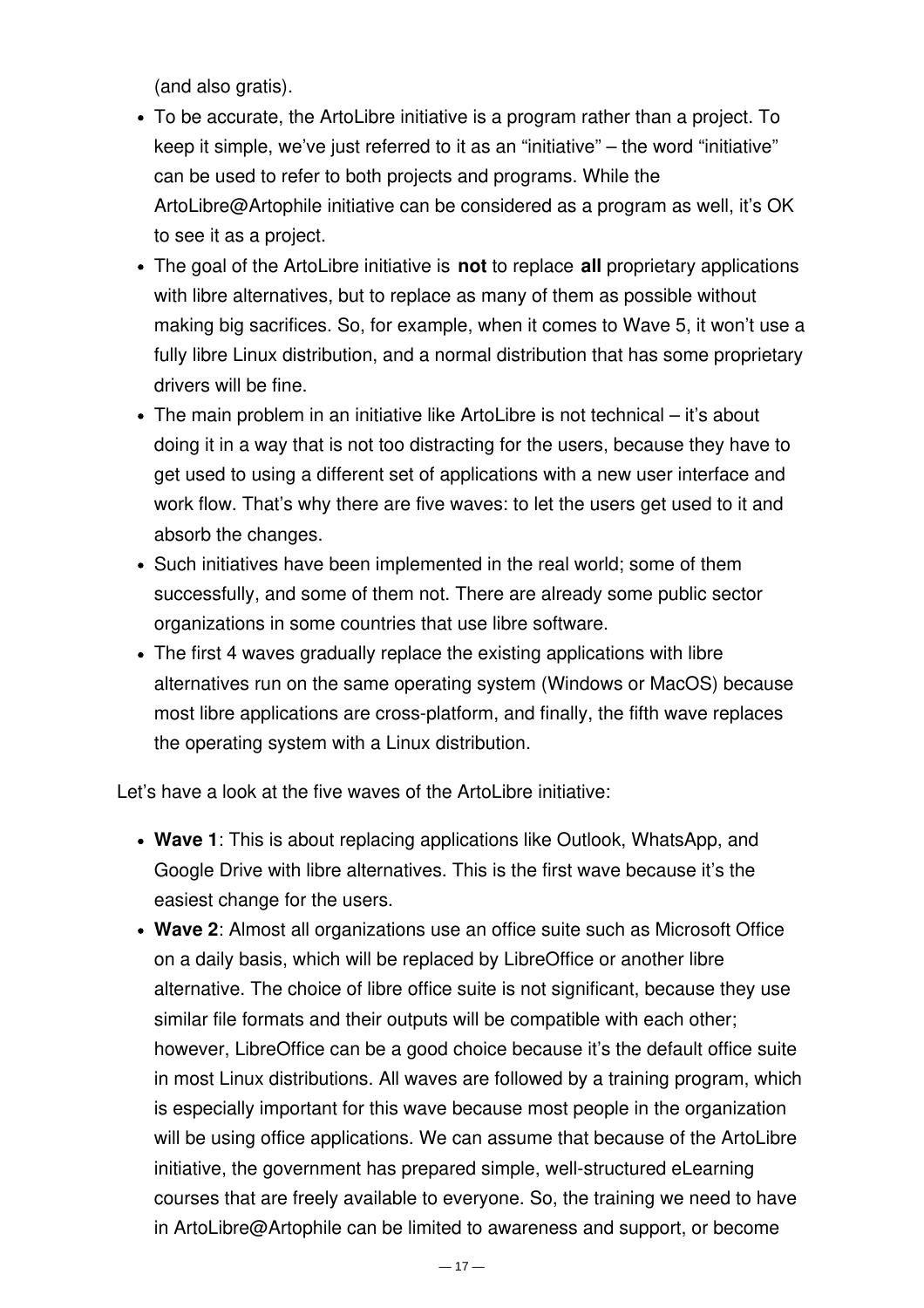blended training.

- **Wave 3**: The previous two waves have replaced some of the key general applications. This wave will replace the remaining applications (except for those that create a major disadvantage). Note that what is a general application and what is specialist depends on the organization; e.g., most organizations may use an image editor like Photoshop every once in a while, but not professionally. For them, it would be considered a general application and targeted here, while the same application is a specialist one in a graphic design company and will be targeted in Wave 4.
- **Wave 4**: The specialist applications are those the organization uses for its core business; e.g., an image editor for a graphic design company, and a CAD and a 3D-modeling application for an architecture business. These applications warrant more attention, and we have to make sure the change doesn't create any long-term issues. However, it's natural to have short-term disruptions, and that's acceptable. As mentioned before, the goal is not to replace **every** application at any cost – if replacing a proprietary application causes too many problems, the proprietary application can be kept. Besides commercial applications, some organizations have custom applications developed for them that may not be cross-platform and can cause issues when they switch to Linux in Wave 5. These applications should be adjusted or replaced in this wave
- **Wave 5**: This is the final wave where Windows and MacOS will be replaced by a Linux distribution that is suitable for average users. We can assume that ArtoLibre has selected a distribution as the default, in which case, it would be easier to use the same in Artophile.

While explaining the scenario, make sure you're not making the Project Description elements too obvious; e.g., we've used words such as "advantage" and "disadvantage" when describing the change, instead of "benefit" and "disbenefit", so that the learners can rationalize about it instead of just copying everything from the scenario into their Project Description.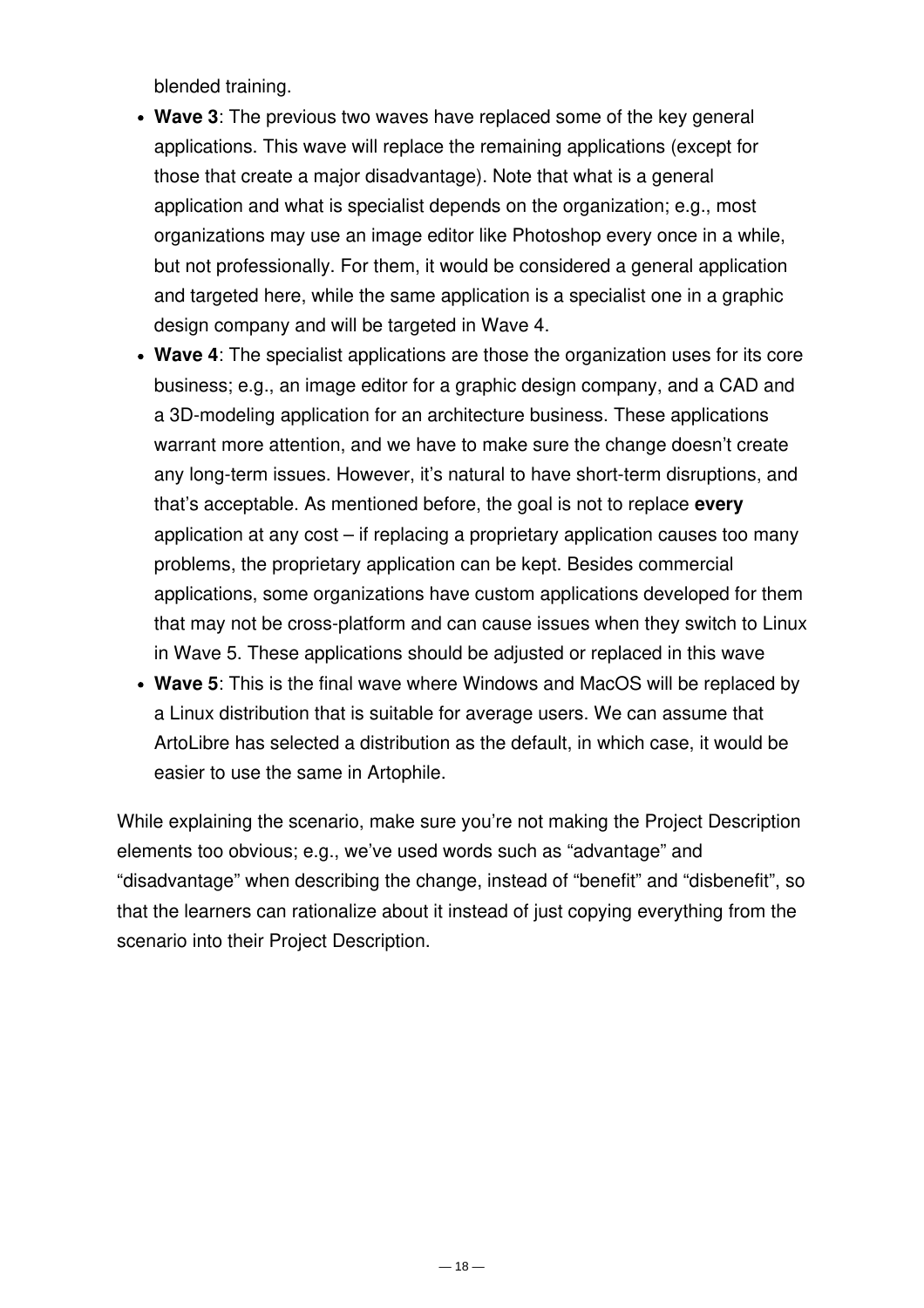# **Part 2**

#### *4 to 5 hours*

This part is about discovering the project initiation activities and initiating the sample project.

# **Common pitfalls**

This topic has the tendency to become too long and to go into too much detail about planning. In this view, make sure you keep the length and amount of detail to an appropriate level and remember the following:

- Planning is only part of project management and even the best plans are ineffective when not enough attention is paid to the other project management activities.
- Insisting on a perfect plan discourages your audience from using a structured project management system. Your goal is to help them understand how to create a **good enough** plan, not a **perfect** one. They will always have the chance to improve their planning skills in the future, after they've implemented a simple, structured project management system and started benefiting from it.

# **Activity discovery**

Start with a [discovery](file:///mnt/int2/websites/p3.express/hugo.p3.express/public/training/instructor-led-workshops/discovery/) exercise to create the list of project initiation activities, without going into too much detail about those activities.

### **Exercises**

Now we can run the activities for our sample project:

- A01 Appoint the sponsor [\(exercise\)](#page-19-0)
- A02 Appoint the project manager [\(exercise\)](#page-20-0)
- A03 Appoint the key team members [\(exercise\)](#page-20-1)
- A04 Describe the project [\(exercise\)](#page-21-0)
- A05 Identify and plan the [deliverables](#page-25-0) (exercise)
- A06 Identify risks and plan [responses](#page-30-0) (exercise)
- A07 Have the project initiation [peer-reviewed](#page-33-0) (exercise)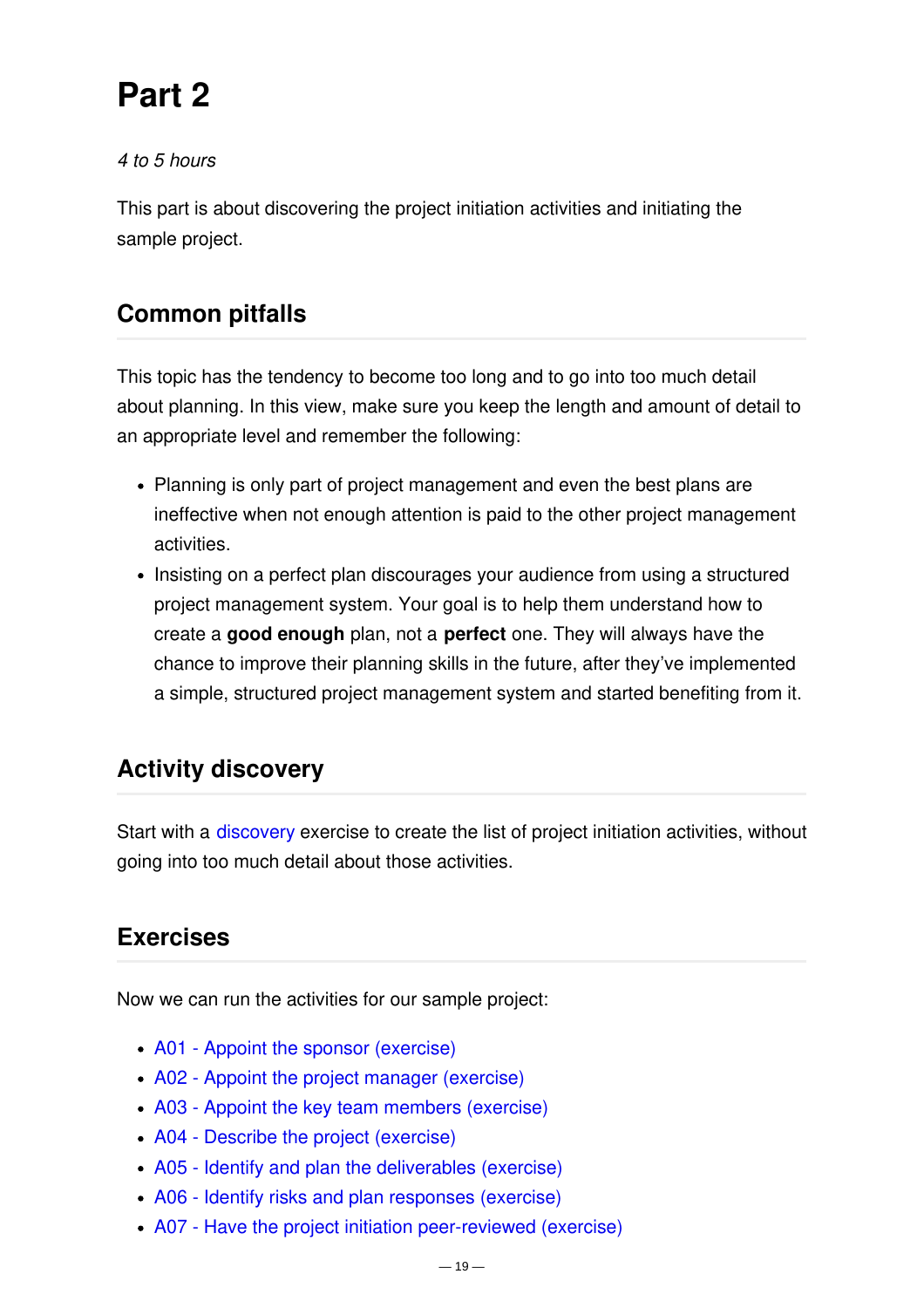- A08 Make a go/no-go decision [\(exercise\)](#page-34-0)
- A09 Kick off the project [\(exercise\)](#page-34-1)
- A10 Conduct a focused [communication](#page-35-0) (exercise)

# **Conclusion**

Give them a quick overview of what has been done in Part 2 and remind them, once again, of the purpose of this activity group.

# <span id="page-19-0"></span>**P2-A01 - Appoint the sponsor**

#### *15 to 20 minutes*

Explain the purpose of the activity once again, and write it down on the board or the mind map. Then, ask them to work in teams and suggest one or a few candidates as the sponsor. Give them 5 minutes to finish the exercise.

The scenario doesn't mention any names or roles to avoid anchoring the participants. Artophile is a company like most other companies: They can imagine different departments and roles, and make up stories that explain how different people behave in the company, and based on that, tell you which one(s) they find suitable for the sponsor role, and defend their choice.

When the time is up, ask each facilitator to explain their team's answer in a maximum of 40 seconds. Ask others to comment, and add your own input if needed.

These are some of the common answers you may get:

- **The CEO**: It's usually not a good idea because they may not have enough time and there's a tendency for them to become the sponsor for all or many projects, which is really the same as not having a sponsor.
- **The CTO**: this can be a good or a bad choice, depending on the person, but in general, it's a little risky because the IT department is more like a supplier in this project.
- **The COO**: this can be a good choice, as this project has a lot to do with the operation of the company.
- **Other directors**: The subject of the project may not be relevant enough to them, unless the team comes up with a story that makes the person a good candidate.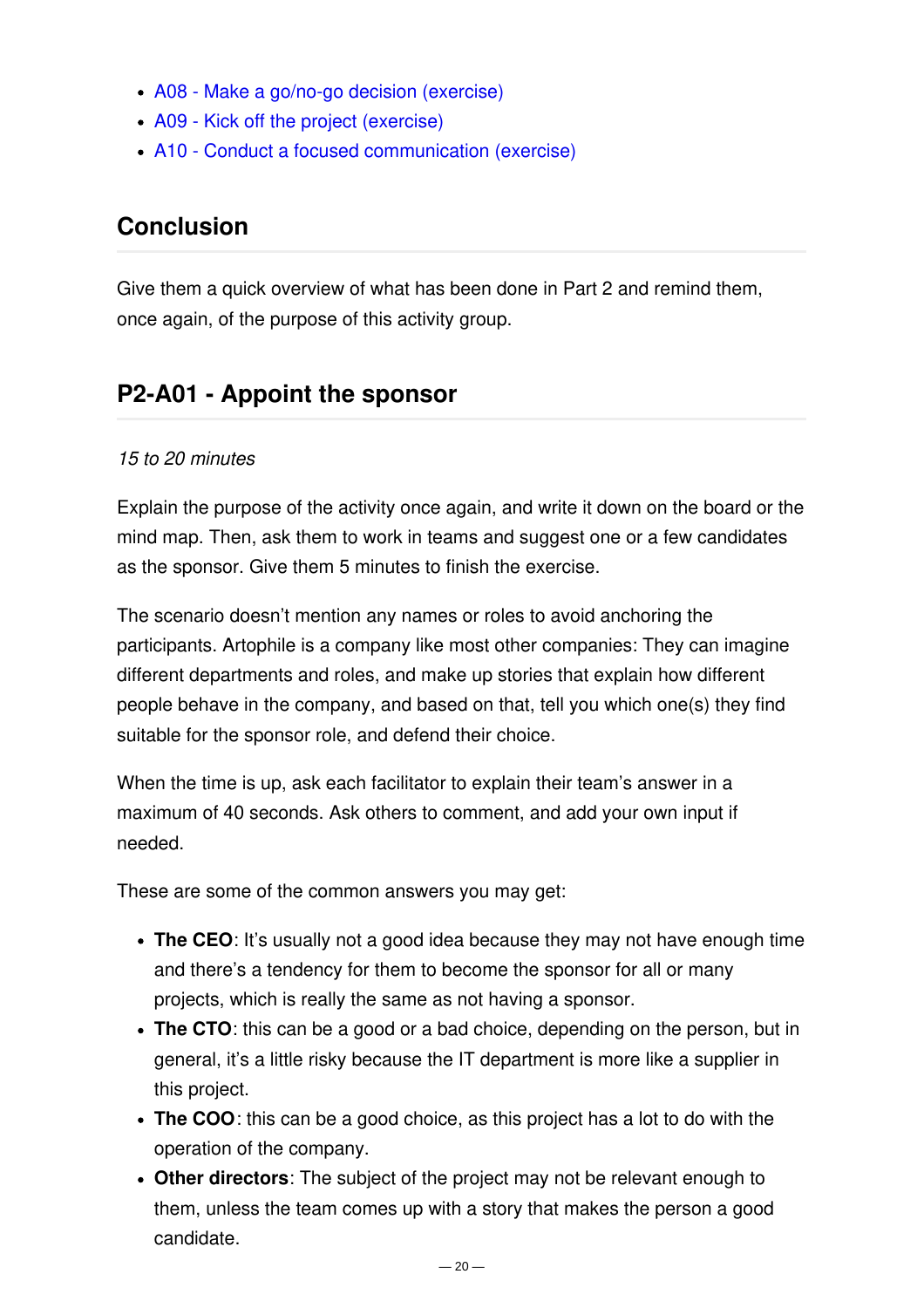**Other managers**: Probably not a good choice because they don't have enough organizational power.

One important note here is that the organizational role is not enough to explain who's a good candidate for sponsoring the project, because the sponsor must believe in the project and be willing to champion it. That's where their imaginary stories play an important role.

# <span id="page-20-0"></span>**P2-A02 - Appoint the project manager**

#### *5 to 10 minutes*

Explain the purpose of the activity and write it down on the board or main map.

There's no real exercise for this activity – the participants will play the role of project manager. However, use this opportunity to talk a little about the common problems in this area; e.g., that project managers are sometimes appointed too late.

# <span id="page-20-1"></span>**P2-A03 - Appoint the key team members**

#### *10 to 15 minutes*

Explain the purpose of the activity and write it down on the board or main map. Some people find it difficult to understand how team members can be appointed to a project that is not yet approved to be executed, so, make sure you give them sufficient explanation.

Give them 5 minutes to work in groups and come up with a list of key team members they're going to need to initiate the project. Make sure they understand that more team members will be added after initiation.

When the time is up, ask each facilitator to explain their answer in a maximum of 40 seconds. When they are all done, ask if anyone has any comments on the collected ideas, and then give your own comments.

Because this scenario is about changing the software applications in the organization, it will impact all departments. As a result, the interests and concerns of all departments must be considered (E.g., the financial department may be using an old piece of software designed for DOS that barely works in Windows, and they don't know what to do without it.)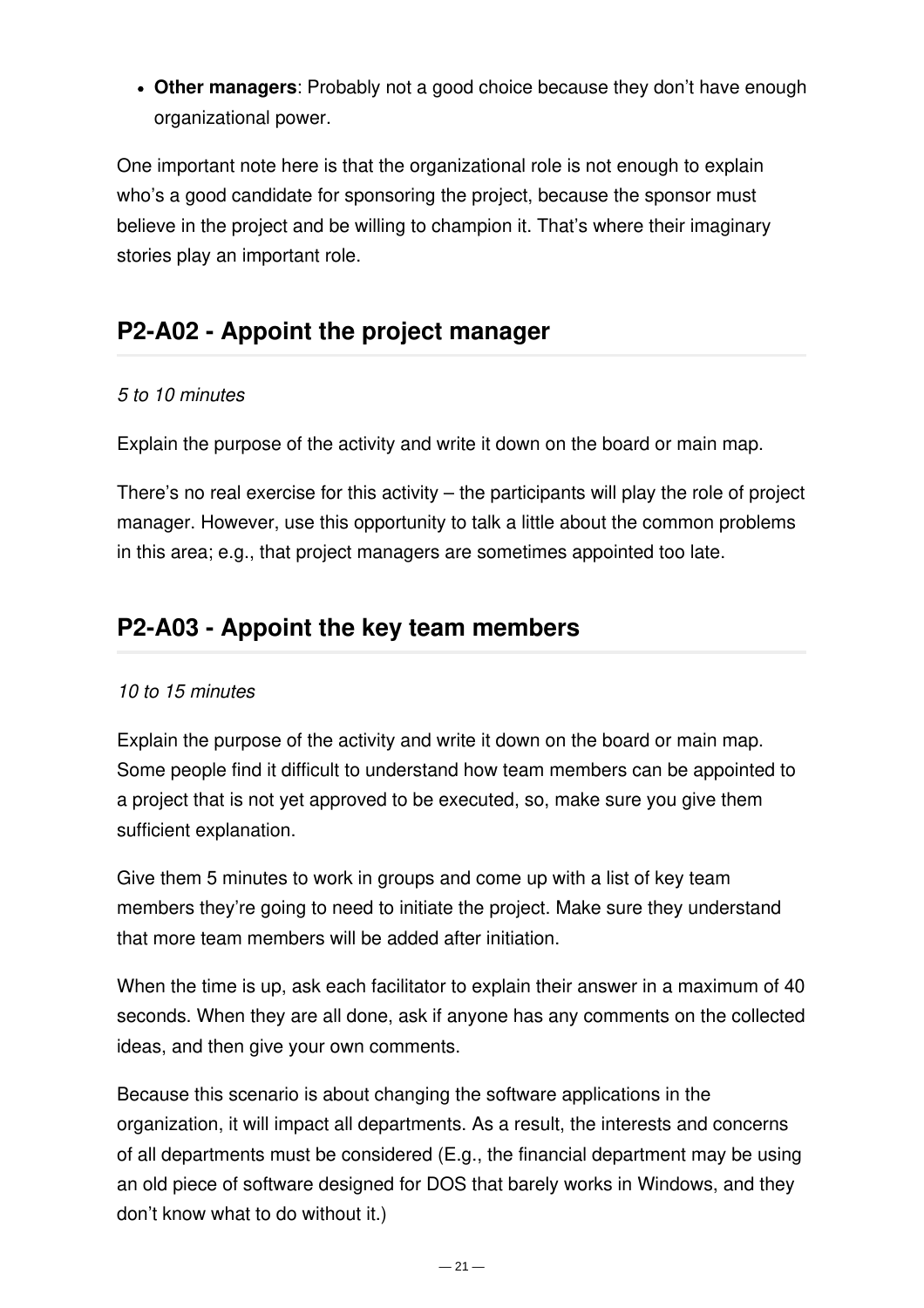To address this concern, the project team can simply interview all departments. However, this is risky, and the best option is to have one representative from each department as an active project team member with the power to contribute to the decisions.

Besides having team members from each department who represent the users of that department, you need to have technical expertise as well. Part of that technical expertise comes from the IT department. Nevertheless, we know from the scenario that the IT department is not expert enough in this area, and one or more external consultants are needed. It's a good idea to find and appoint at least one of those consultants at this point.

# <span id="page-21-0"></span>**P2-A04 - Describe the project**

#### *60 to 90 minutes*

Explain the purpose of the activity and write it down on the board or mind map.

Then, ask the participants to imagine that enough time has passed and the key team members are assigned to the project, and that they can now use those people's knowledge and their own facilitation techniques to create the Project Description.

To make it easier, we'll work on the 5 main topics of the Project Description separately.

#### **1. Purpose and expected benefits**

Give them 5 minutes to document the purpose and expected benefits of the project. Ask the facilitators to paste their answers in the public chat box for everyone to see.

Most of the information is already available in the scenario, and it's mainly a matter of formatting a brief explanation based on that. For example,

The purpose of the ArtoLibre@Artophile project is to replace as many proprietary software applications as possible with libre alternatives.

Expected benefits/outcomes:

- More compatibility with the applications used in the public sector
- More security and privacy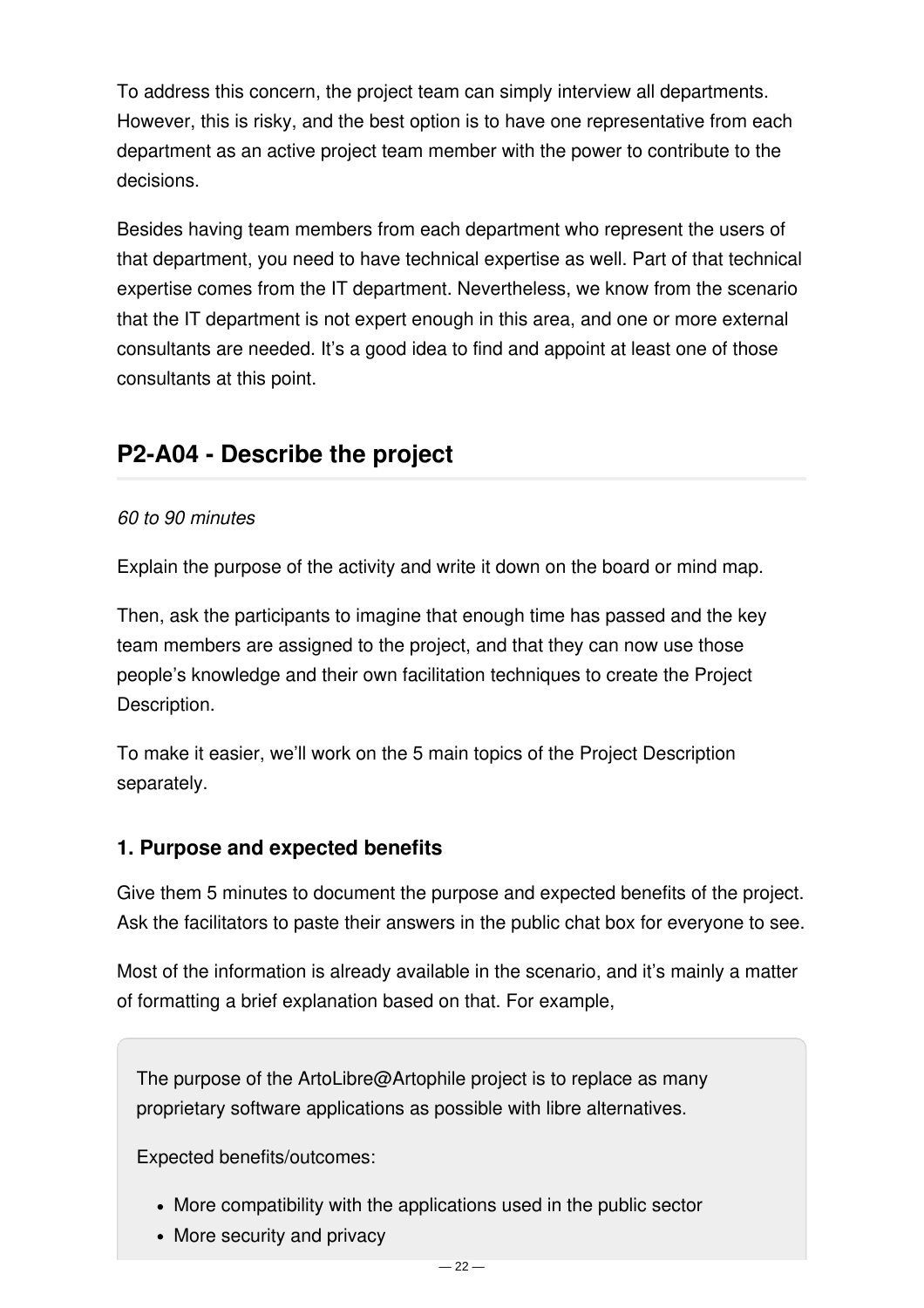- Less software lock-in
- More environment friendly
- Less expense in the long run

To be accurate, the items above are outcomes rather than benefits, but it's fine to list outcomes instead of benefits when the benefits are not financial in nature and are hard to quantify in financial or non-financial terms. Moreover, expected benefits must be prepared in program or portfolio management layers and only mentioned in the Project Description for alignment purposes; the project team is **not** responsible for planning them.

If your learners are familiar with benefits management, you can spend two or three minutes discussing the difference between benefits and outcomes, and how these outcomes can be quantified and turned into real benefits.

There's a mention that cost reduction is a likely outcome, but not one of the reasons for running the ArtoLibre initiative. This means that it won't be listed as one of the benefits/outcomes of the ArtoLibre initiative, but remind them that we're working on the ArtoLibre@Artophile project, and there, the company may want to have cost reduction as well – it's all up to their imagination. Indeed, having layered or overlapped initiatives is common, and people tend to mix them when composing their Project Description, so it's a good exercise to see it here and think about this issue.

#### **2. Expected cost and duration**

Ask them if they have any idea about duration.

The scenario mentions that the government's proposal is to run the initiative in 5 waves, with at least 6 months between each two go-lives. So, assuming that implementation of each wave is not longer than 6 months (which is probably the case), the whole project will last about 30 months. This rough estimate is fine at this point.

Explain that in a real world project, they may or may not have a budget for the project at this point. Let's assume there's no budget yet, and leave it blank for now.

### **3. Requirements and quality expectations**

Ask them to spend 5 minutes in their group and prepare a list of requirements and quality expectations. Tell them that this type of information usually comes from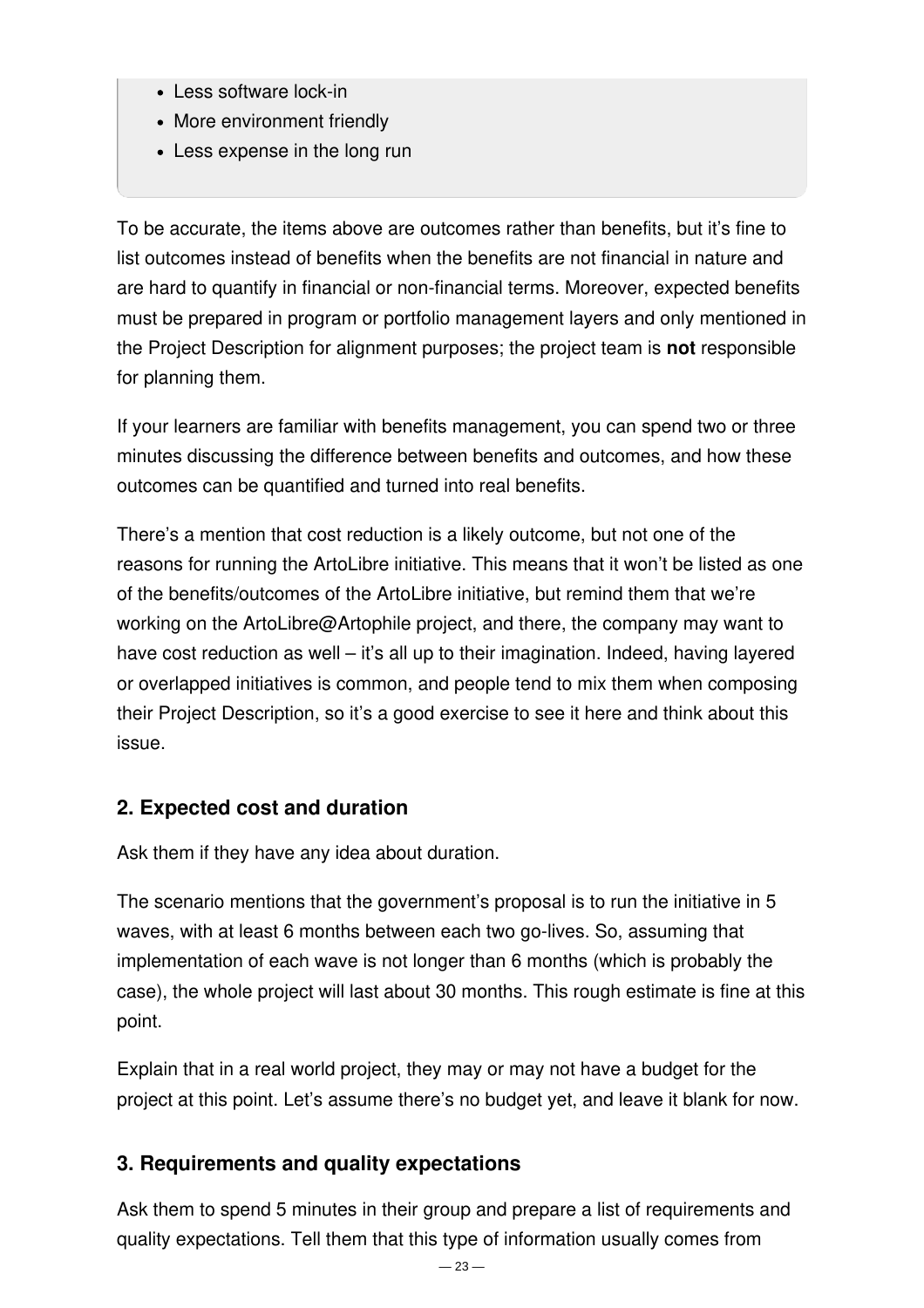outside the project and that their main responsibility is to collect, organize, and refine it. So, for the exercise, they need to put their user hats on (as specialists working in a company) and give their expectations.

When the time is up, ask each facilitator to explain one of their items and then go to the next team. After the first round is finished, go back and ask them to describe the second item, and so on.

The most common problem is that people tend to explain a certain product/output instead of a requirement/outcome. If there are any such items, pick one and work with the participants to see how it can be converted into an outcome-based item.

One of the items mentioned in the scenario is this:

The libre applications that replace proprietary ones are expected to be better than them or at least on the same level (whatever "better" means for the end users) – it should be an upgrade rather than a downgrade. When options are limited, minor downgrades are acceptable, but in cases where liberation requires a major downgrade, the proprietary application can be kept.

This is a good example of a requirement/expectation, but it would be helpful to describe what "better" means in Artophile.

Other examples:

- Our system and its content should be available from outside the company.
- Our old content should be accessible in the new ecosystem.
- Some of our clients will send us content with proprietary formats we should be able to open and use it.
- Our system should be GDPR compliant.

#### **4. A high-level description of in-scope and out-of-scope elements**

Proceed with this section by asking them questions instead of having a group exercise. Selecting and implementing the software applications is clearly part of the project. What else do we have? Does it include training? Maybe, maybe not – that depends on how the project is defined, but it's up to them to make it clear at this point. If it's not part of the project, it's a good idea to document it as out-of-scope to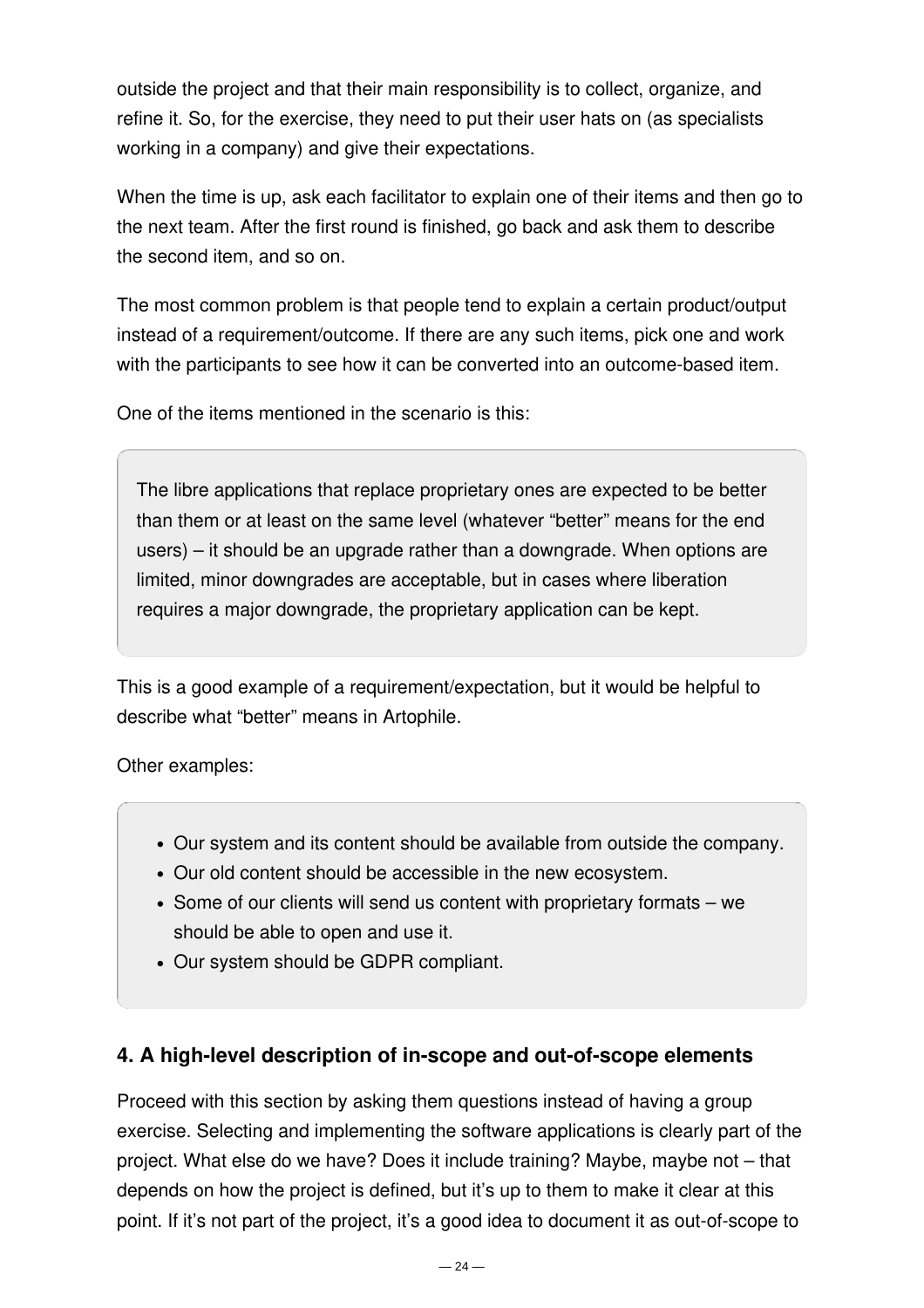avoid future confusion.

Ask them whether they can come up with other things that may or may not be part of the project. Another example is conversion of the existing content – the existing content should be added to the new ecosystem (e.g., designs, emails, and letters). Should it be done as part of the project, or is it expected that the users do it themselves?

The main point is to think about the possibilities and make them clear at this point.

#### **5. A list of stakeholders**

Tell them what a stakeholder is (someone who has some type of interest in the project and has the power to impact it). Then give them 5 minutes to work in groups and prepare a list. Let them know that it's fine to use their imagination and make up stories that create new stakeholders. Also, ask them to divide the stakeholders into project team members, internal members who are not team members, and external members. This helps them identify more stakeholders.

When the time is up, ask each facilitator to present their work.

The external stakeholders can be the public sector, the existing and potential clients, the suppliers, etc.

Every person and department in the company is an important stakeholder. However, they probably won't list every single person, but create categories that cover every type of interest and potential impact; for example, architects, civil engineers, mechanical engineers, etc. However, in addition to that, some people may be listed individually because of their unique attributes; e.g., a certain manager who hates Linux and an engineer who was a contributor to an open-source project in the past.

Finally, the project team members are the sponsor, the project manager, user representatives, and IT experts (the internal ones as well as the hired consultant).

It's common for people to just list titles or roles. This may be the right way for some stakeholders (e.g., generic external stakeholders), but it shouldn't be the case if it can be avoided (e.g., project team members). So, if you see generic lists only, help them replace them with imaginary names, followed by project role and organizational role; for example: "John Doe, user representative, senior mechanical engineer"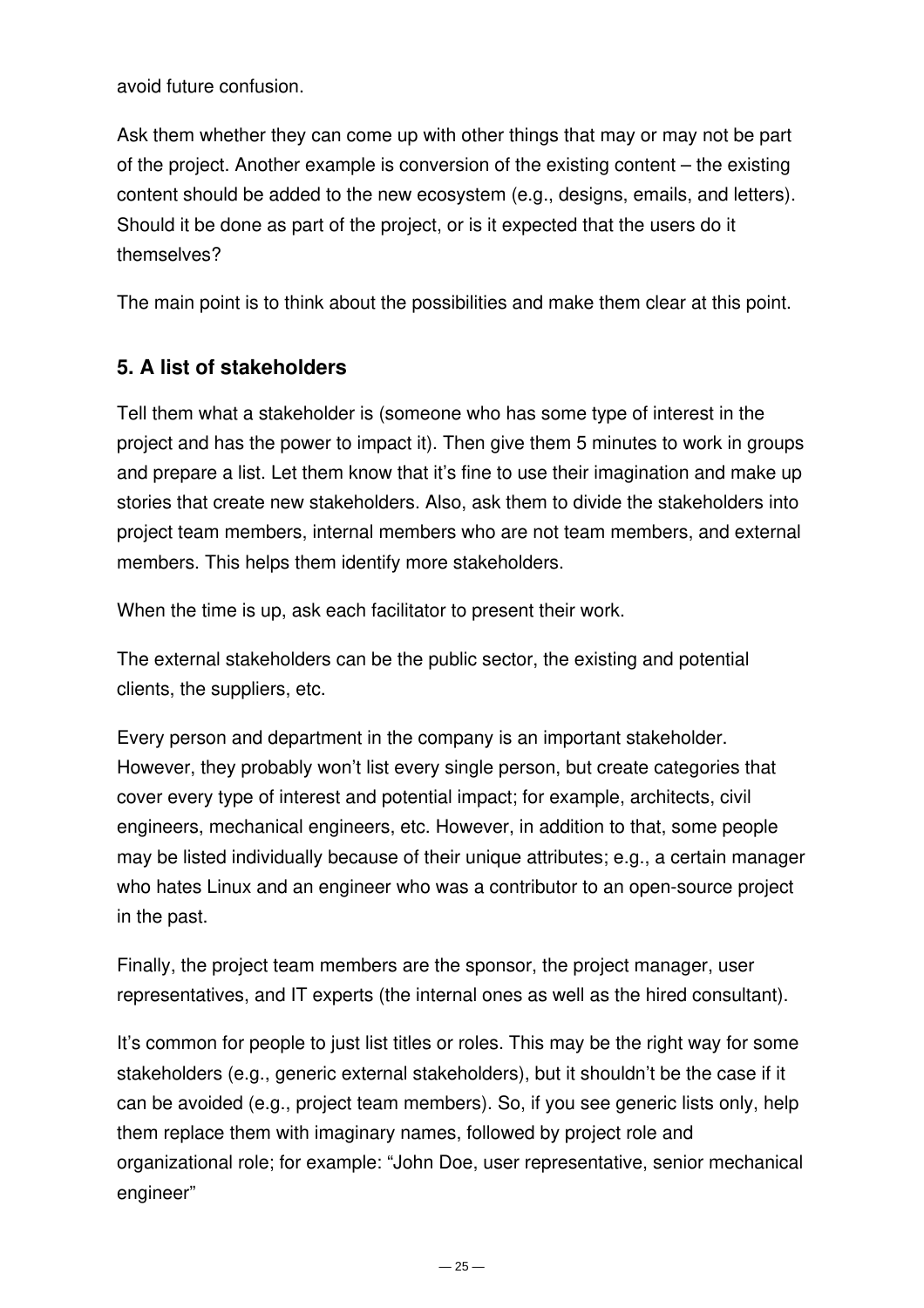### **Conclusion**

So, at this point, we're done with the Product Description. Give them 10 minutes to work in groups, make final adjustments, and combine everything into a simple text document (for online workshops) or a piece of paper (for face-to-face workshops) that will be their current version of the Product Description.

When the time is up, ask them to share their work with everyone without explaining it. You don't need to give any comments at this point, unless you spot a serious mistake.

# <span id="page-25-0"></span>**P2-A05 - Identify and plan the deliverables**

#### *60 to 90 minutes*

Explain the purpose of the activity and write it down on the board or mind map.

#### **Background information**

If your participants are familiar with project management methods and techniques, you can explain that hierarchical breakdown of the deliverables is a common technique that is usually referred to as a *work breakdown structure* or a *product breakdown structure*, but since those names have created many misunderstandings through the years, P3.express has coined its own term: *Deliverables Map*.

#### **Preparing the map**

Spend a minute or two explaining how a hierarchical breakdown is done, and then ask them to take 10 minutes working in their groups and creating one. Their output can be

- face-to-face:
	- A drawing on a board, or
	- a drawing on a piece of paper, or
	- an arrangement of sticky notes.
- online:
	- As plain text, or
	- $\circ$  in a mind mapping application.

When the time is up, ask each facilitator to present their map. There's a good chance their map is not perfect, in which case, don't try to turn it into a perfect map,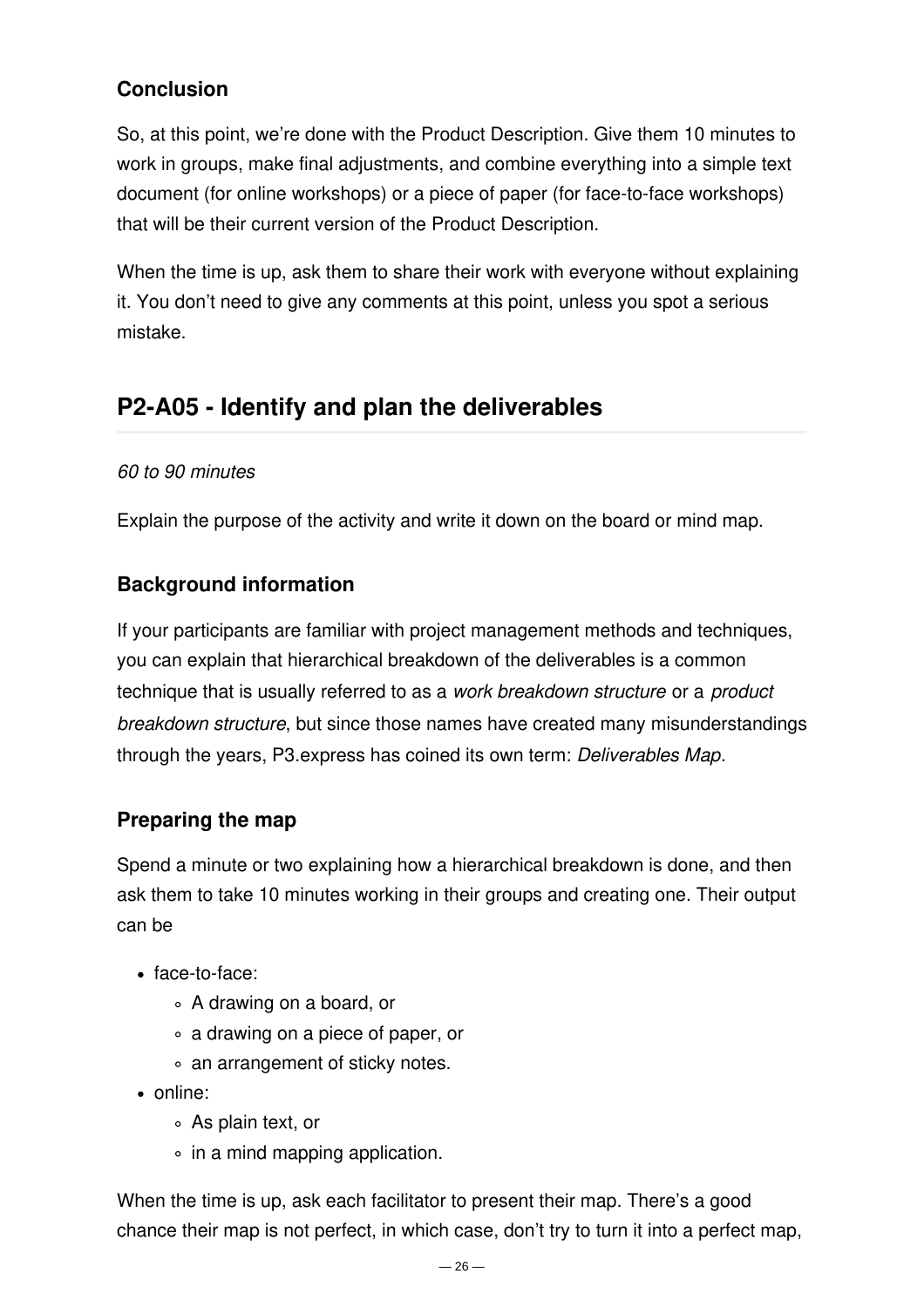but just give them a few comments on the most important improvements they can make (those that make their future refinements and detailing of the map easier).

When all the maps are reviewed, explain that Deliverable Maps are usually created as mind maps, then open a new node underneath **Part 2 > A05** in your own mind map and start creating a well-formed map based on their data. Explain every decision you make for the map, and ask them for suggestions wherever possible.

The following is an example of a relatively well-formed structure:

- ArtoLibre@Artophile
	- ∘ Infrastructure
		- New server
	- Wave 1
		- **Implementation**
		- **Training**
		- Content conversion
	- Wave 2
		- Implementation
		- **Training**
		- Content conversion
	- Wave 3
		- **Identification**
		- **Implementation**
		- **Training**
		- Content conversion
	- Wave 4
		- **I**dentification
		- **Implementation**
		- **Training**
		- Content conversion
	- Wave 5
		- **Implementation**
		- **-** Training

This map is based on the assumption that training and content conversion are included in the project, which may be different from what your participants assumed for their projects.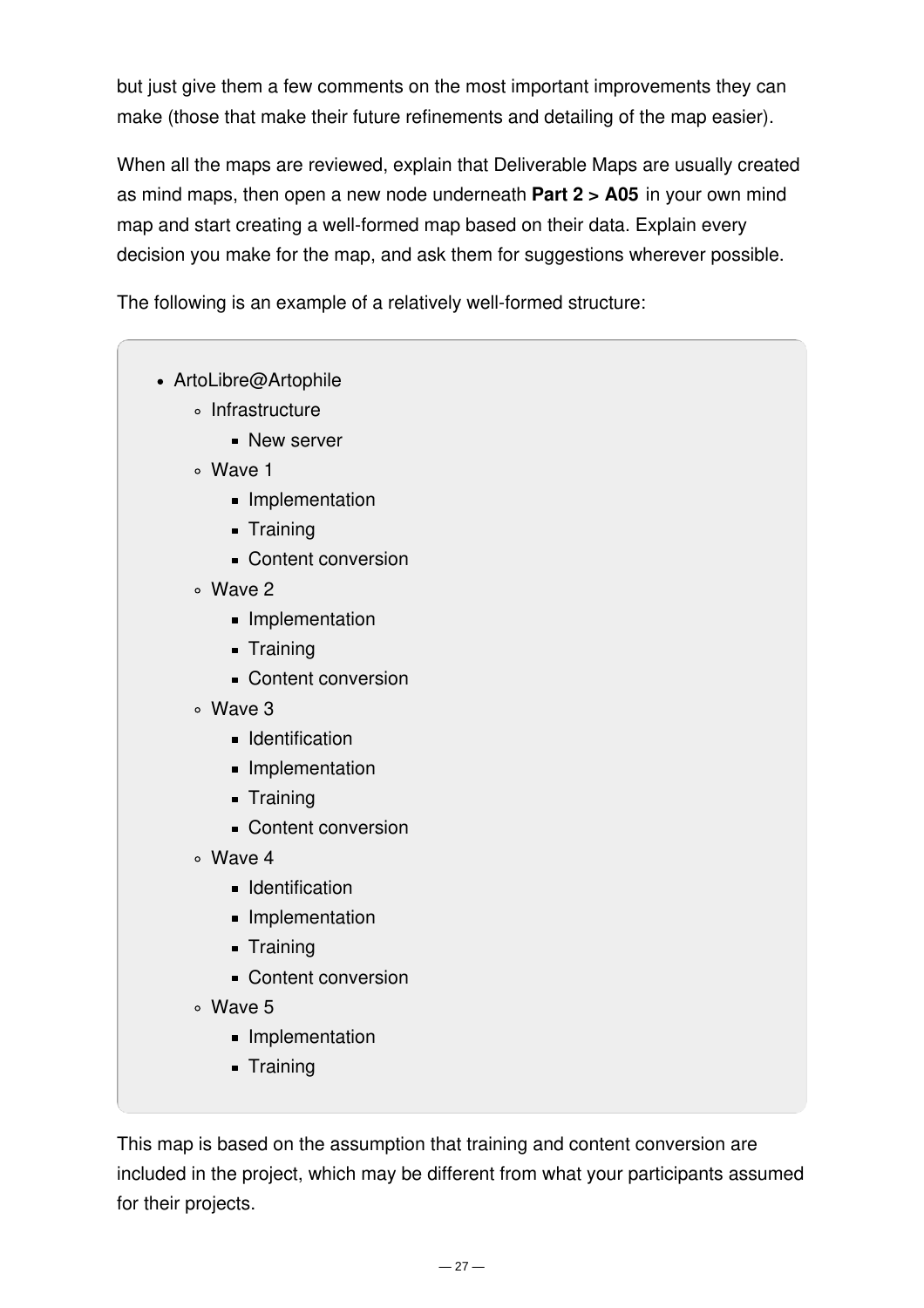Only the third and fourth waves have an identification deliverable (creating a list of applications that are the subject of that wave) because the subject of the other waves is defined beforehand (E.g., the subject of the second wave is the office suite).

#### **Scheduling**

Spend 5 to 10 minutes explaining the scheduling concept. Explain that it follows the mapping of deliverables, and that it can be dependency-based (presented as a Gantt Chart) or priority-based (on a task board or Kanban board) depending on the nature of the project, and sometimes on our preferences.

It's best to schedule the ArtoLibre@Artophile with a dependency-based system, but because of its simplicity, a priority-based approach would work fine as well.

Give them 10 minutes to create a simple schedule based on the Deliverables Map, either dependency-based or priority-based (or both, if they want).

When the time is up, ask each facilitator to present their output.

A priority-based schedule is a single list of items ordered based on some type of priority, in such a way that items on the top will be done first. Such a schedule is a little too plain for our project at this time and would look like this:

- New server
- Wave 1 implementation
- Wave 1 training
- Wave 1 content conversion
- Wave 2 implementation
- Wave 2 training
- Wave 2 content conversion
- Wave 3 identification
- Wave 3 implementation
- Wave 3 training
- Wave 4 content conversion
- Wave 4 identification
- Wave 4 implementation
- Wave 4 training
- Wave 4 content conversion
- Wave 5 implementation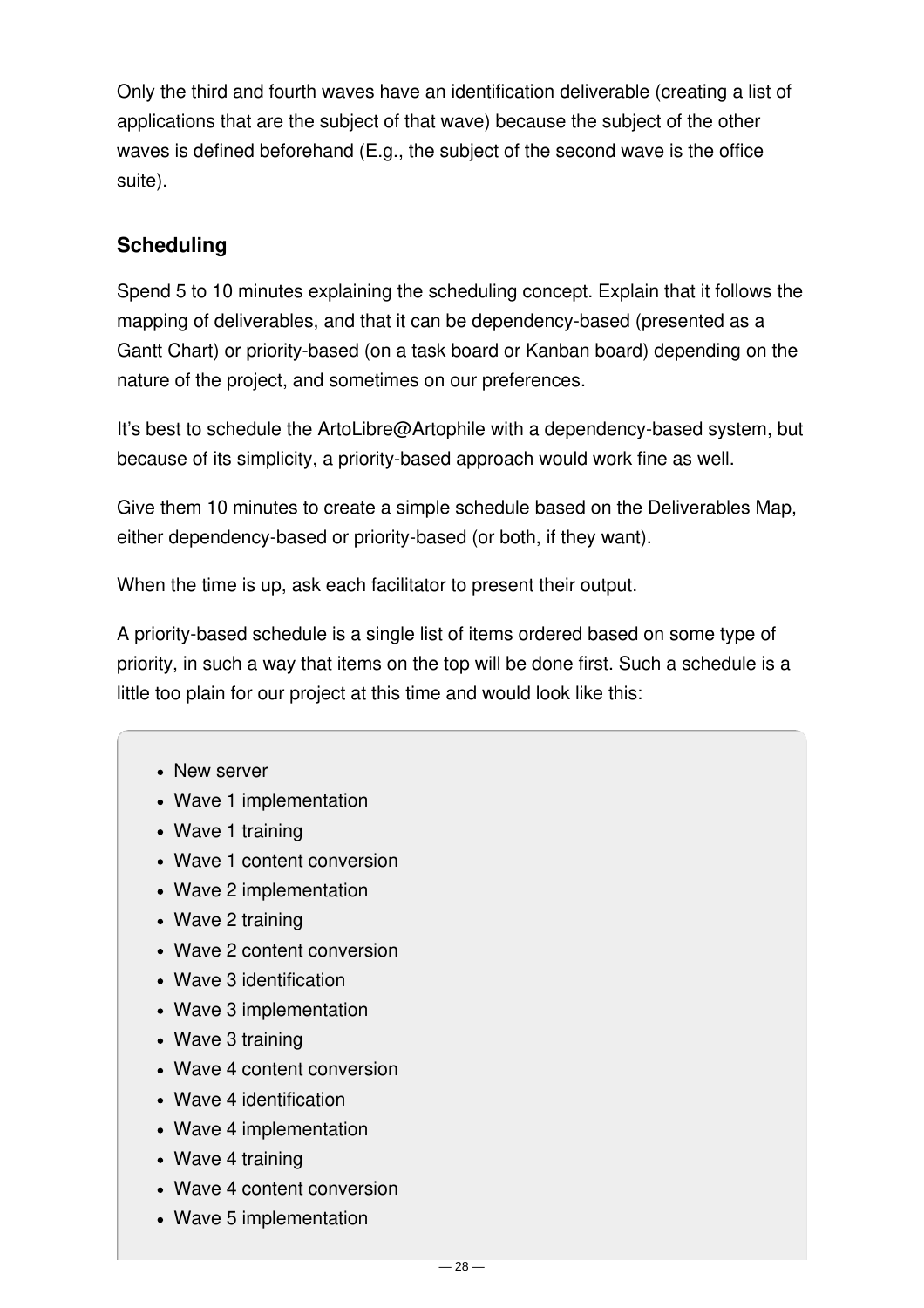#### • Wave 5 training

You'll probably have to expand it a little to make sense of it; e.g., explain that this plan will be detailed in the monthly management activities, and, for example, a single item such as "wave 1 implementation" may be broken down into a few items:

- New server
- Wave 1 implementation > the email client
- Wave 1 implementation > the messaging application
- Wave 1 implementation > the cloud storage
- Wave 1 training
- Wave 1 content conversion
- Wave 2 implementation
- Wave 2 training
- Wave 2 content conversion
- Wave 3 identification
- Wave 3 implementation
- Wave 3 training
- Wave 4 content conversion
- Wave 4 identification
- Wave 4 implementation
- Wave 4 training
- Wave 4 content conversion
- Wave 5 implementation
- Wave 5 training

Then explain that, after breaking it down, those items will be ordered again, and they may not be done one after the other anymore; e.g.,

- New server
- Wave 1 training > general, introductory training
- Wave 1 implementation > the email client
- Wave 1 training  $>$  the email client
- Wave 1 implementation > the messaging application
- Wave 1 training > the messaging application
- Wave 1 implementation > the cloud storage
- Wave 1 training > the cloud storage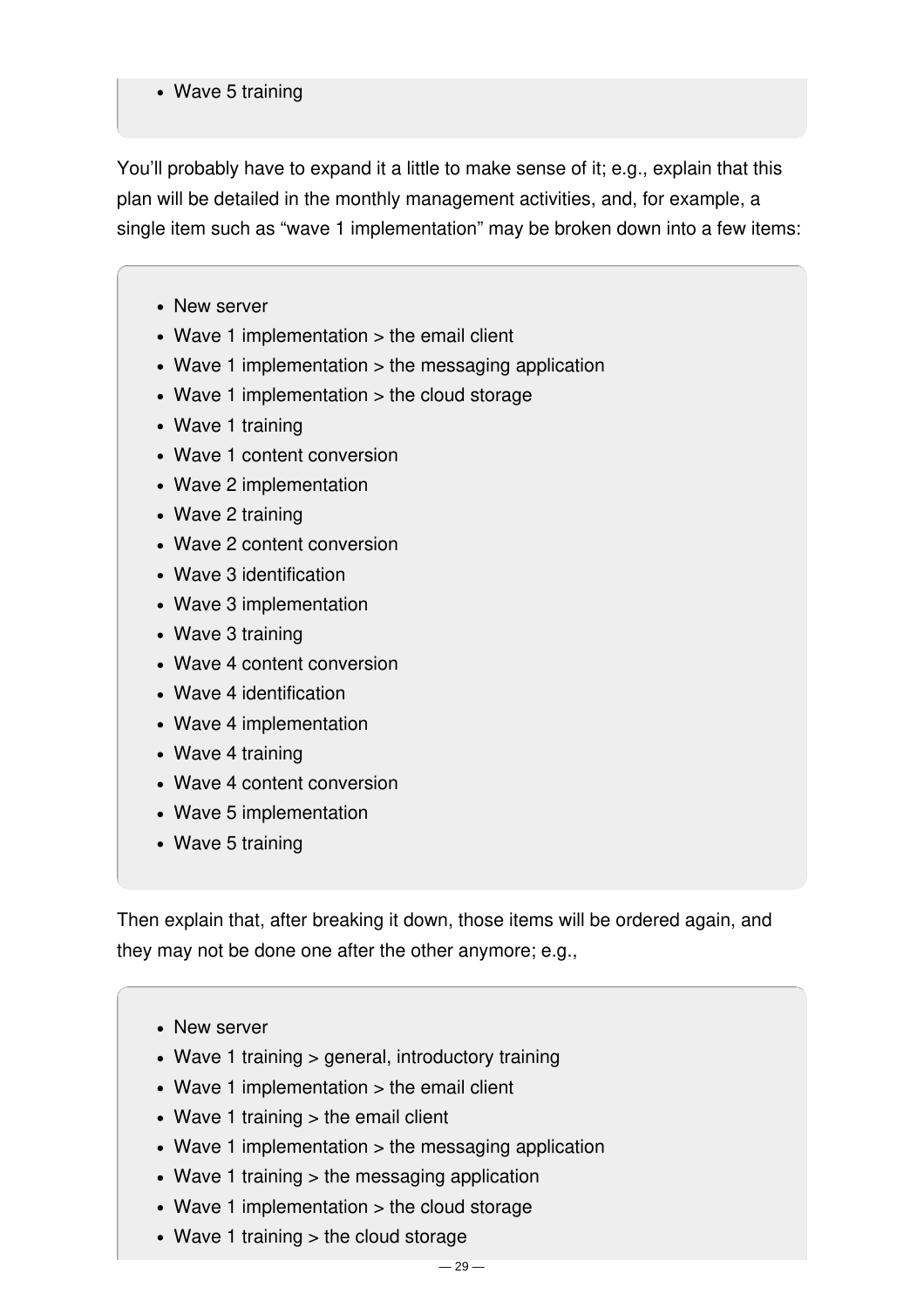- Wave 1 content conversion
- Wave 2 implementation
- Wave 2 training
- Wave 2 content conversion
- Wave 3 identification
- Wave 3 implementation
- Wave 3 training
- Wave 4 content conversion
- Wave 4 identification
- Wave 4 implementation
- Wave 4 training
- Wave 4 content conversion
- Wave 5 implementation
- Wave 5 training

This type of planning puts less emphasis on timing, and depending on the type of project, it may consider a dynamic scope for the lower parts of the map. Some people may want to have multiple columns for their priority-based schedule, where each column represents a period of time, and doing so, puts more emphasis on timing. This can be fine when used in the right set-up, but there's no need to do so in this workshop.

The following is an example of a dependency-based schedule:



A chart on paper where the bars are drawn by hand based on dependencies they imagine for elements is good enough for our purpose – in fact, a simple handdrawn Gantt Chart like this that is well integrated into a complete project management system is hundreds of times more effective than a professional, CPMbased schedule that is not fully integrated.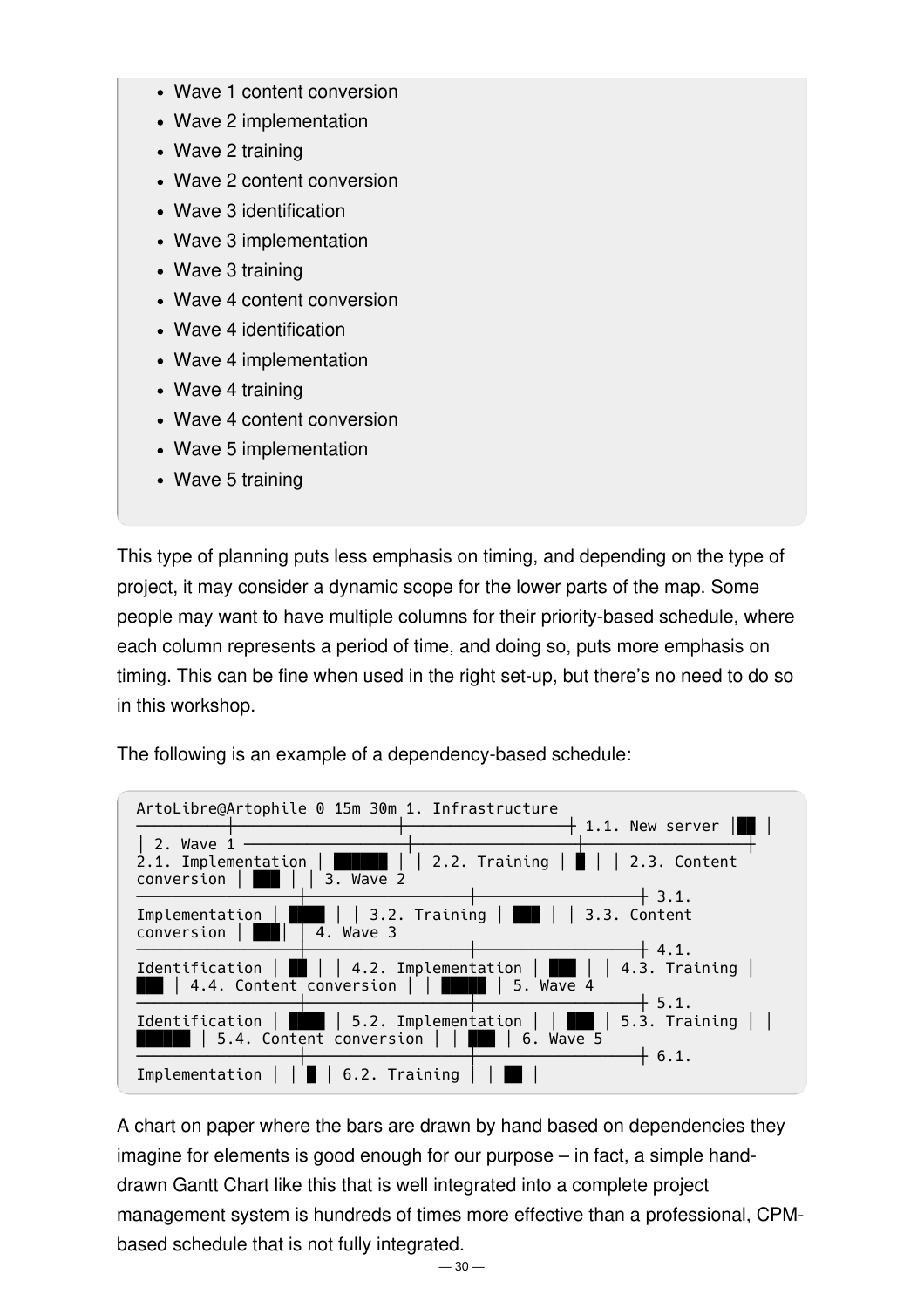Give them the confidence that such a schedule is fine and useful, but at the same time, give them a hint or two on how it can become more professional in the future after they've implemented a proper project management system. For example, help them imagine what will happen if 3.2. is delayed – they'll have to revise every direct and indirect successor, whereas if they have a professional schedule, those updates can happen automatically.

#### **Revising the Project Description**

At the end of this activity, they have an estimate for the duration of the project, based either on a dependency-based schedule that contains time, or on a rule-ofthumb calculation in a priority-based schedule.

Ask them to revise the duration in the Project Description. Explain that their findings during this activity may cause other changes to the Product Description as well – basically, anything they do during the initiation activity group creates a better understanding of the project, which may be reflected in the Project Description.

Our Project Description didn't have any information about expected cost, and this is the time to add this. We won't do it in an exercise, but just assume that they've used the Deliverables Map and estimated the cost of each element, and their total is 68 Artopools (the unit of currency in Artopolis). This is another piece of information they need to add to their Project Description.

# <span id="page-30-0"></span>**P2-A06 - Identify risks and plan responses**

#### *60 to 90 minutes*

Explain the purpose of the activity and write it down on the board or mind map.

#### **Risk introduction**

Spend a minute or two explaining the difference between risks (desirable or undesirable uncertain events in the future that impact our targets) and issues (desirable or undesirable events in the past or present that differ from our original plans or expectations). Make sure you don't spend too much time on technicalities – a simple understanding is enough for our purpose. After all, P3.express doesn't distinguish between different types of follow-up actions but uses the same artifact and process to manage all of them.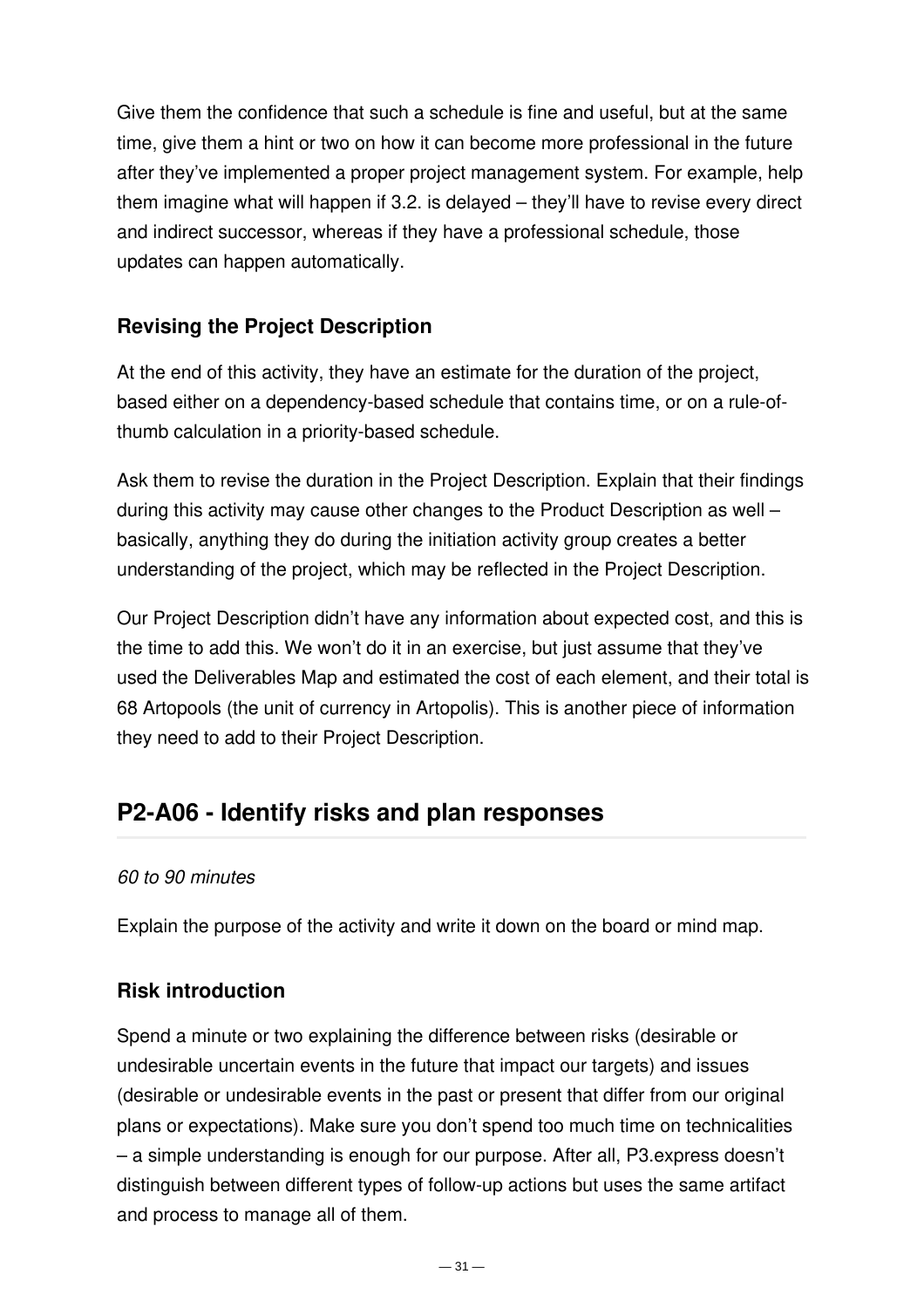Note that we will have more discussions about follow-up actions in Part 3, and especially in Part 4; so, keep it simple here and add more information later.

Give them one example of a risk composed based on its cause/effect/impact/response; e.g.,

- **Cause**: Users in the finance department are not tech-savvy and not completely comfortable with change.
- **Effect**: They may not want to migrate from their old-fashioned accounting application to a modern, cross-platform one.
- **Impact**: We're supposed to make exceptions only when the alternative application is inferior to the existing one, which is not the case here. So, we either have to create new exceptions or implement the new application and possibly face a lot of resistance and trouble in the department.
- **Response**: TBD
- **Status**: Open
- **Custodian**: TBD

Explain that every follow-up action and deliverable needs to have a custodian. However, because of the limitations in the context of the scenario, we won't assign custodians during the workshop.

### **Risk identification**

Give them 10 minutes to compose precisely 3 risks in the cause/effect/impact/response format, and leave the response empty for now. Let them know that it's fine to use their imagination.

When the time is up, ask each facilitator to present one risk, and then move to the next facilitator. Repeat this three times to review all the identified risks.

After each risk, ask the participants whether they have any comments, and then give your own comment if needed.

These are a few examples:

- **Cause**: Designers have built a strong muscle-memory in using their existing CAD application.
- **Effect**: Changing the application will slow them down.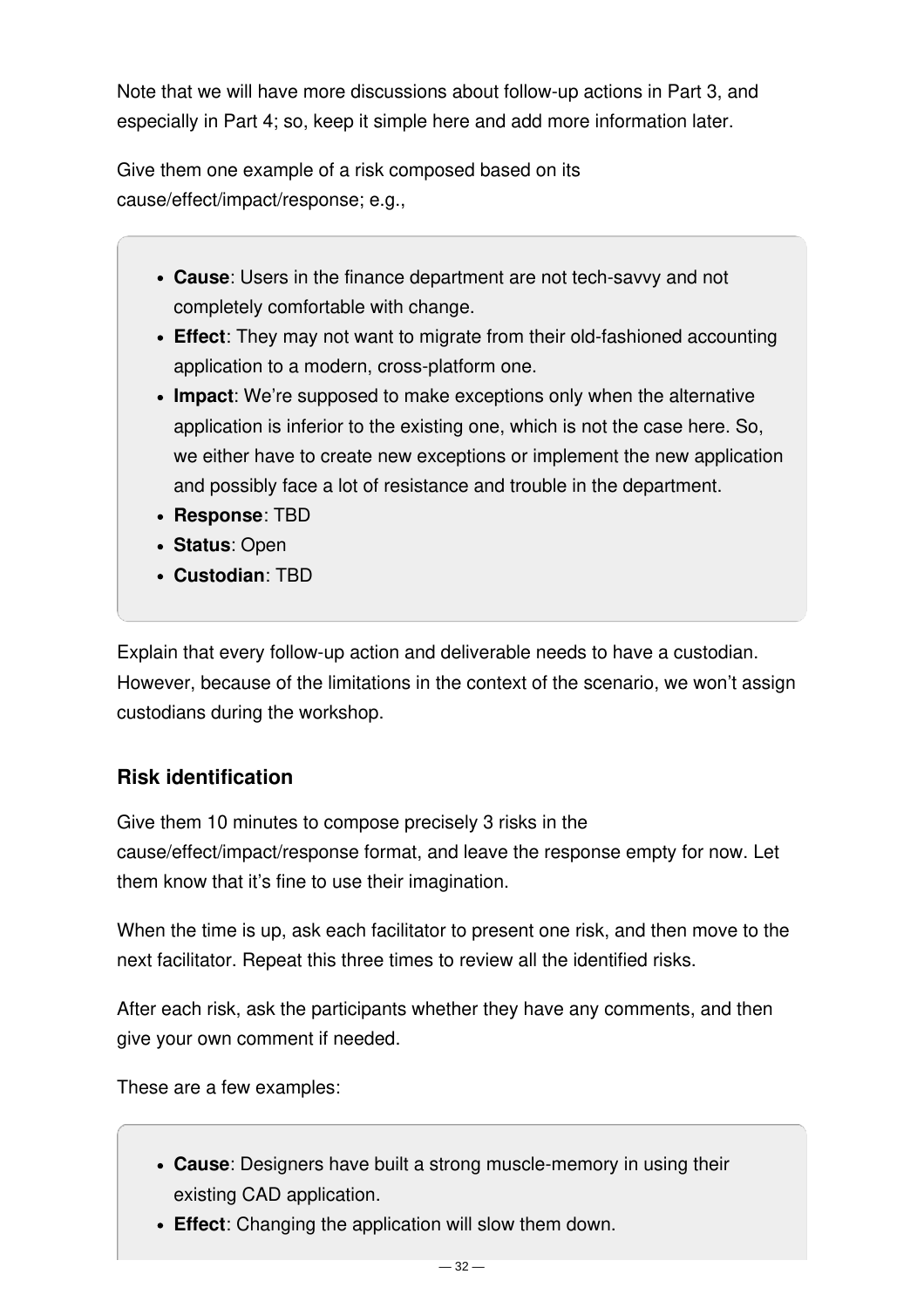- **Impact**: It may take 6 to 12 months for the designers to get used to the new application and regain their previous speed. During this time, their performance will be lower and they may be annoyed with it.
- **Response**: TBD
- **Status**: Open
- **Custodian**: TBD
- **Cause**: Most clients use common proprietary applications.
- **Effect**: They may expect to receive designs/files in those proprietary formats.
- **Impact**: They may find it annoying or difficult to work with us because of this change.
- **Response**: TBD
- **Status**: Open
- **Custodian**: TBD
- **Cause**: Some users need to access files from outside the company using their personal devices, which use proprietary applications.
- **Effect**: It may cause inconsistencies and problems.
- **Impact**: The inconsistencies and problems may prevent them from accessing the files freely, which may have a negative impact on performance.
- **Response**: TBD
- **Status**: Open
- **Custodian**: TBD

Don't put too much emphasis on having realistic items, but rather on having wellstructured ones that can be integrated into the project management system.

#### **Plan responses**

Explain what we mean by responses, and then ask them to come up with responses for the first example you gave them before (free conversation rather than group exercise). These are a few example responses to the risk: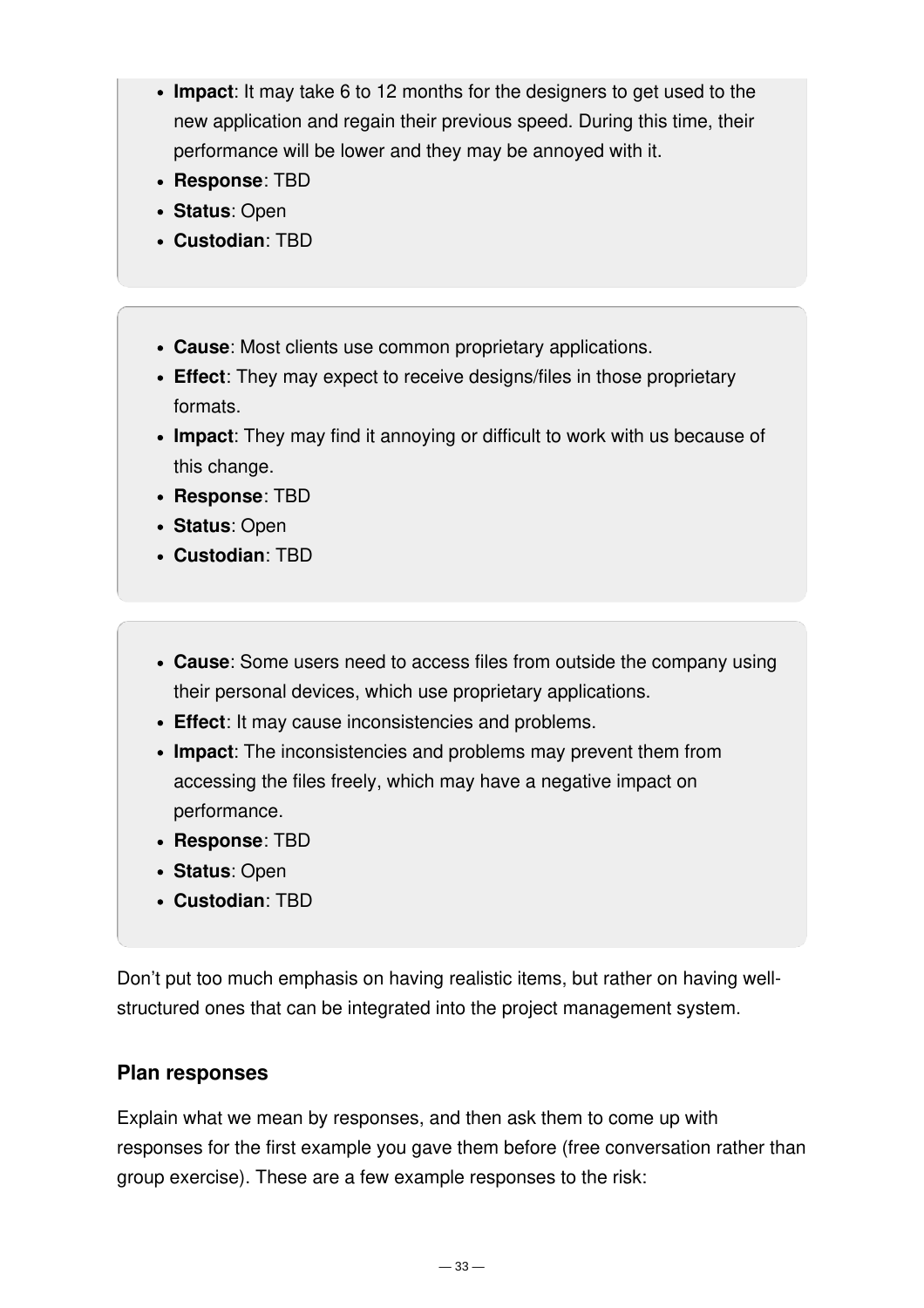- **Cause**: Users in the finance department are not tech-savvy and not completely comfortable with change.
- **Effect**: They may not want to migrate from their old-fashioned accounting application to a modern, cross-platform one.
- **Impact**: We're supposed to make exceptions only when the alternative application is inferior to the existing one, which is not the case here. So, we either have to create new exceptions or implement the new application and possibly face a lot of resistance and trouble in the department.
- **Response**:
	- . Show them that most companies are using modern applications.
	- . Prepare a list of the best alternatives and let them select one.
	- Bring an accounting expert to help with them their decision.
	- Have a new, cross-platform application developed with the exact same functionalities and user interface.
	- Retire some of the oldest accounting personnel and hire younger ones (!)
	- Check the public sector to see whether they've had such a problem, and if so, see what they did in response.
- **Status**: Open
- **Custodian**: TBD

Now that they know how to plan responses, give them 5 minutes to work in groups and plan responses for their own risks.

When the time is up, ask each facilitator to explain their responses, and then ask all participants if anyone has any comments. Add your own comments if necessary.

Explain that some of the responses may require the addition of new deliverables to the Deliverables Map, the schedule, or the Project Description. In fact, this activity can be considered a way of refining our understanding of the project.

#### **Composing the Follow-Up Register**

Explain the concept of a Follow-Up Register, and give them 5 minutes to store their existing follow-up items in the register.

# <span id="page-33-0"></span>**P2-A07 - Have the project initiation peer-reviewed**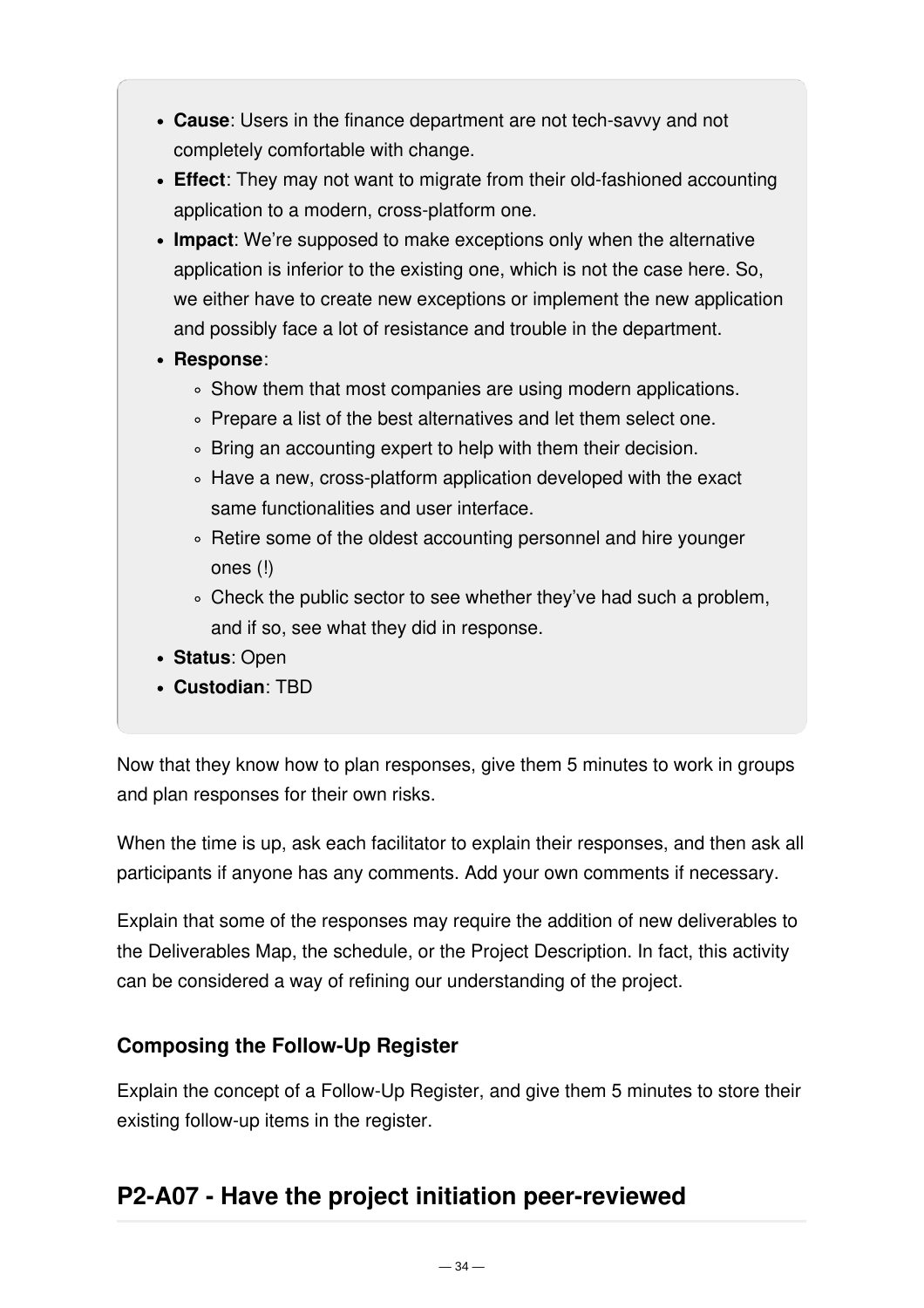#### *20 to 30 minutes*

Explain the purpose of the activity and write it down on the board or mind map.

Then assign each group as the peer reviewer for another group and give them 15 minutes to check everything and prepare a report.

Besides filling in the Health Register, ask them to highlight the areas in which they believe the other team can improve their work, and also point out the most interesting things they've learned while reviewing the other team's work.

When the time is up, ask each facilitator to present their findings.

### <span id="page-34-0"></span>**P2-A08 - Make a go/no-go decision**

#### *5 to 10 minutes*

Explain the purpose of the activity and write it down on the board or mind map.

Discuss the way this activity would work for the ArtoLibre@Artophile project: The project manager would present the Project Description and other documents to the sponsor and ask them whether they can start the project based on those definitions. The sponsor will check it with other management layers in the company, and based on expectations, some adjustments may be required. Finally, the sponsor will give them a green light to start the project, or thank them and let them know that the company is not willing to run the project based on what they've learned.

For the purpose of the workshop, we'll assume that we have a "go" decision and proceed to the next activity.

### <span id="page-34-1"></span>**P2-A09 - Kick off the project**

#### *15 to 25 minutes*

Explain the purpose of the activity and write it down on the board or mind map.

Give them 5 minutes to work in teams and come up with an interesting idea for the kick-off meeting, as well as a simple agenda.

When the time is up, ask each facilitator to present their plan, and ask the others to give comments, and add your own when necessary.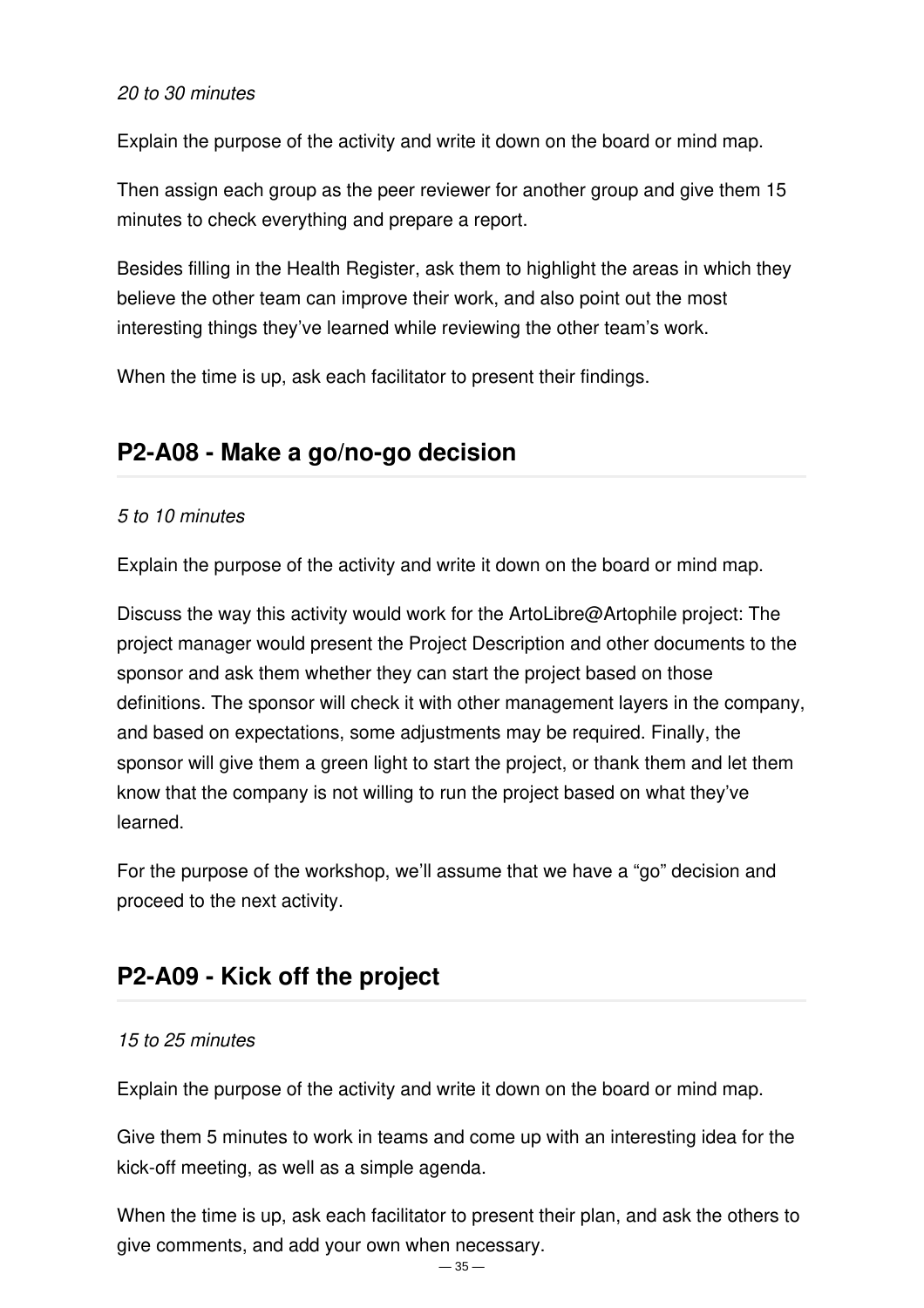# <span id="page-35-0"></span>**P2-A10 - Conduct a focused communication**

#### *10 to 20 minutes*

Explain the purpose of the activity and write it down on the board or mind map.

Give them 5 minutes to work in teams and compose a short, simple email for the focused communication.

When the time is up, ask each facilitator to read their email, and let the others give comments, and add your own when necessary. Remind them that the message has to be clear, simple, and purposeful, and help them avoid corporate language.

This is a sample text:

Hello everyone,

I'm glad to let you know that the ArtoLibre@Artopolis project is approved and we're going to start executing it.

This project is aligned with the government's ArtoLibre initiative for replacing as many of the proprietary applications in the public sector with libre alternatives, to improve security, privacy, portability, etc.

We're going to do the same, for the same benefits that the government has in mind, as well as increase the compatibility of our systems with those of the public sector.

The project will take about 30 months, during which time applications will be replaced in 5 waves, starting with simple ones like the email clients, and ending with specialist ones like the CAD and 3D modelling applications.

This is a big change, and there will be a period of discomfort until we all get used to the new applications. However, we'll do our best to make sure it goes as well as possible, and that after a while the overall ecosystem will be better that what we have at this time.

There are representatives from every department in our project team to make sure your needs are covered. However, if you have any concerns, feel free to contact me directly and talk about it.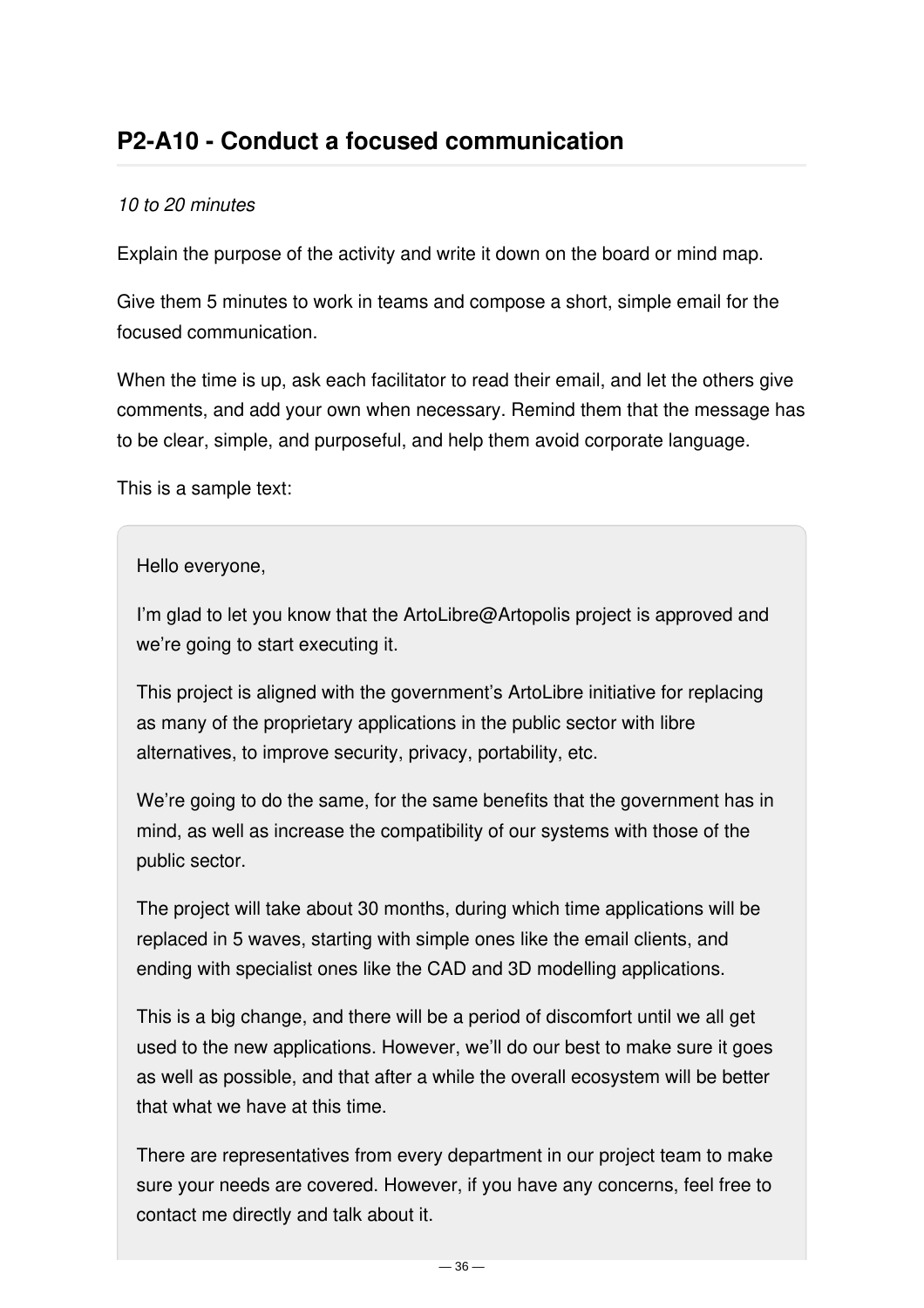Regards, Project manager's signature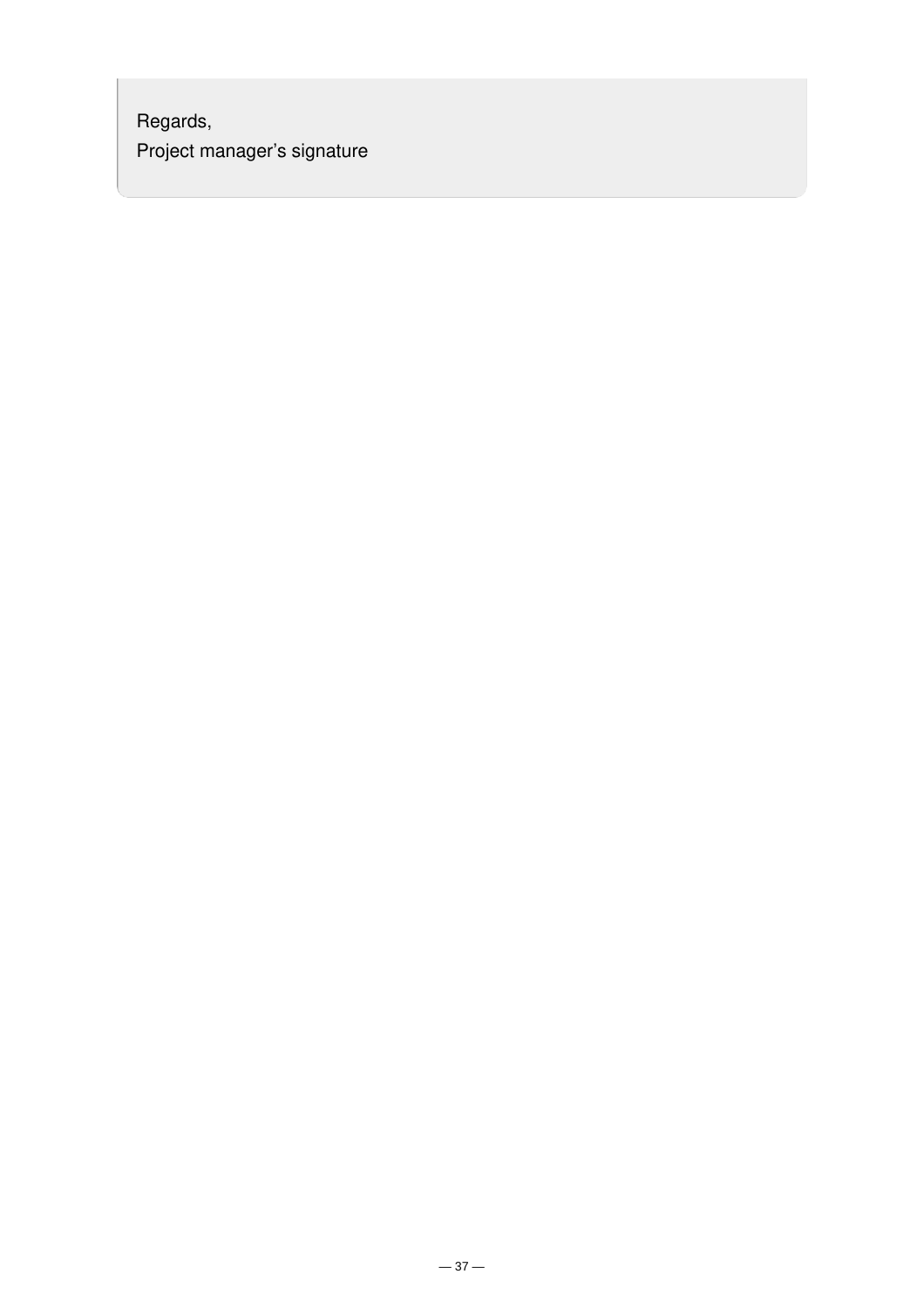# **Part 3**

#### *5.5 to 7 hours*

This part is about the first month of the sample project, where we review the monthly, weekly, and daily cycles.

# **Common pitfalls**

There are some planning aspects in this part, especially in the monthly initiation group. However, remember that planning is only a small portion of these activities and that the main purpose is to give learners a sense of the day-to-day management of projects. For this reason, we won't go into too much detail about planning.

# **Activity discovery**

This part covers 4 activity groups. Start each activity group with a [discovery](file:///mnt/int2/websites/p3.express/hugo.p3.express/public/training/instructor-led-workshops/discovery/) exercise to create the list of its activities without going into too much detail, and then proceed to the exercises.

# **Exercises**

After discovering the activities of each group (B, C, D, and E), go through its exercises, and then start discovering the next activity group.

We'll start the monthly cycle, go through the first week and its daily management activities, go through the second weekly management group, and then jump to the end of the month.

- Monthly Initiation
	- B01 Revise and refine the plans [\(exercise\)](#page-38-0)
	- B02 Have the monthly cycle [peer-reviewed](#page-43-0) (exercise)
	- B03 Make a go/no-go decision [\(exercise\)](#page-44-0)
	- B04 Kick off the monthly cycle [\(exercise\)](#page-44-1)
	- B05 Conduct a focused [communication](#page-44-2) (exercise)
- Weekly Management (week 1)
	- C01-w1 Measure and report [performance](#page-45-0) (exercise)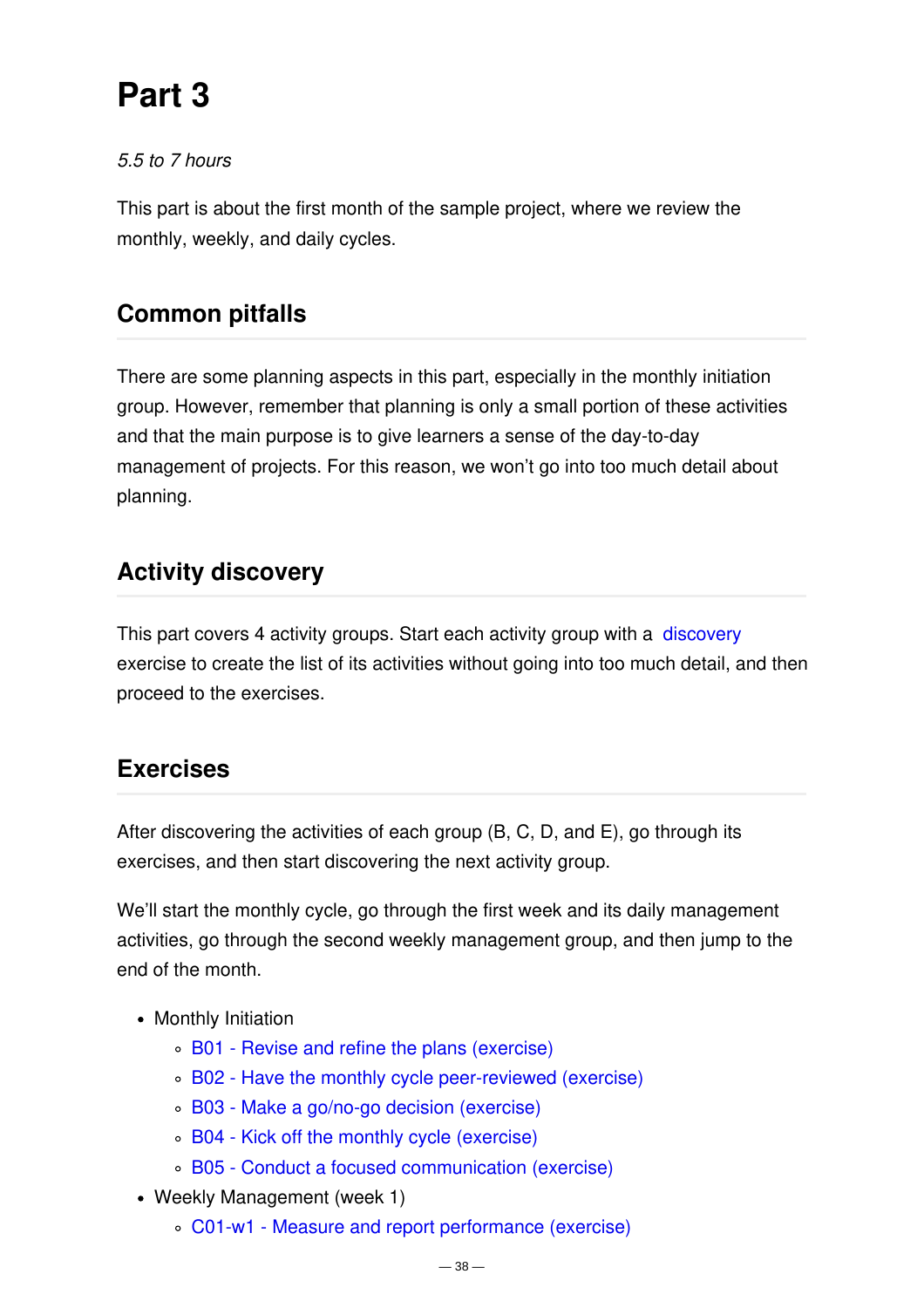- C02-w1 Plan [responses](#page-45-1) for deviations (exercise)
- C03-w1 Kick off the weekly cycle [\(exercise\)](#page-45-2)
- C04-w1 Conduct a focused [communication](#page-46-0) (exercise)
- Daily Management
	- D01 Manage risks, issues, and change requests [\(exercise\)](#page-46-1)
	- D02 Accept completed [deliverables](#page-49-0) (exercise)
- Weekly Management (week 2)
	- C01-w2 Measure and report [performance](#page-49-1) (exercise)
	- C02-w2 Plan [responses](#page-51-0) for deviations (exercise)
	- C03-w2 Kick off the weekly cycle [\(exercise\)](#page-52-0)
	- C04-w2 Conduct a focused [communication](#page-53-0) (exercise)
- Monthly Closure
	- E01 Evaluate [stakeholder](#page-53-1) satisfaction (exercise)
	- E02 Capture lessons and plan for [improvements](#page-54-0) (exercise)
	- E03 Conduct a focused [communication](#page-56-0) (exercise)

### **Conclusion**

Give them a quick overview of what has been done in Part 3 and remind them, once again, of the purpose of this activity group.

# <span id="page-38-0"></span>**P3-B01 - Revise and refine the plans**

#### *40 to 60 minutes*

Explain the purpose of the activity and write it down on the board or the main map.

This is the first monthly cycle. Ask them to check their schedule and tell you which deliverables will be in progress during this month. The answer is the "new server".

#### **Extra scenario**

Next, they need to detail the plan for the upcoming month. This detailing is at least partly technical, and they may not have the technical expertise to do it. This is a good opportunity to explain why they need to have the key team members appointed as soon as possible. Whatever the situation, tell them that they can use their own knowledge and imagination if they are familiar with setting up servers, and otherwise, they can ask you questions as if you're the IT expert in the project.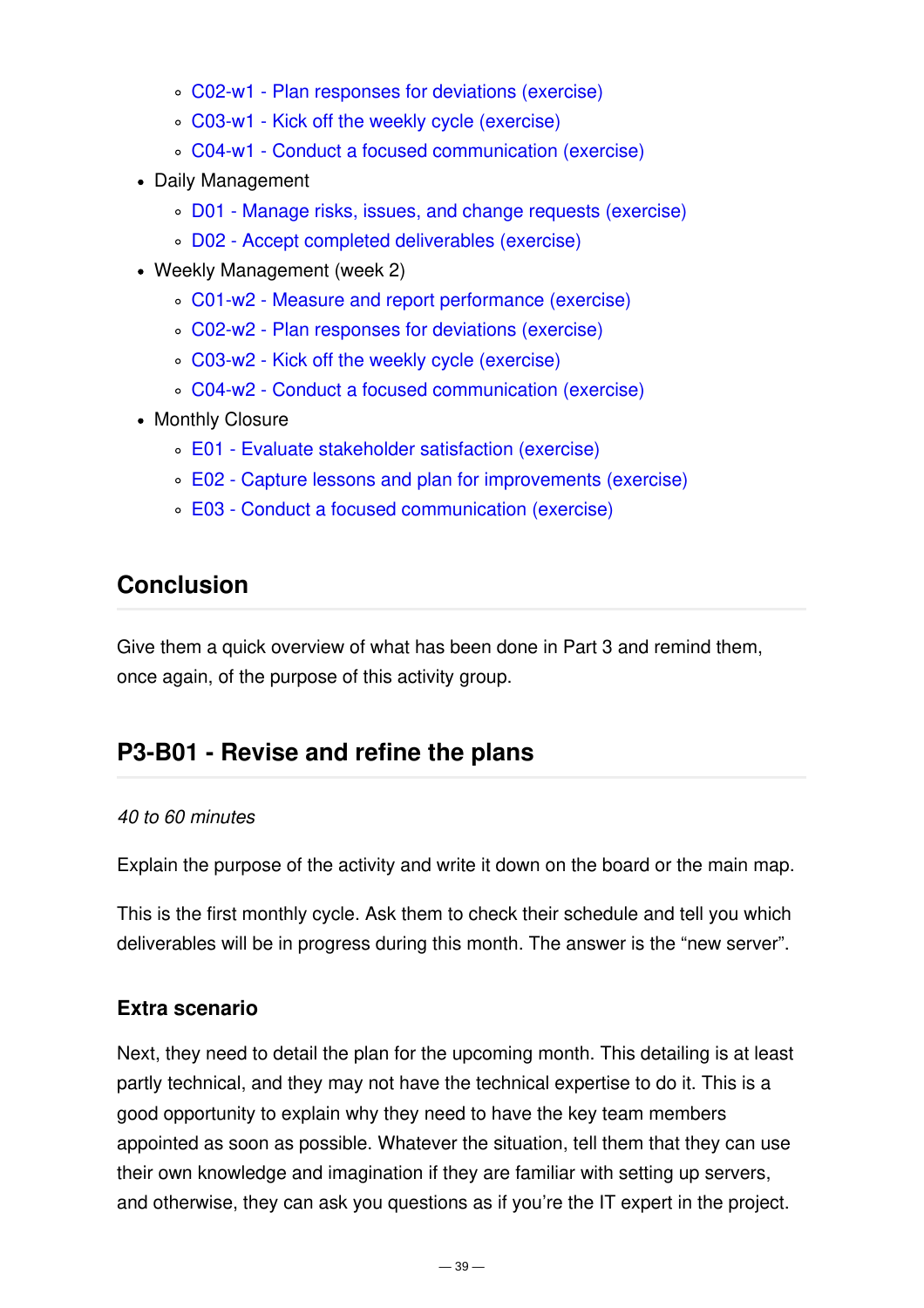This could be the imaginary expert's explanation:

Well, we already have a few servers, but it's a good idea to set up new servers to avoid potential conflicts. What I have in mind is a physical server with redundancy, and then a number of virtual servers on it, one for each of the services. The type of services we need depends on the applications specified in the various waves, but some of them I can name from the start:

- Email server
- Calendar server
- File server
- XMPP or Matrix server for messaging (probably)

In addition, we'll need to have secure access to some of them from the Web, an automated backup system, a log monitoring system, a resource monitoring system, etc. Finally, our network structure is old and less than perfect, which may create a bad experience for the users, as we will be using the network more than before. While we're working on this project, I would really like to improve our network infrastructure as well.

#### **Exercise**

Give them 10 minutes to work in groups and refine their plans for the upcoming month. Tell them that this may change the Project Description, Deliverables Map, schedule, and Follow-Up Register.

When the time is up, ask each facilitator to present their work.

#### **Risk management**

One of the things we expect at this point is a serious consideration of the last point in the expert's explanation about improving the IT network. First, the expert is thinking about a risk, so, let's document it in the Follow-Up Register:

- **Cause**: The IT network is old and less than perfect.
- **Effect**: It may not be fast or reliable enough, especially when used more intensively by the libre applications.
- **Impact**: Its low performance may be considered a problem for the libre applications we're going to introduce and cause problems for the adoption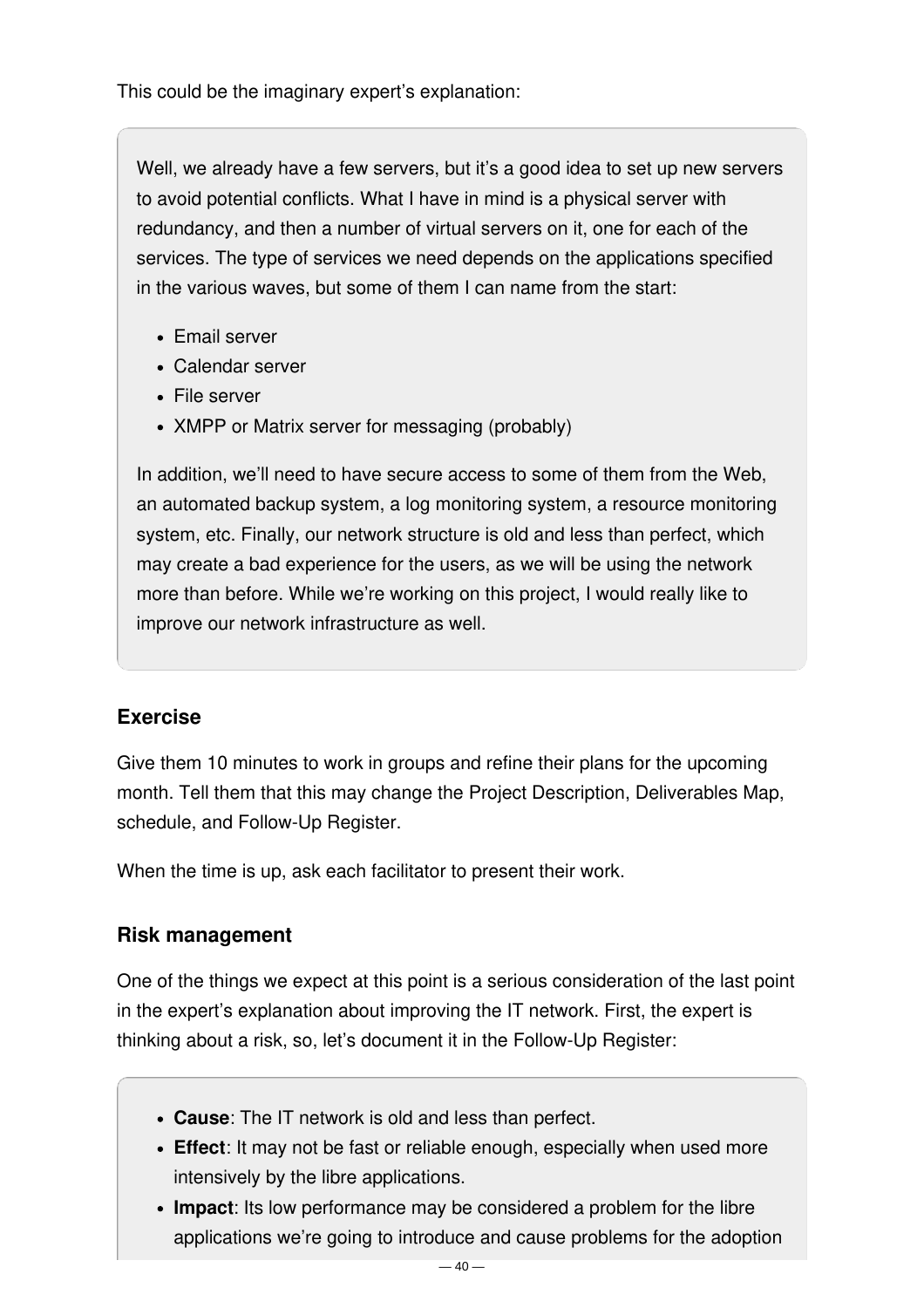of those applications.

- **Response**: Improve the IT network (?)
- **Status**: Open
- **Custodian**: TBD

Let them know that it's essential for project managers to be looking for risks and documenting them for follow-ups. They should also try to expand conversations and look for similar risks whenever possible. Let's assume that we've tried and no other related risk was discovered.

#### **Change management**

The other point about the IT network is that it wasn't part of the project; i.e., it wasn't included in our initial, approved Project Description. So, we can call it a change. Change requests, like risks and issues, are captured in the Follow-Up Register, and we already have an item for it, so, there's no need for documenting it again.

Ask them who they think should approve or reject this change request.

Tell them that in general, it depends on the type of change. If it's a small change with limited impact on project targets, the project manager can decide; otherwise, the project manager should escalate it to the sponsor. The sponsor is responsible for checking it with other people if needed, and letting the project manager know what to do.

The change in this scenario probably impacts the cost and duration of the project, and may also have an impact on operations in the company. Because of this, it's almost always a significant change that should be escalated.

Let's assume that we've estimated it will cost 2 Artopools and add one month to the duration of the project. We've reported this information to the sponsor and asked for their decision. They've approved the change. In that case, we can update the Follow-Up Register:

- **Cause**: The IT network is old and less than perfect.
- **Effect**: It may not be fast or reliable enough, especially when used more intensively by the libre applications.
- **Impact**: Its low performance may be considered a problem for the libre application we're going to introduce and cause problems for the adoption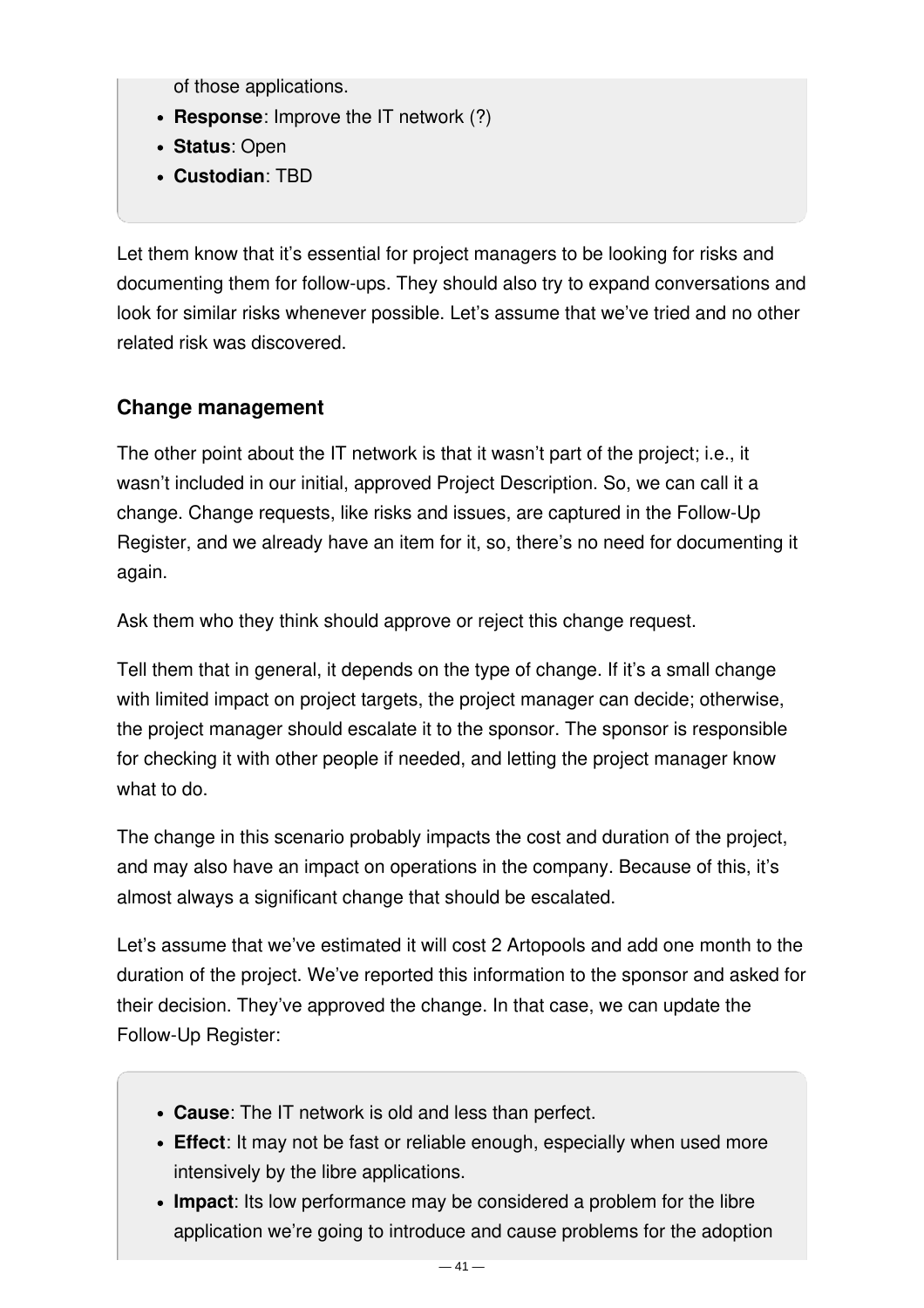of those applications.

- **Response**: Improve the IT network (as approved by the sponsor)
- **Status**: Closed
- **Custodian**: –

We also need to update the expected time and cost in the Project Description.

#### **Adjust the plans**

Now we have one extra element to add to our plan: the new IT network. Besides, there were extra details provided by the IT expert.

Their Deliverables Map may look like the following at this point:

- ArtoLibre@Artophile
	- o Infrastructure
		- **Servers** 
			- New physical and redundant servers
			- Internal services and virtual servers
				- Automated backups
				- Resource monitoring
				- Log monitoring
			- **External services and virtual servers** 
				- **Email server**
				- Calendar server
				- **Messaging server**
				- File server
		- **IT** network
	- Wave 1
		- **Implementation**
		- Training
		- Content conversion
	- Wave 2
		- **Implementation**
		- **-** Training
		- Content conversion
	- Wave 3
		- **I**dentification
		- **Implementation**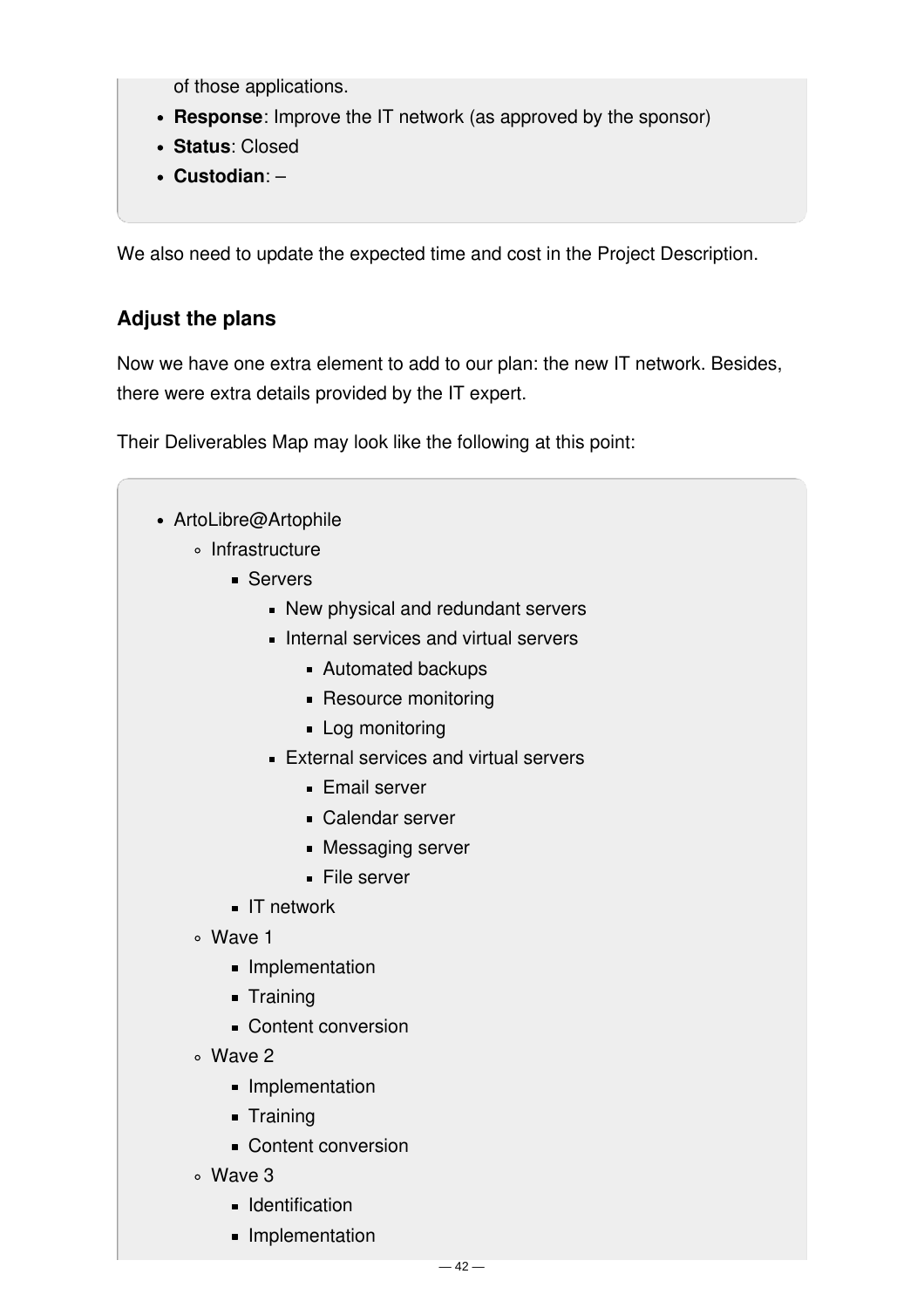- **-** Training
- **Content conversion**
- Wave 4
	- **Identification**
	- **Implementation**
	- **Training**
	- Content conversion
- Wave 5
	- **Implementation**
	- **Training**

In the real world, you will show this to the experts and ask them whether anything is missing. The hierarchical structure of the Deliverables Map usually helps them fill in the gaps. For example, they may immediately tell you that firewall and VPN are missing.

- ArtoLibre@Artophile
	- ∘ Infrastructure
		- Servers
			- New physical and redundant servers
			- Internal services and virtual servers
				- Automated backups
				- **Resource monitoring**
				- **Log monitoring**
				- **Firewall**
				- VPN
			- **External services and virtual servers** 
				- **Email server**
				- Calendar server
				- **Messaging server**
				- **File server**
		- **IT** network
	- Wave 1
		- **Implementation**
		- **Training**
		- Content conversion
	- Wave 2
		- **Implementation**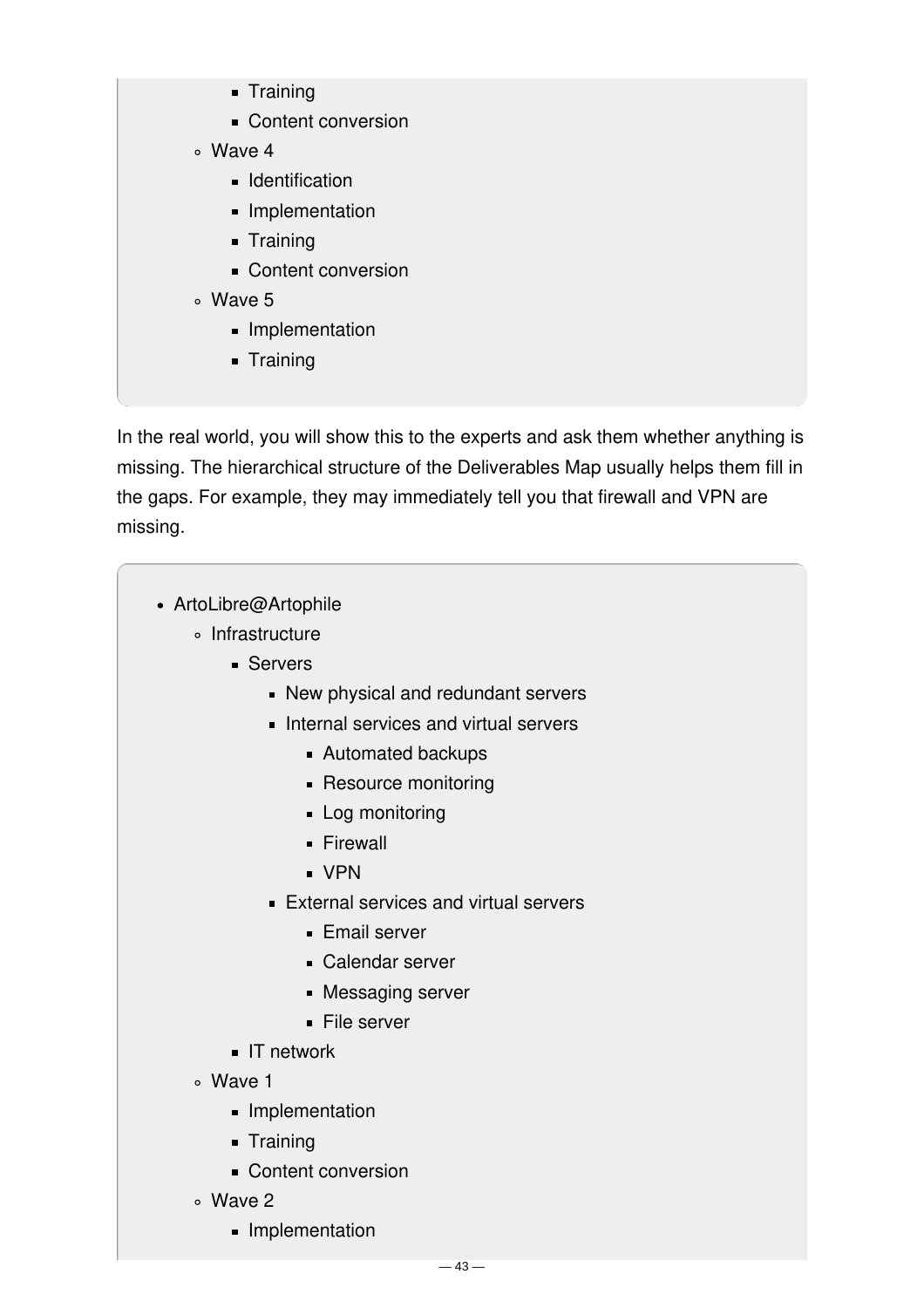- **Training**
- Content conversion
- Wave 3
	- **Identification**
	- **Implementation**
	- **Training**
	- Content conversion
- Wave 4
	- **Identification**
	- Implementation
	- **Training**
	- Content conversion
- Wave 5
	- **Implementation**
	- **Training**

If you have IT experts among your participants, they will tell you a lot more, and more refinements and adjustments would be possible – the example above is really simplified. Accept their expert suggestions, but keep it limited because it's a project management workshop, not an IT workshop.

Similar details should also be added to the schedule, and their priorities or dependencies/order should be refined as well. Don't go into too much detail when it comes to the schedule.

### **Deliverable specifications**

Explain that another thing they normally do in this activity (as well as in A05) is to document the specification of various deliverables, which can be added as comments in the Deliverables Map (especially if it's prepared as a mind map).

The specifications are the technical attributes, quality criteria, and such. This part is mainly done by collecting the information from internal and external stakeholders, and therefore, there's not much we can do about it in a workshop.

# <span id="page-43-0"></span>**P3-B02 - Have the monthly cycle peer-reviewed**

*15 to 30 minutes*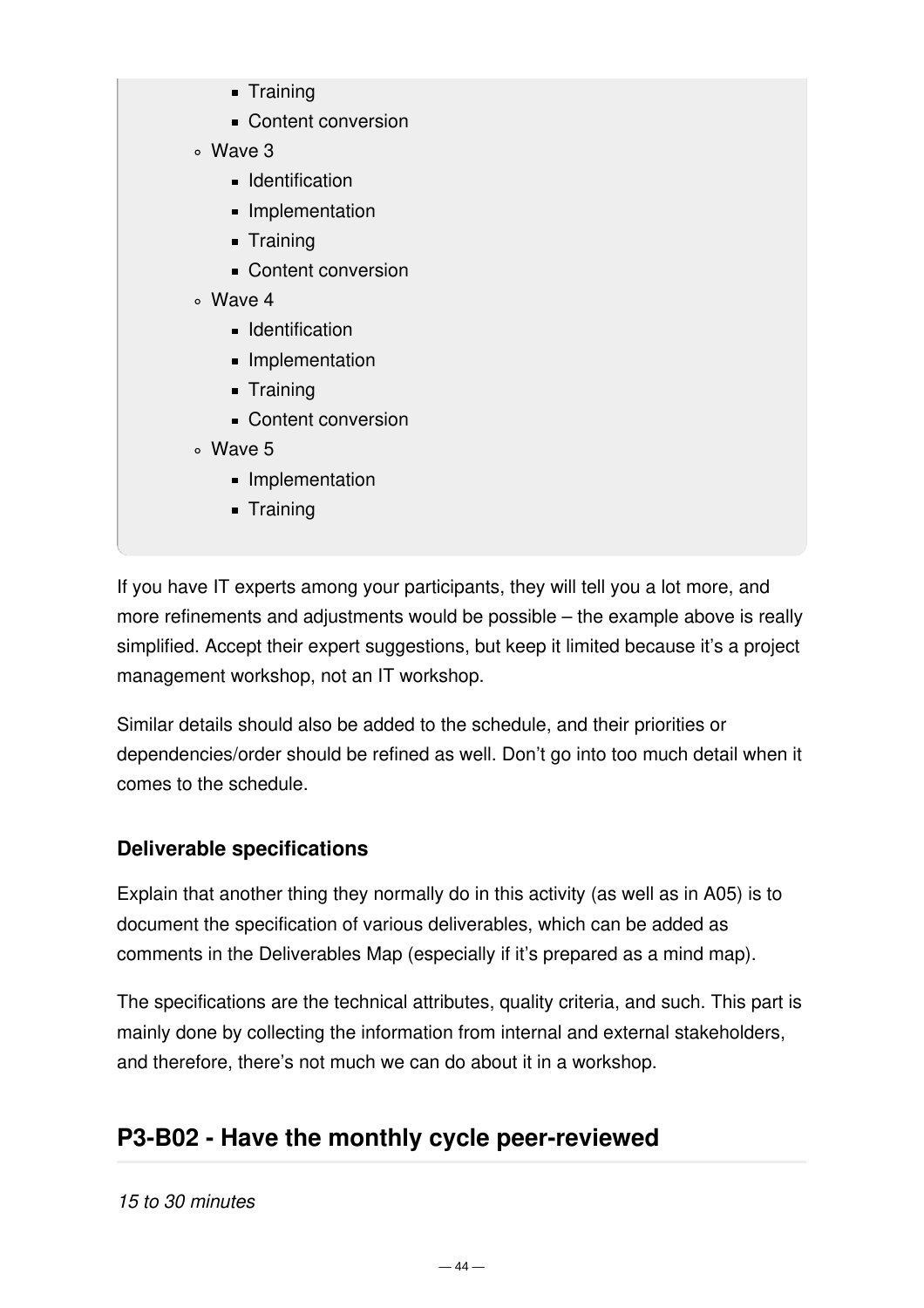Explain the purpose of the activity and write it down on the board or main map.

As in A07, assign each team as the peer reviewer for another team. Give them 10 minutes to review their revised documents (Project Description, Deliverables Map, schedule, and Follow-Up Register) and store the result in the Health Register.

When the time is up, ask each facilitator to give a short report of what they found during their peer review, with an emphasis on what they found interesting and what they think can be improved.

### <span id="page-44-0"></span>**P3-B03 - Make a go/no-go decision**

#### *5 to 10 minutes*

Explain the purpose of the activity and write it down on the board or main map.

Ask them why they think it's important to ask for a go/no-go decision every month, and spend 5 to 10 minutes discussing it.

Similarly to A08, we'll assume a "go" decision and proceed.

### <span id="page-44-1"></span>**P3-B04 - Kick off the monthly cycle**

#### *10 to 15 minutes*

Explain the purpose of the activity and write it down on the board or main map.

As in A09, ask one of the teams to prepare for and run an imaginary kick-off meeting for everyone.

### <span id="page-44-2"></span>**P3-B05 - Conduct a focused communication**

#### *10 to 15 minutes*

Explain the purpose of the activity and write it down on the board or main map.

As in to A10, give them 5 minutes to work in groups and prepare the content of the email they would send for this focused communication.

When the time is up, ask each facilitator to read out their text, ask everyone to give comments, and add your own if needed.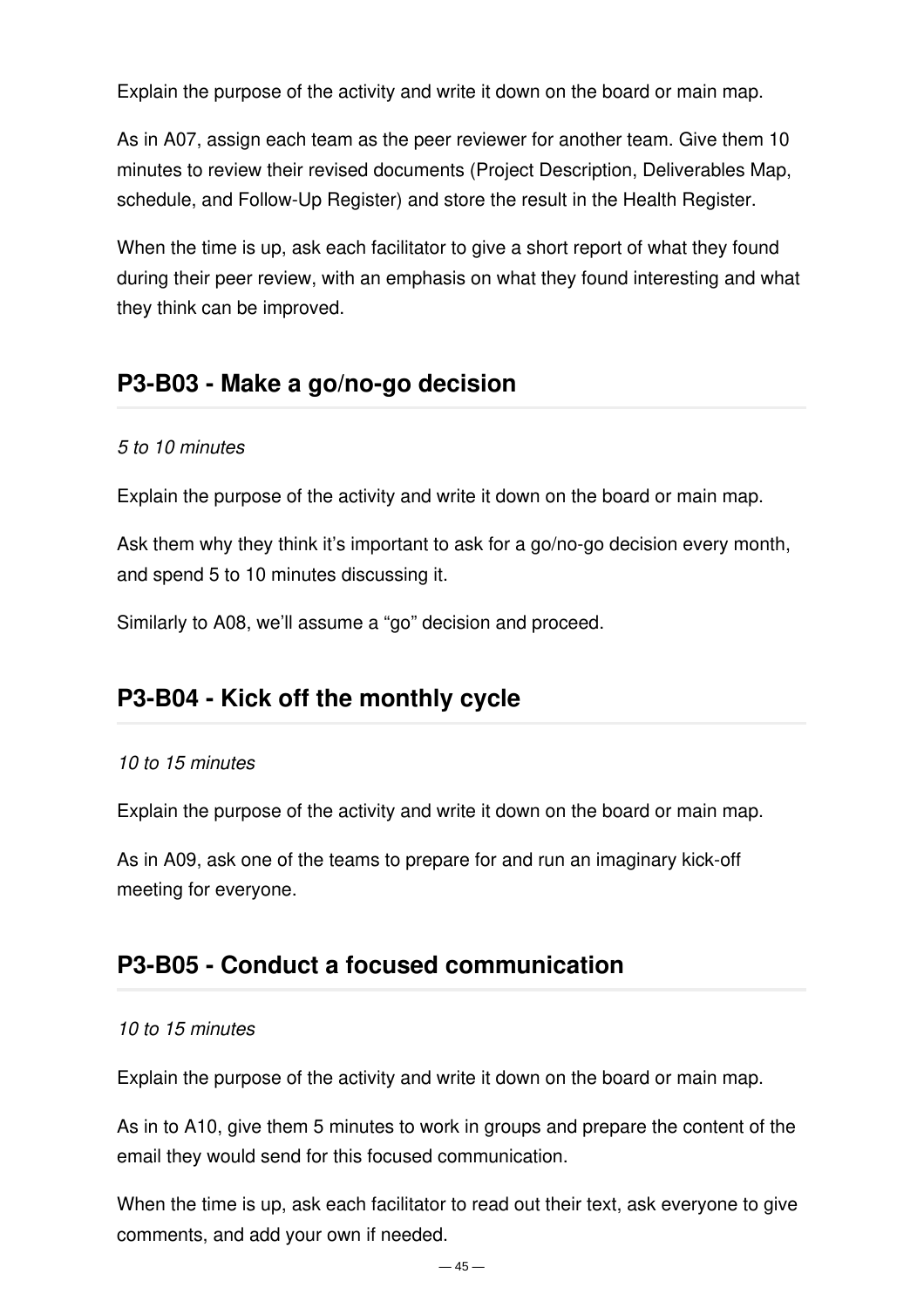Hello everyone,

We're about to start the first monthly cycle of the ArtoLibre@Artophile project.

This month is all about the infrastructure: the servers and the IT network. The latter is a new addition to the project because we realized that the existing IT network may not be good enough for our libre applications and may cause trouble for users. This extra deliverable will increase our cost and duration a little, but it seemed necessary for the success of the project and was approved by the sponsor.

Regards, Project manager's signature

# <span id="page-45-0"></span>**P3-C01-W1 - Measure and report performance**

#### *2 to 5 minutes*

Explain the purpose of the activity and write it down on the board or main map.

Since this is the beginning of the project, we don't have any progress and deviations. In practice, the first instance of this activity can be used to set up the measurement system. However, in our workshop, you can just explain the case and proceed to the next activity; we'll set up the measurement system in the second instance of this activity.

# <span id="page-45-1"></span>**P3-C02-W1 - Plan responses for deviations**

#### *2 to 5 minutes*

Explain the purpose of the activity and write it down on the board or main map.

Since this is the beginning of the project, we don't have any deviations yet, so let's skip this activity and go to the next one.

# <span id="page-45-2"></span>**P3-C03-W1 - Kick off the weekly cycle**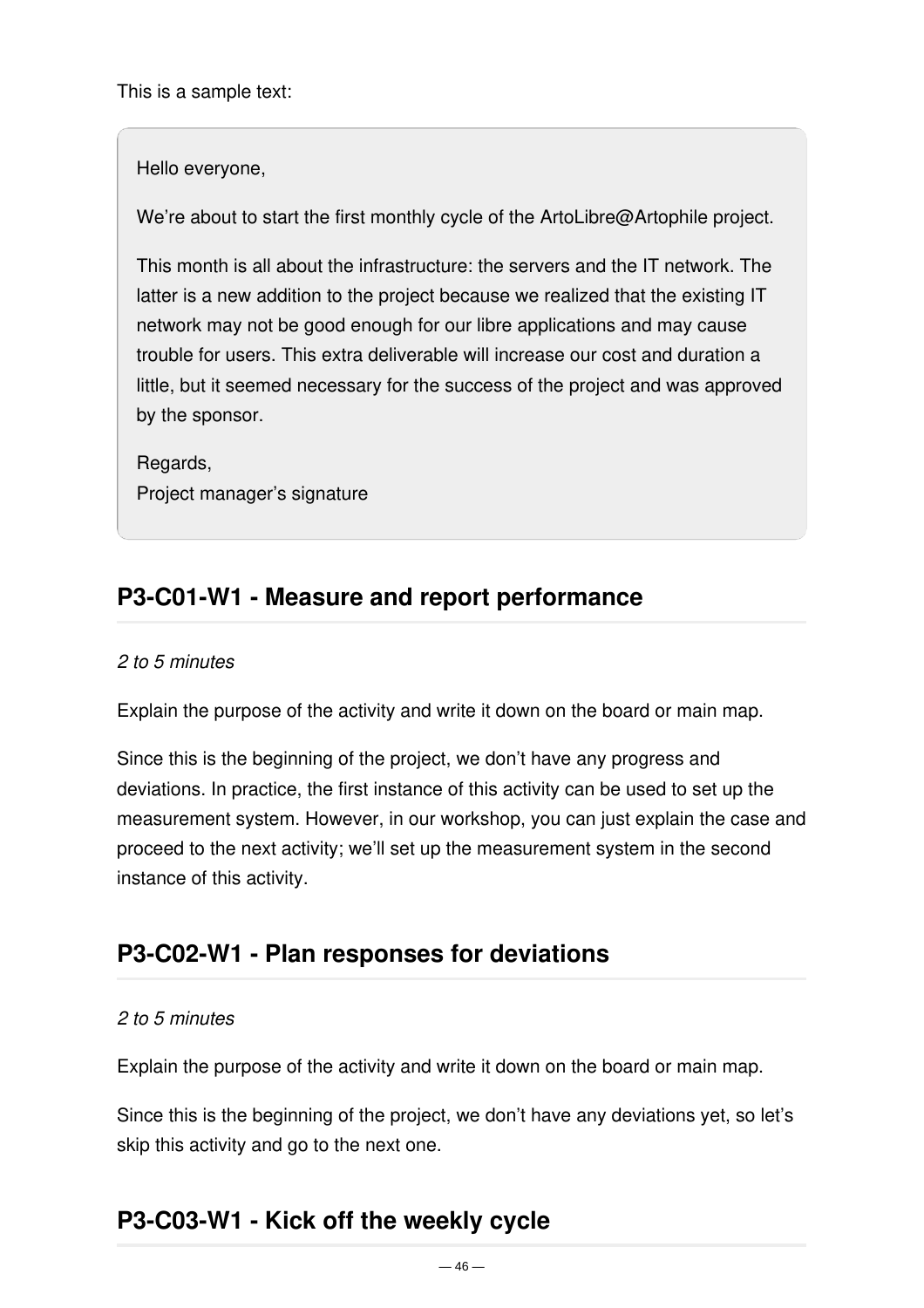#### *5 to 10 minutes*

Explain the purpose of the activity and write it down on the board or main map.

Give one of the teams 5 minutes to prepare and run an imaginary weekly kick-off meeting for everyone. Other teams can take a break during the preparation time.

### <span id="page-46-0"></span>**P3-C04-W1 - Conduct a focused communication**

#### *10 to 15 minutes*

Explain the purpose of the activity and write it down on the board or main map.

Give them 5 minutes to work in teams and prepare a focused communication email using their imagination. When the time is up, ask each facilitator to read out their text.

This is a sample text:

Hello everyone,

We'll be working on the following this week:

- Servers > Buying the new server
- IT network > Buying new Ethernet cables
- IT network > Replacing the old CAT5 cables with CAT6 ones

The first two item will be finished by the end of the week, but the last one will extend into the next week.

Regards, Project manager's signature

# <span id="page-46-1"></span>**P3-D01 - Manage risks, issues, and change requests**

#### *20 to 25 minutes*

Explain the purpose of the activity and write it down on the board or main map.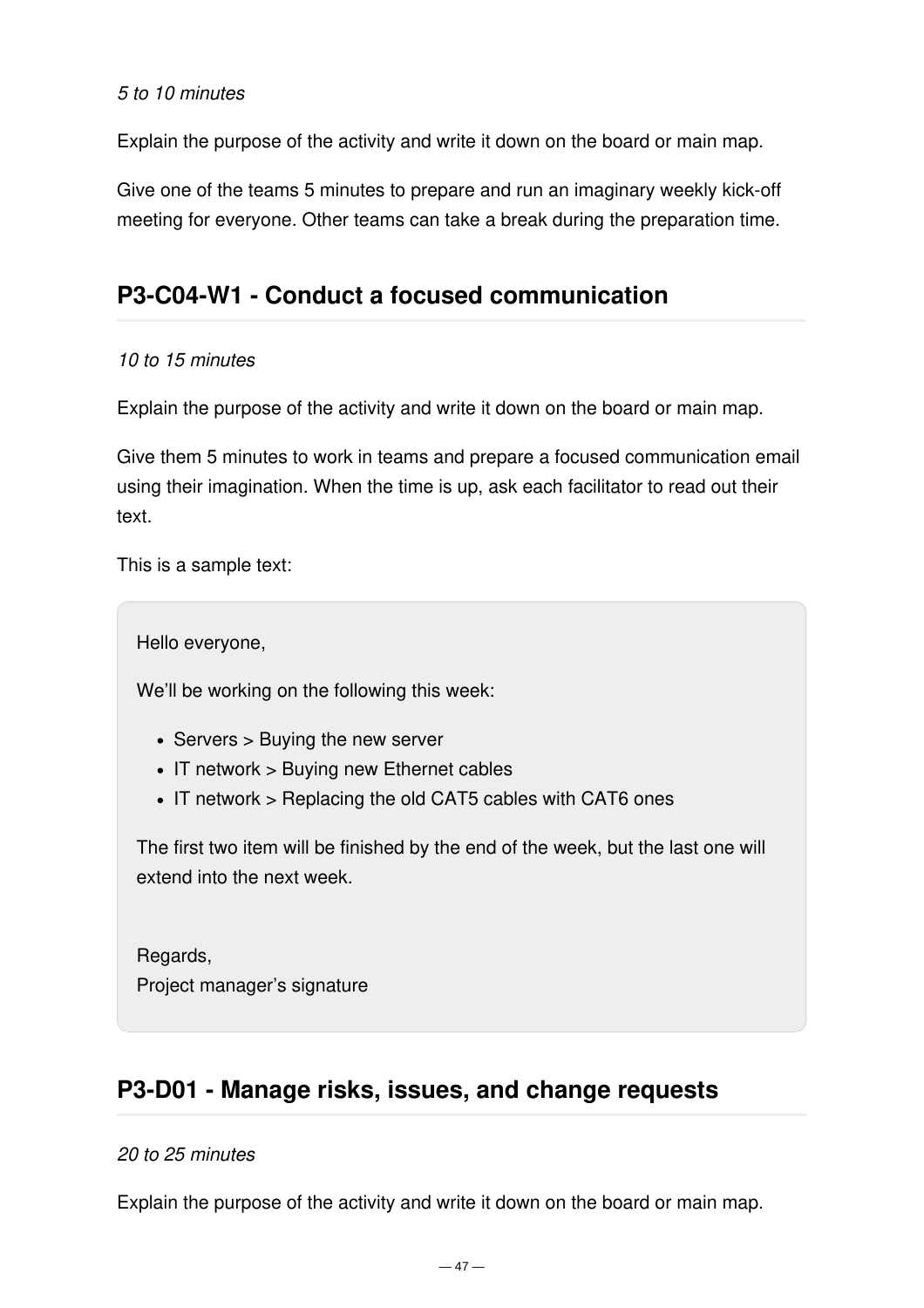Give them this scenario:

You're having lunch with one of the team members who represents the design department.

Them: By the way, I was talking to one of my peers in a supplier company called Artobuilders when I realized that they had already finished running a project like ours.

You: Oh, interesting. Has it been successful?

Them: Yes. They only had a few issues with their CAD application.

You: Such as?

Them: They had selected QCAD, which is a well-known application. However, some engineers were not comfortable with it. After a few months, they realized that there's a fork of that application called LibreCAD that has solved those issues. They were fine after switching, but they effectively lost a few months trying to adopt QCAD.

Give them 10 minutes to use the scenario and their own imagination to design a few follow-up actions.

When the time is up, ask each facilitator to present one follow-up action and then move on to the next team. Repeat this multiple times until they have presented all their items. For each item, ask everyone to comment, and add your own comment if needed.

The obvious item would be something like this:

- **Cause**: QCAD is a famous application that many people use. However, it's a little old-fashioned.
- **Effect**: It doesn't satisfy some of the expectations of the engineers.
- **Impact**: That makes it difficult for the engineers to adopt it.
- **Response**: This problem was solved in Artobuilders when they switched from QCAD to LibreCAD. It may be a good idea to give a high priority to LibreCAD when it's time to select a CAD application.
- **Status**: Open
- **Custodian**: TBD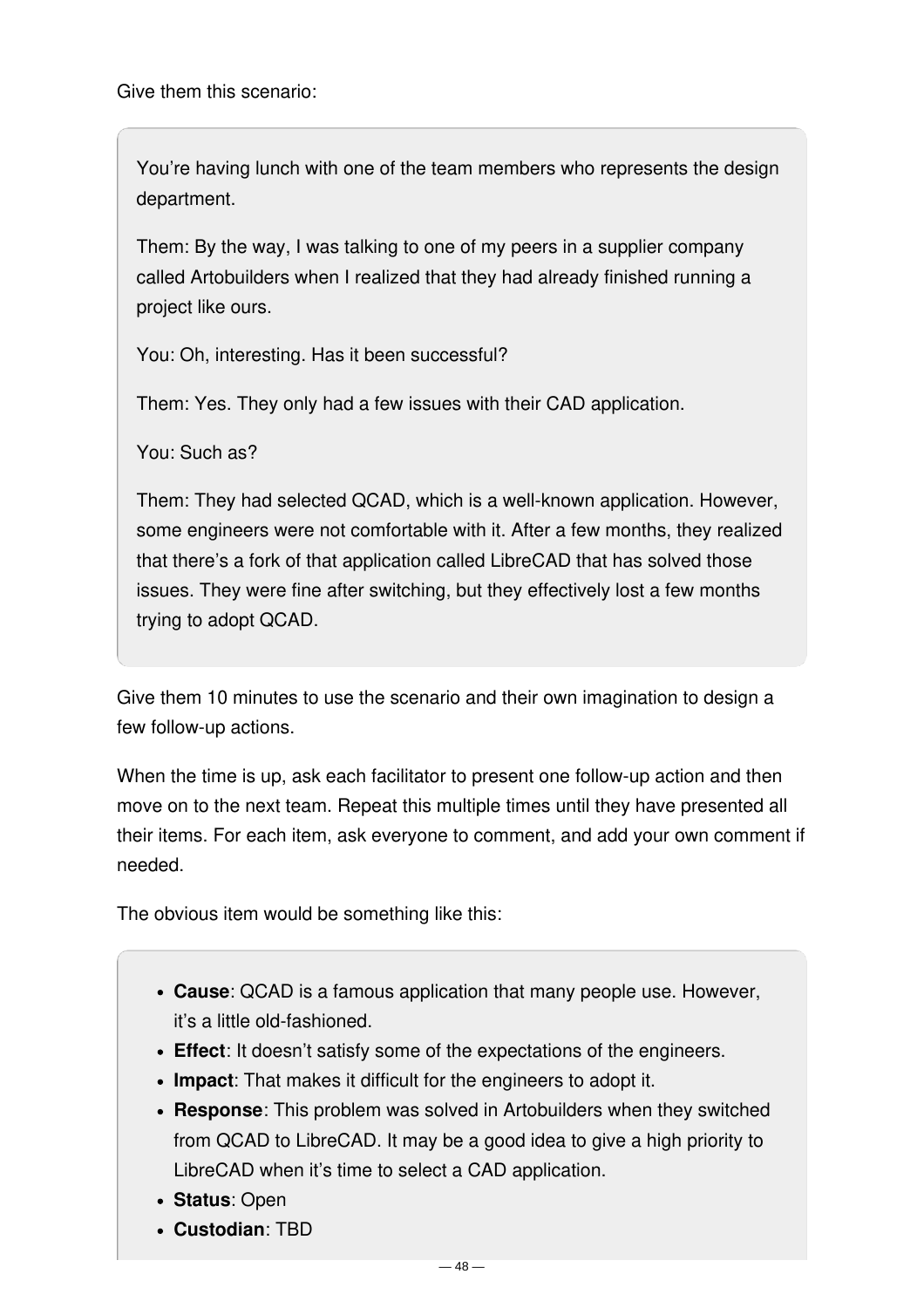However, we don't expect to end it here. There's another great opportunity here: Other people in Artobuilder may have more to say about other applications. So, let's add another follow-up action:

- **Cause**: Companies that work in the same domain have similar needs.
- **Effect**: Their experience in transitioning to libre applications may be applicable to us as well.
- **Impact**: If we can use their learned lessons, we can avoid a lot of trial and error and rework, and finish the project more easily, quickly, and smoothly.
- **Response**: Let's check for other companies in our industry who have transitioned to libre applications, and find a way to get in touch with them and use their experience.
- **Status**: Open
- **Custodian**: TBD

Now tell them that after documenting this follow-up action, one of the team members has contacted you and told you that there's a company called Artoaudit that has a relationship with Artophile and works in the same industry. They started a similar project only a few weeks ago. Give them 5 minutes to document the follow-up action, and then think about various possible responses.

When the time is up, ask each facilitator to present their item, and explain their planned responses.

For example:

- **Cause**: Artoaudit has a good relationship with our company and works in the same industry, and they have recently started a project similar to ours.
- **Effect**: We will probably share many concerns, and a good solution for one would likely be a good solution for the other as well.
- **Impact**: If we can work closely and share as much experiences as possible, we will avoid problems and build better solutions.
- **Response**:
	- It would be helpful if we could both agree to share our focused communications and Follow-Up Registers with each other (?)
	- Maybe we can arrange for some of the project team members from each side to attend the E02 activity of the other company (?)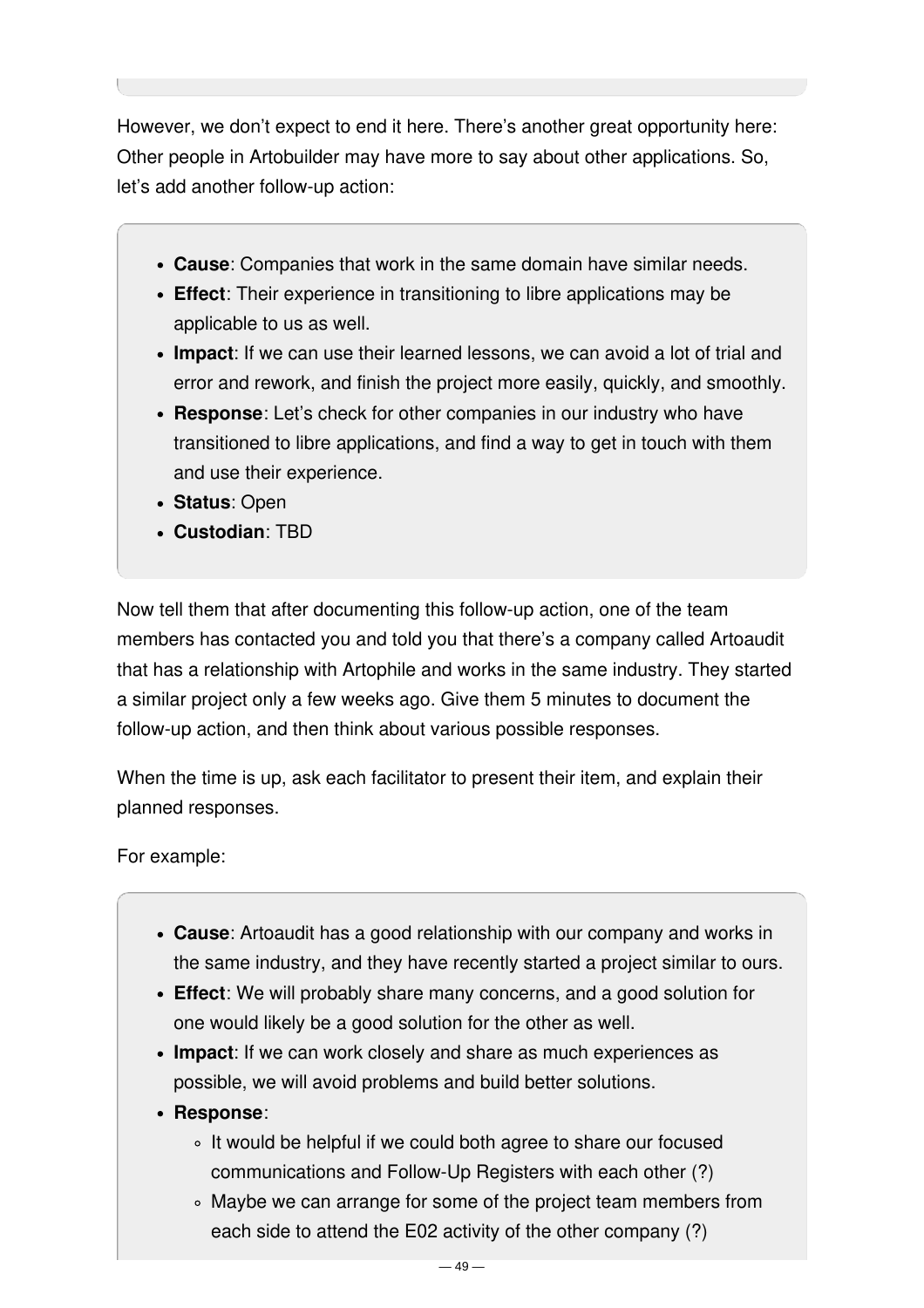- **Status**: Open
- **Custodian**: TBD

Ask them a few questions to see how they would decide about responses such as those above. What we expect is for them to point out that such decisions are significant enough to be escalated to the sponsor because sharing information between two companies should not be done without permission from managers.

Then ask them what they would do if the sponsor was to approve those two responses. In that case, besides updating the follow-up item, we would also update the Project Description to add the new stakeholder and include them in our communications.

# <span id="page-49-0"></span>**P3-D02 - Accept completed deliverables**

#### *10 to 15 minutes*

Explain the purpose of the activity and write it down on the board or main map.

Tell them that the servers have been bought, and give them 5 minutes to work in groups and think about what they should do when such a deliverable is completed.

When the time is up, ask each facilitator to present their opinions.

The first thing they have to do is to check and make sure that it's really done. Some team members tend to consider something that is almost done as done. For example, maybe they have just placed the order and made the payment, but the server is not yet shipped; they call it done because the main work is done and they see no reason for having a problem in delivery. However, we know that we should difficulties.

If the item is really finished, we can mark it as done in our documents (schedule, Deliverables Map, etc.)

Are there any of the departments in the company responsible for managing procurements? E.g., to store the guarantee and warranty information? Probably there are, but if not, it's a good idea for the project manager to create a catalogue of such information, and hand it over to a responsible person when the project is over.

# <span id="page-49-1"></span>**P3-C01-W2 - Measure and report performance**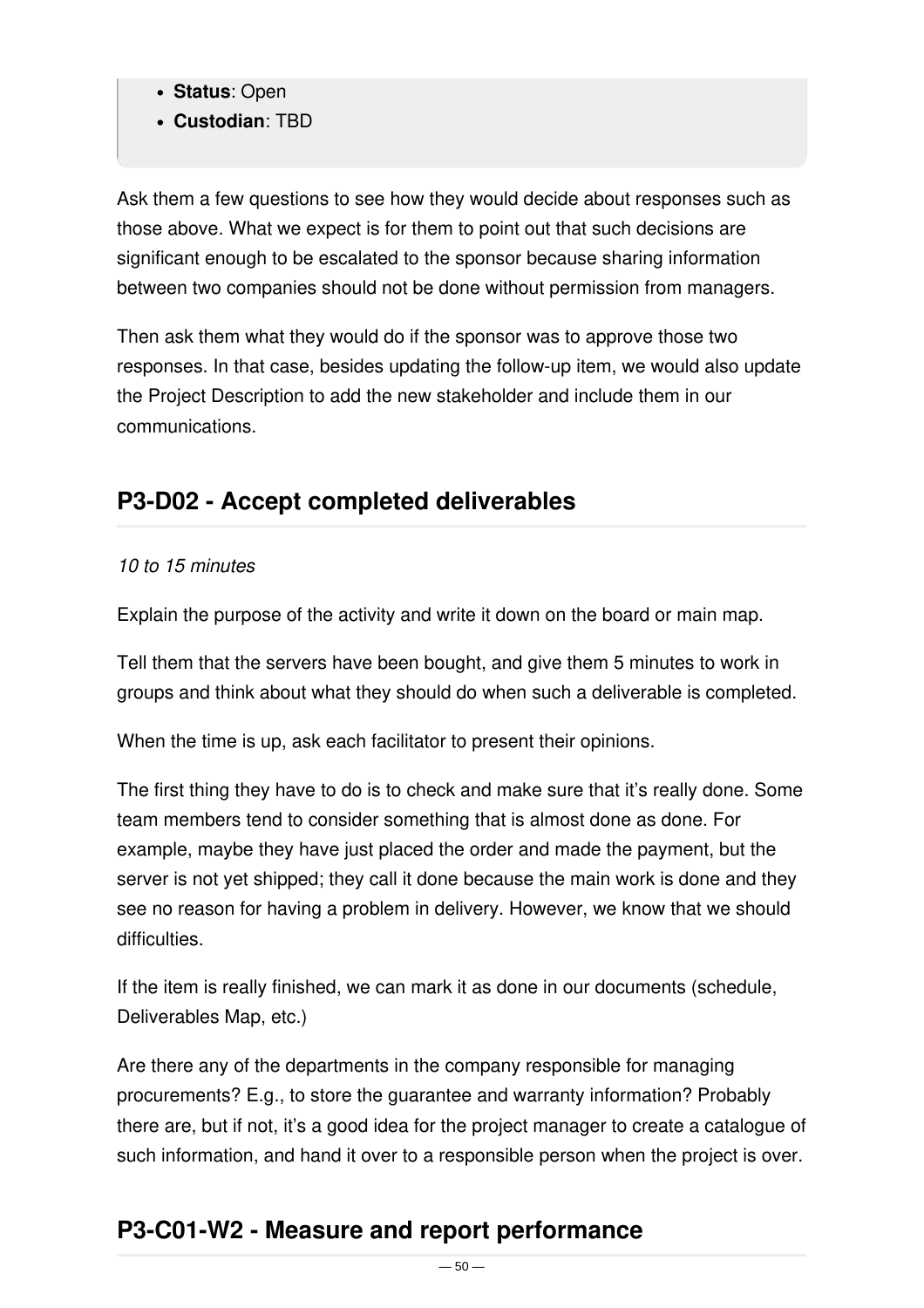#### *20 to 30 minutes*

Ask the participants to imagine that enough time has passed and it's time to start the second weekly cycle.

This is the status until the end of the week:

- Buying the server: done
- Buying Ethernet cables: done
- Replacing the old Ethernet cables with new ones: not started yet (cables arrived too late)

Explain that most projects limit themselves to calculating a percentage complete, which they can do by using different methods that are usually based on giving a weight and a percent complete to each element at the bottom of the map, and then calculating the parent elements with a weighted average.

While calculating a percentage complete is useful, it's not as important as **forecasting**:

- In typical fixed-scope projects: forecast for the duration and cost
- In fixed-duration projects: forecast for the amount of scope that can be completed by the end of the project and the cost forecast (unless cost is fixed as well)

There are different ways of forecasting, ranging from simple, more or less intuitive ones to the advanced ones using Earned Schedule and similar methods. For people who have just started using structured project management methods, it's best to use a simple, intuitive one. So, ask them to spend 10 minutes working in groups and use a simple rule of thumb to forecast the time and cost required for completing the project, based on the information above and their own imagination.

When the time is up, ask each facilitator to present their results. Ask the others to give comments, and add your own when needed.

This is an example of a rough forecast:

The "infrastructure" deliverable has two parts: the server and the network. The first one is our dependency, because we need it in order to start installing the applications from Wave 1, but the network is already in place and we're only improving it – so, even though the network is a little late, since it can be ready before we go live with Wave 1, there's no real delay to the whole project.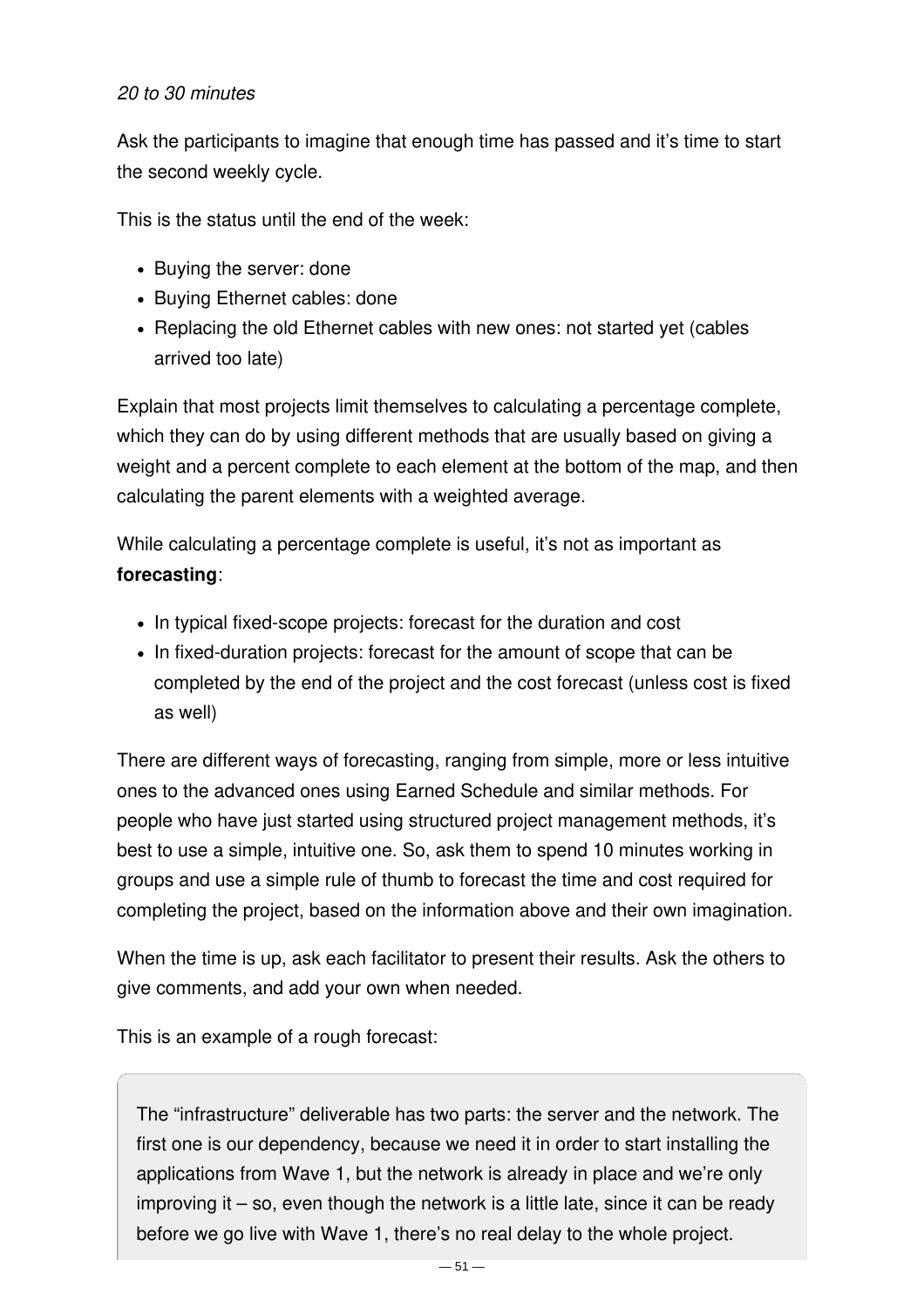Everything we've done so far has cost us as expected, and we've not found any reason to believe that the future work will be more or less expensive. So, our forecast for costs is the same as in the original plan.

As they proceed in their project, especially in longer projects, forecasting won't be as simple as this, but still a simple, intuitive method like this is good enough. After they become comfortable with their project management system, they can gradually start using more advanced methods of measurement.

Another way of thinking about it is this: If your projects are simple and small, the rough forecasts are good enough, whereas if they are going to be large and complicated, you may need to hire a project planner to take care of such measurements anyway ;)

### <span id="page-51-0"></span>**P3-C02-W2 - Plan responses for deviations**

#### *10 to 15 minutes*

Our example in the previous activity didn't have any deviations, which is rarely the case in a real project. So, let's assume that we forecast the server to be delivered about a month later, for about 4 Artopools more than expected.

Give them 5 minutes to work in groups and come up with a response for the deviation. They need to use their imagination to replace some of the missing information.

When the time is up, ask the facilitators to present their ideas.

Sample responses:

We couldn't find a way to reduce costs in future work, and as a result, we have to update our initial budget. The 4 Artopool increase is about a 6% increase in the overall budget of the project, which makes it a significant decision. We have to escalate it to the sponsor and ask for an increase in the budget.

We originally decided to start working on Wave 1 after the infrastructure was done. However, Wave 1 starts with an investigation of the solutions and the selection of an application, which don't require a server to do. As a result, we can add an overlap between these two main deliverables and start Wave 1 before the infrastructure is finished, and so recover from the existing time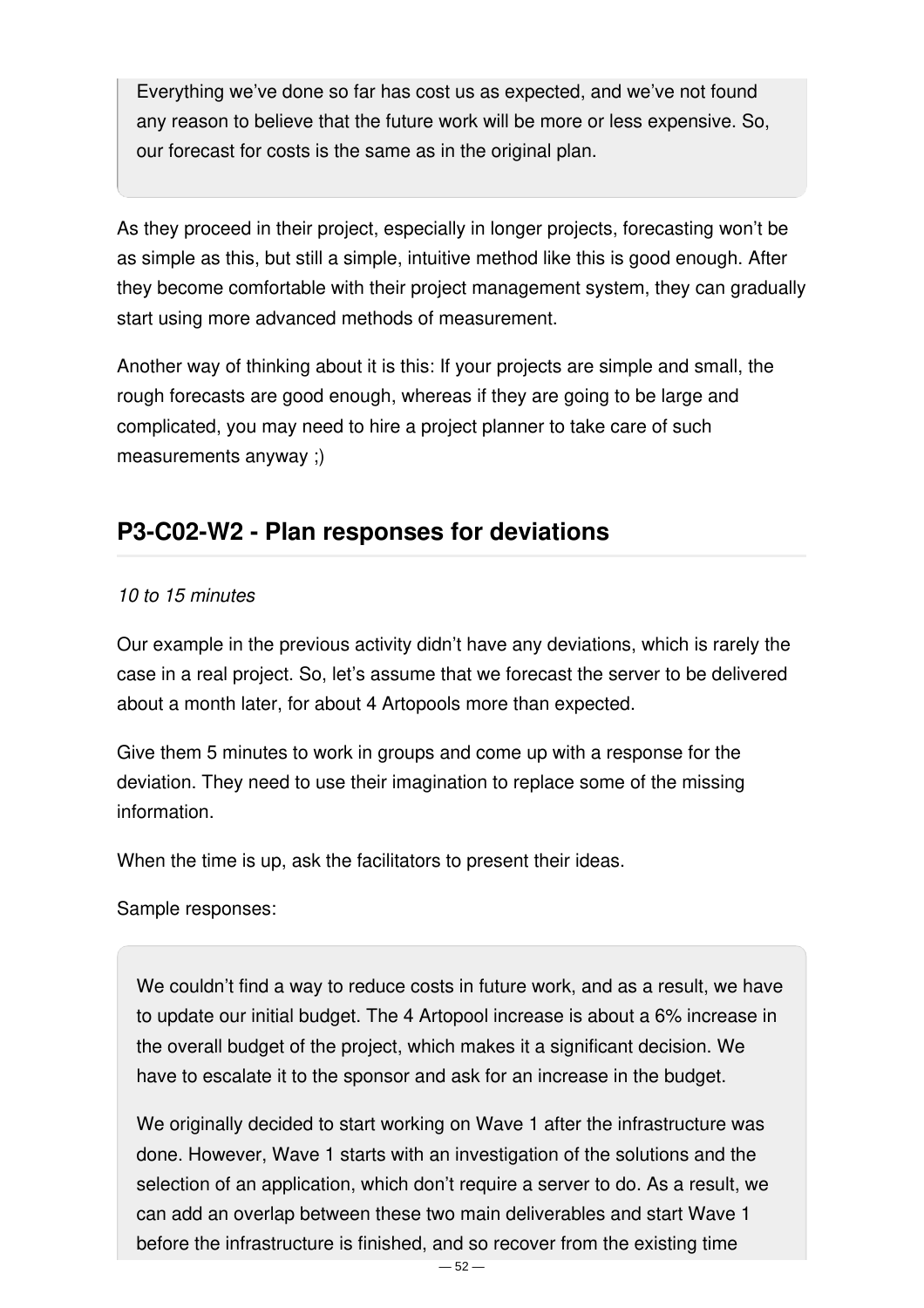#### deviation.

Explain that the main point is that we don't want to wait until the project is too deviated; instead, we want to recover from deviations as soon as we discover them, because doing so is easier and gives us more options.

### <span id="page-52-0"></span>**P3-C03-W2 - Kick off the weekly cycle**

#### *15 to 20 minutes*

Give one of the teams 5 minutes to prepare and run an imaginary weekly kick-off meeting for everyone. Other teams can take a break during that 5 minutes.

When the presentation is over, give them this scenario:

Everyone is in the room for the kick-off meeting except for one: the representative of the finance department. You wait a little, and they don't show up. You call, and there's no response. After the meeting, you receive this message from them:

Sorry for not attending today's meeting. We're busy with an important task in our department, and the CFO wants me to stop everything else and focus on it for a while.

Give them 5 minutes to work on this situation. When the time is up, ask each facilitator to present their ideas.

The first step in such a case is to open a follow-up action:

- **Cause:** There's an important task in the finance department.
- **Effect:** The CFO has asked the finance representative in our team to stop everything else and focus on that task.
- **Impact:** The concerns of the finance department won't be reflected in the project, which introduces various risks and the possibility of a rework.
- **Response**: For now, let's ask the sponsor to take care of it. Then, if it doesn't work, we'll try to find another solution.
- **Status**: Open
- **Custodian**: Project manager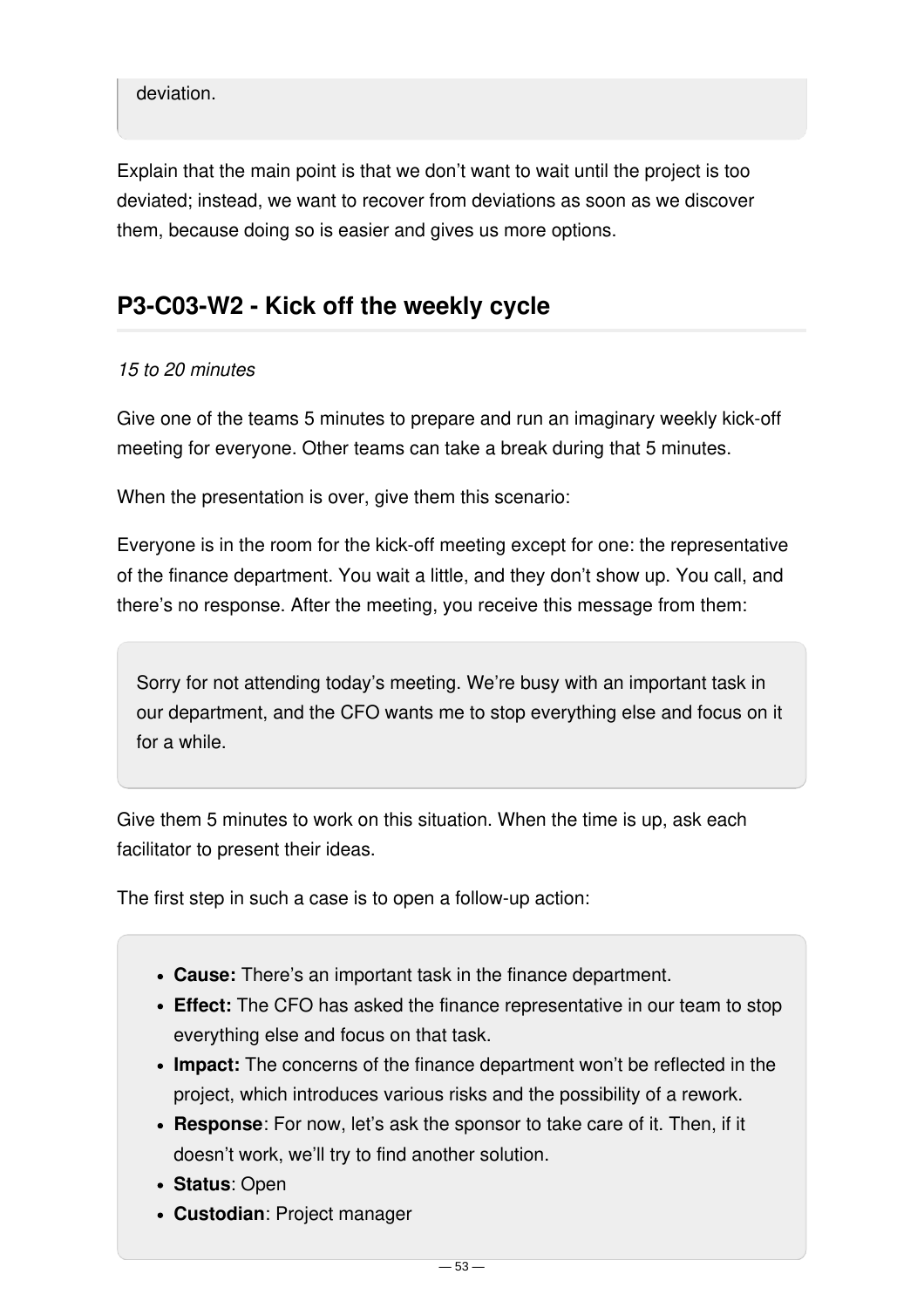It's important for them to identify the fact that the sponsor is probably needed to deal with an issue like this.

## <span id="page-53-0"></span>**P3-C04-W2 - Conduct a focused communication**

#### *10 to 15 minutes*

Give them 5 minutes to work in teams and prepare a focused communication email using their imagination. When the time is up, ask each facilitator to read out their text

Here is a sample text:

Hello everyone,

We'll be working on the following this week:

- Servers > Configuring the servers
- IT network > Replacing the old CAT5 cables with CAT6
- IT network > Buying new routers
- $\bullet$  IT network  $>$  Installing and configuring the new routers

The first three items will be finished by the end of the week, but the last one will extend into the following week.

Regards, Project manager's signature

# <span id="page-53-1"></span>**P3-E01 - Evaluate stakeholder satisfaction**

#### *15 to 20 minutes*

Explain the purpose of the activity and write it down on the board or main map.

Give them 10 minutes to design two sets of questions for evaluating the satisfaction of the team members and the external stakeholders.

When the time is up, ask each facilitator to present their lists, ask others to give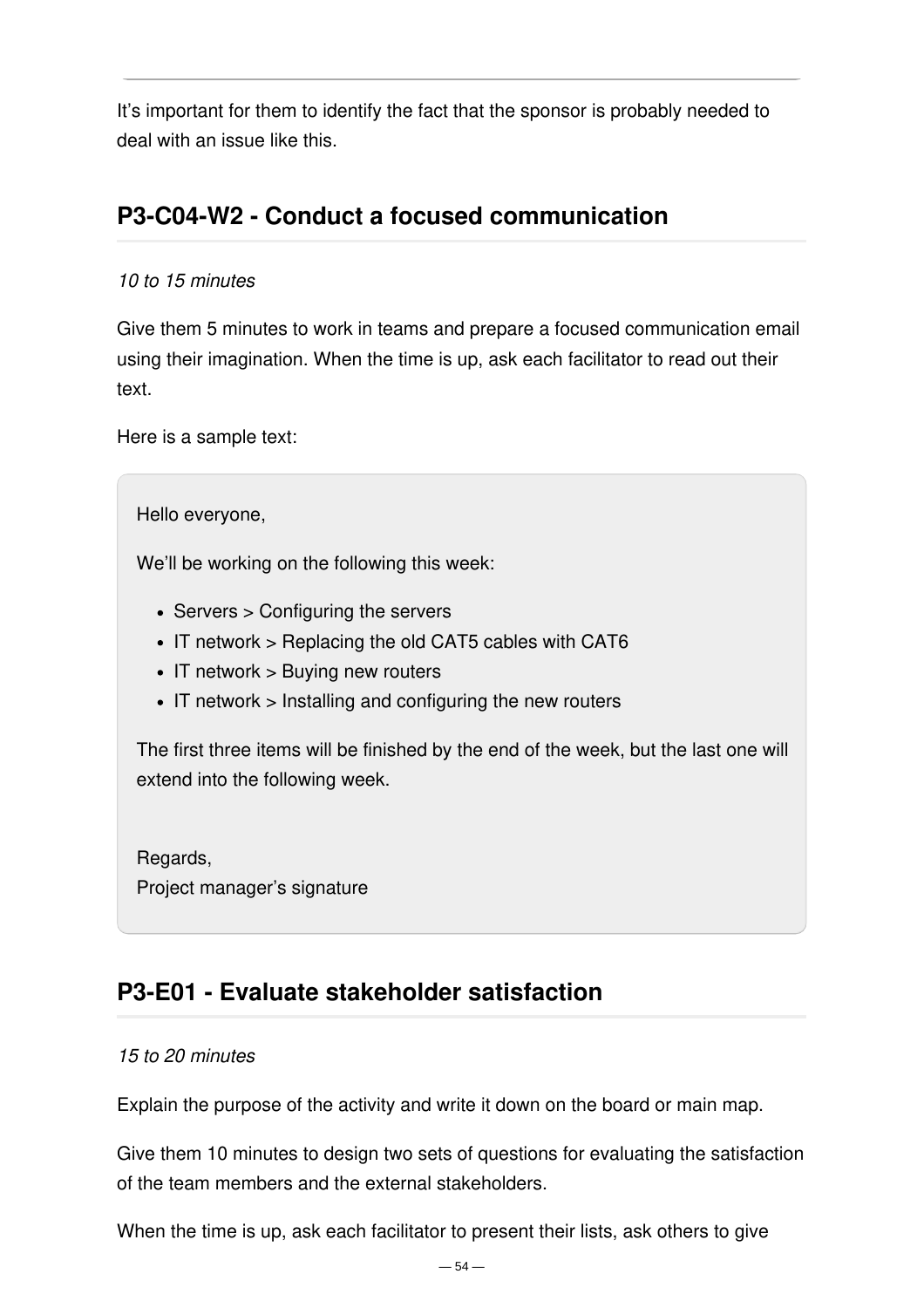comments, and add yours if needed.

For example:

Team members:

- How easy is it to interact with other team members?
- How easy is it to interact with the project management team?
- Are your role and responsibilities clear enough?
- Do you have a clear image of the project?
- How realistic are the goals in this project?
- How happy are you with the project management system?
- Overall, how happy are you with your job?

Other stakeholders:

- Do you have a clear understanding of what happens in the project?
- How easy is it to communicate with us?
- Is our management process clear enough for you?
- Is the project moving in the direction you expected it to?
- Overall, how happy are you with this project?

The actual purpose of this activity is to evaluate the stakeholders' satisfaction, but designing the questions is enough for our workshop.

# <span id="page-54-0"></span>**P3-E02 - Capture lessons and plan for improvements**

#### *15 to 25 minutes*

Explain the purpose of the activity and write it down on the board or main map.

Give them the following as an imaginary result of the stakeholder satisfaction evaluation:

Team members:

- 75% How easy is it to interact with other team members?
- 80% How easy is it to interact with the project management team?
- 68% Are your role and responsibilities clear enough?
- 52% Do you have a clear image of the project?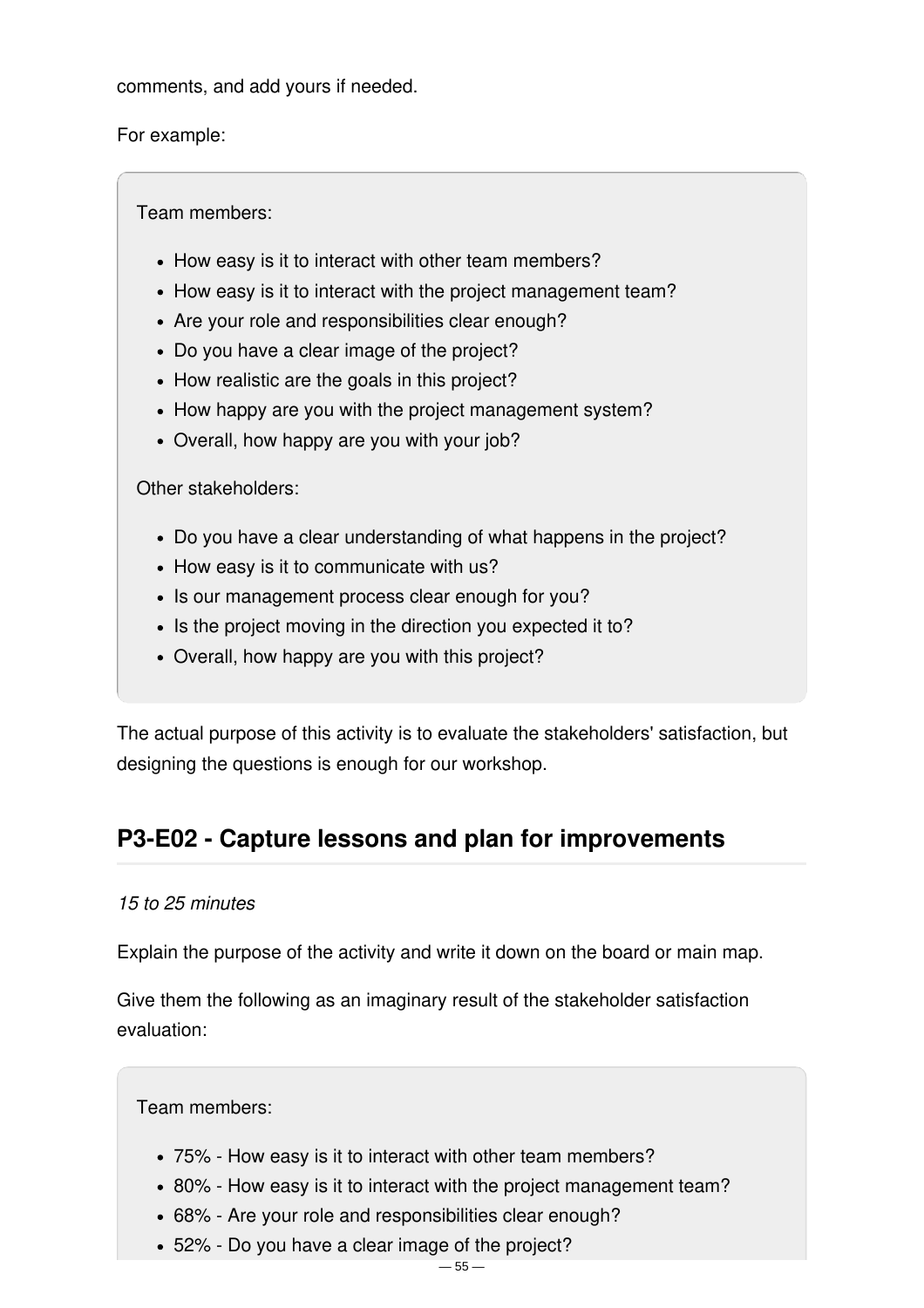- 72% How realistic are the goals in this project?
- 75% How happy are you with the project management system?
- 80% Overall, how happy are you with your job?

Other stakeholders:

- 67% Do you have a clear understanding of what happens in the project?
- 75% How easy is it to communicate with us?
- 85% Is our management process clear enough for you?
- 80% Is the project moving in the direction you expected it to?
- 80% Overall, how happy are you with this project?

Give them 10 minutes to use the imaginary evaluation above, and other experiences they've had during the imaginary month to capture lessons and plan improvements.

When the time is up, ask each facilitator to present one follow-up action and then move on to the next facilitator. Repeat this multiple times, until everyone is finished. After each item, ask the participants whether anyone has any comments, and add your own if needed.

Examples:

- **Cause**: Our project includes a discovery element (e.g., the alternative applications) and not everything is specified upfront.
- **Effect**: Because of this, the whole project seems unclear to some stakeholders.
- **Impact**:
	- It may reduce their trust.
	- It may reduce their collaboration and buy-in.
	- (more?)
- **Response**: TBD
- **Status**: Open
- **Custodian**: TBD

Don't spend too much time discovering the best responses for all the items, but instead do it for one or two, and then only focus on identifying more items.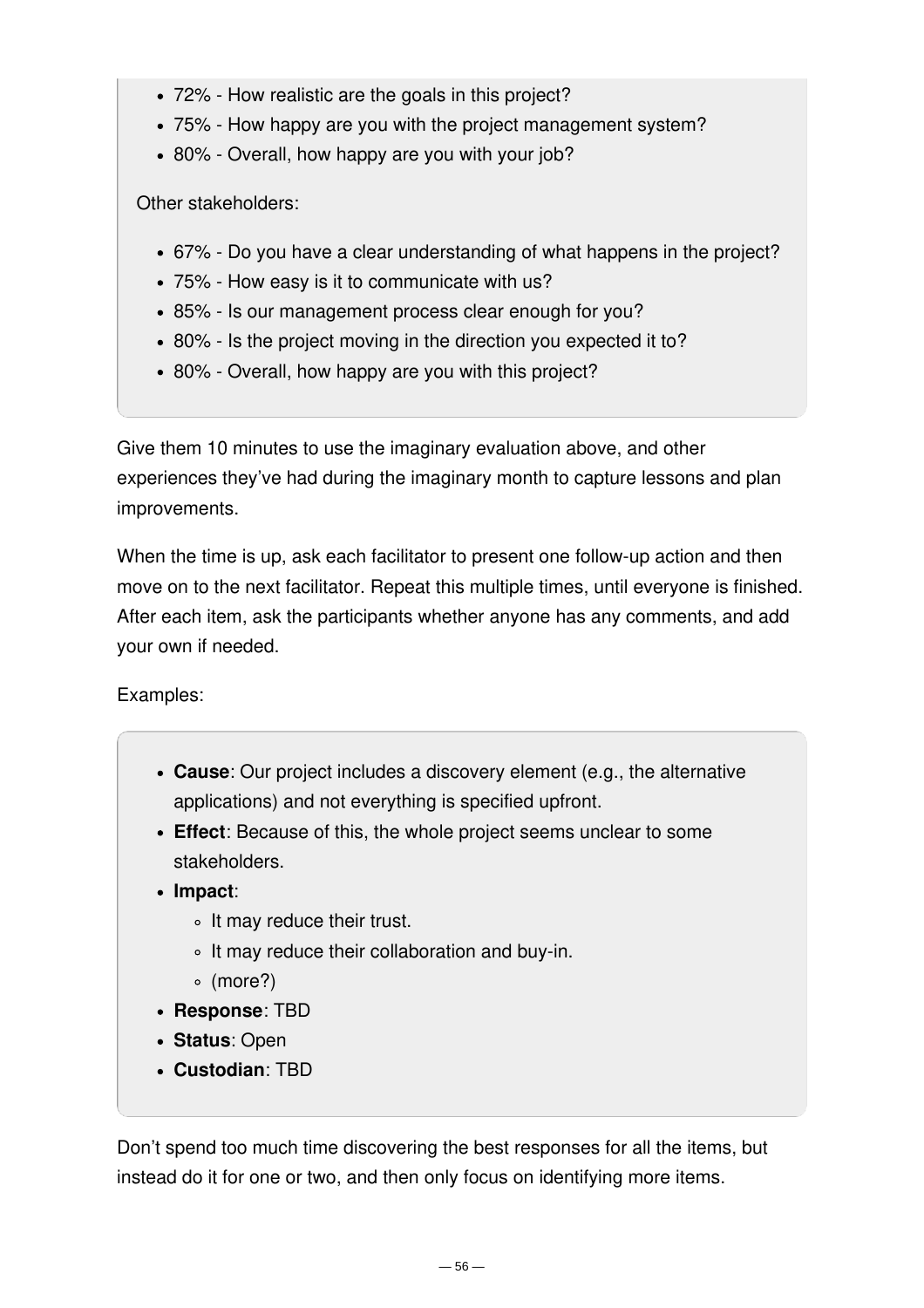#### <span id="page-56-0"></span>*10 to 15 minutes*

Explain the purpose of the activity and write it down on the board or main map.

Give them 5 minutes to compose the content of an email for this focused communication. When the time is up, ask each facilitator to read out their message. Give comments if necessary.

Example:

Hello everyone,

We're done with the first monthly cycle of the ArtoLibre@Artophile project.

During this month, the new physical servers are fully set up and ready for us to add virtual servers and services to them. The improvement of the IT network is in progress, but it's an incremental change and we already have a faster and more reliable network.

I'm looking forward to working with all of you on our next deliverables – See you soon in the next kick off meeting!

Regards, Project manager's signature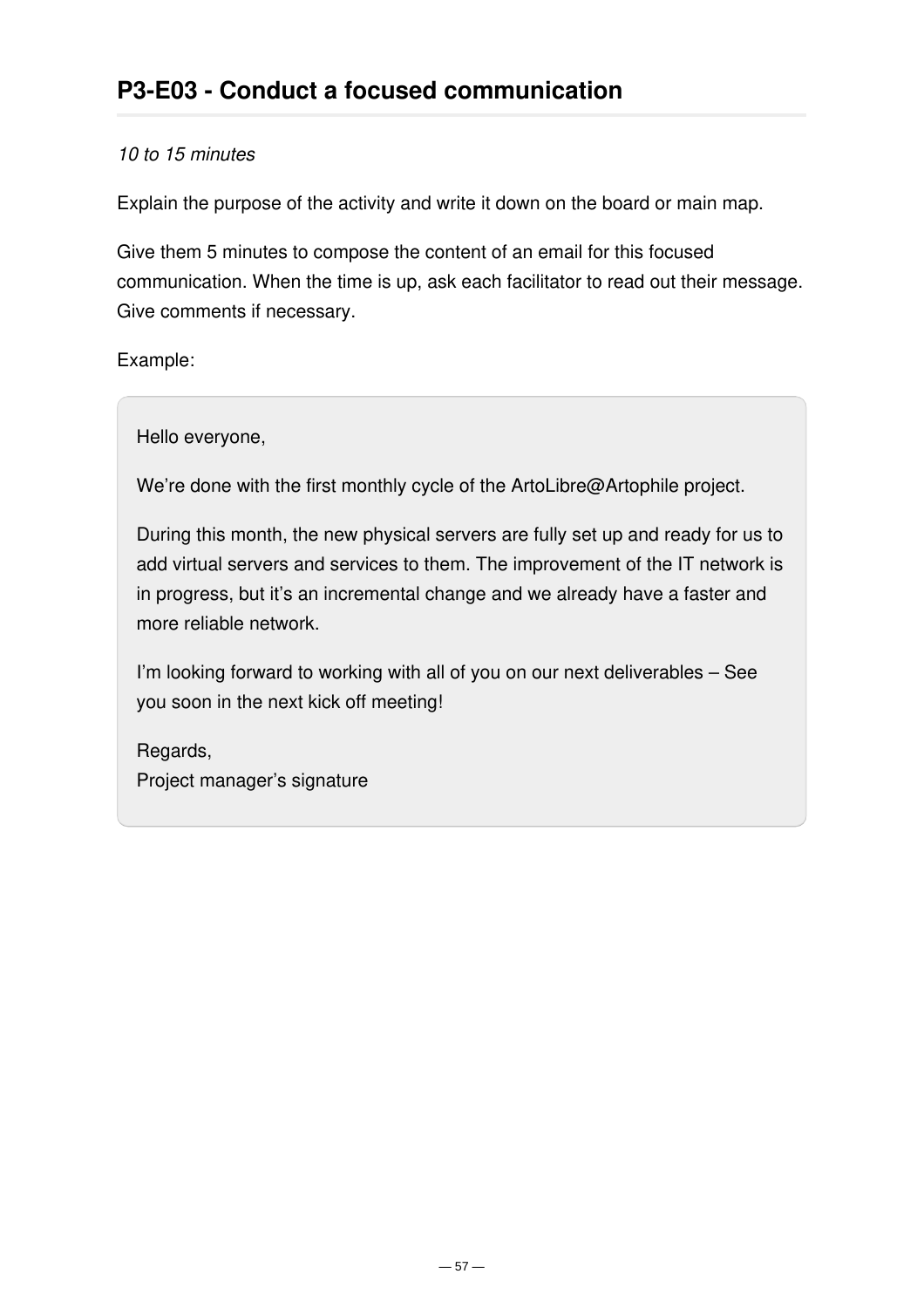# **Part 4**

#### *1 to 1.5 hours*

In this part, we assume that enough time has passed and the project is approaching its end – so we'll be focused on the project closing activities.

## **Activity discovery**

Start this part with a [discovery](file:///mnt/int2/websites/p3.express/hugo.p3.express/public/training/instructor-led-workshops/discover/) of the project closure activities. When done, proceed to the exercises.

# **Exercises**

After discovering the activities, go through them one at a time:

- F01 Hand over the product [\(exercise\)](#page-57-0)
- F02 Evaluate [stakeholder](#page-58-0) satisfaction (exercise)
- F03 Have the closing activity group [peer-reviewed](#page-59-0) (exercise)
- F04 Archive the project [documents](#page-59-1) (exercise)
- F05 [Celebrate!](#page-59-2) (exercise)
- F06 Conduct a focused [communication](#page-60-0) (exercise)

# **Conclusion**

Give them a quick overview of what has been done in Part 4 and remind them, once again, of the purpose of this activity group.

### <span id="page-57-0"></span>**P4-F01 - Hand over the product**

#### *10 to 20 minutes*

Explain the purpose of the activity and write it down on the board or main map.

Give them 5 minutes to work in groups and think about how they can hand over the product of ArtoLibre@Artopolis and about the risks and concerns involved in it.

When the time is up, ask each facilitator to present their ideas, then ask all the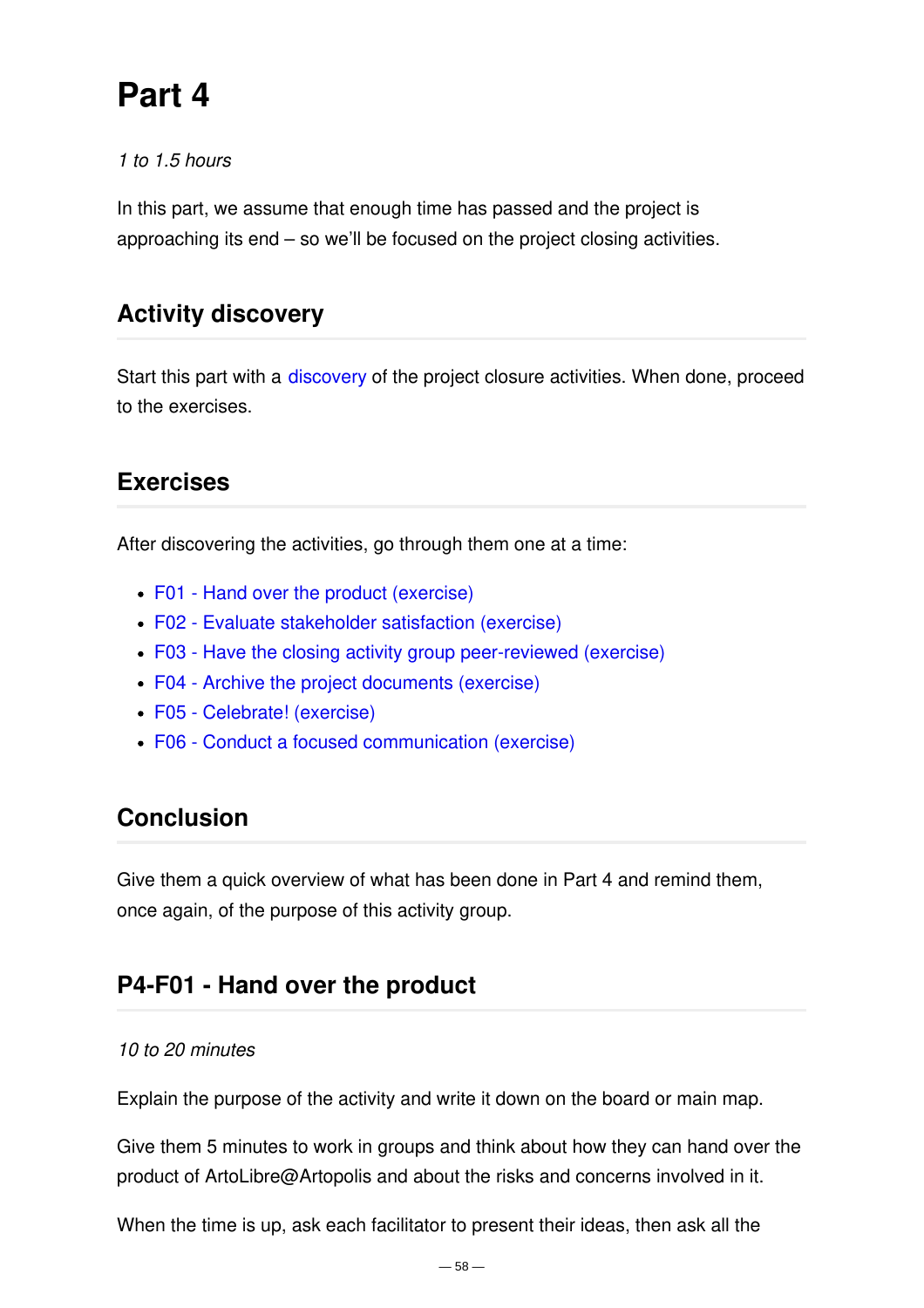participants to give comments and add yours if necessary.

In general, they need the internal or external customer to appoint someone to receive the product. During the hand over, all elements of the product will be reviewed and received. If there are any extra work or special maintenance concerns, they will discuss and document them.

Finally, the other person will officially accept the product.

Handovers are more serious in external projects, and especially when the product is physical. However, non-physical and internal projects still need a simple handover.

# <span id="page-58-0"></span>**P4-F02 - Evaluate stakeholder satisfaction**

#### *5 to 10 minutes*

Explain the purpose of the activity and write it down on the board or main map.

Give them the following imaginary results for the last evaluation:

Team members:

- 81% How easy is it to interact with other team members?
- 87% How easy is it to interact with the project management team?
- 77% Are your role and responsibilities clear enough?
- 81% Do you have a clear image of the project?
- 87% How realistic are the goals in this project?
- 91% How happy are you with the project management system?
- 90% Overall, how happy are you with your job?

Other stakeholders:

- 85% Do you have a clear understanding of what happens in the project?
- 95% How easy is it to communicate with us?
- 97% Is our management process clear enough for you?
- 85% Is the project moving in the direction you expected it to?
- 95% Overall, how happy are you with this project?

Without having a group exercise, ask them what they think they should do with this evaluation, and discuss their ideas.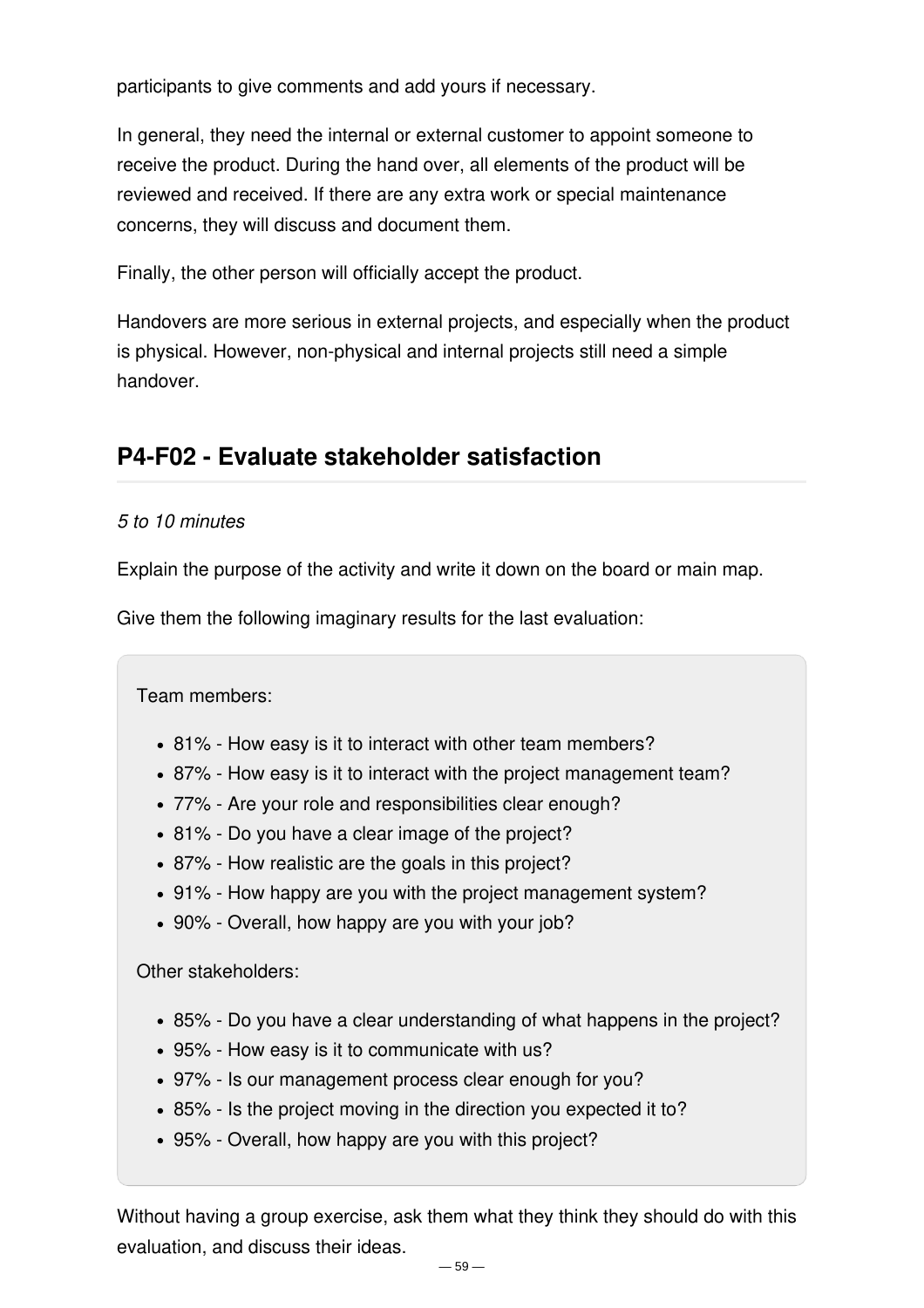Next, we need to store the results in the Health Register. Then, we can use this information to refine our Follow-Up Register when closing the remaining items.

### <span id="page-59-0"></span>**P4-F03 - Have the closing activity group peer-reviewed**

#### *5 to 10 minutes*

Explain the purpose of the activity and write it down on the board or main map.

It's difficult to have a hands-on exercise for handing over the product and evaluating stakeholder satisfaction. As a result, there's not much done in the simulated project to have a peer-review exercise. Instead of an exercise, you can have a short discussion about this concept and then move on to the next activity.

# <span id="page-59-1"></span>**P4-F04 - Archive the project documents**

#### *10 to 20 minutes*

Explain the purpose of the activity and write it down on the board or main map.

Give them 5 minutes to work in groups and think about how they should archive their documents, and about the risks and concerns involved in this process.

When the time is up, ask each facilitator to present their ideas, ask the others to give comments, and add your own if necessary.

Example:

Once I was made responsible for a new project. I realized that a similar project had been done a few years before, so, I decided to take a look at their documents and learn more about this type of project. I couldn't find all the documents, and even for those that I did find, I didn't know whether they were the latest version. I kept thinking how great it would be if there was a central place I could go to and get the latest version of all the documents.

# <span id="page-59-2"></span>**P4-F05 - Celebrate!**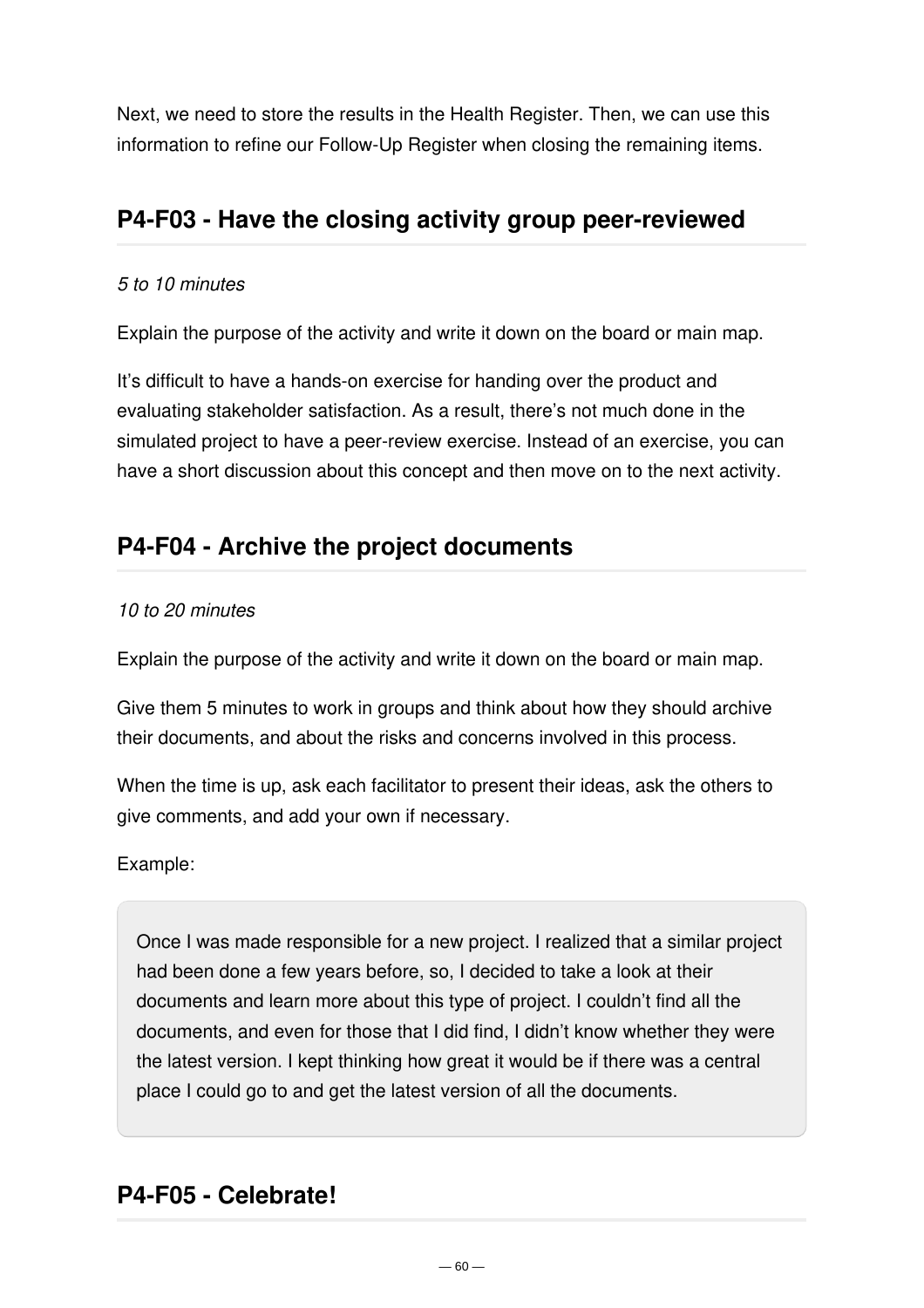#### *10 to 15 minutes*

Explain the purpose of the activity and write it down on the board or main map.

This activity may not be taken seriously enough in most projects, but it has a great positive impact on future projects. With this in mind, make sure it's not underestimated in the workshop either.

Give them 5 minutes to discuss it in groups, and come up with a great celebration idea. When the time is up, ask each facilitator to present their plan.

For example, since the project impacts the whole organization, they could have a celebration that includes the whole organization. They could take a whole day for it and celebrate it in the Artophile Center, with great food and drinks, and live music, and even invite one or two of the main maintainers of the libre applications they have implemented to give a short presentation and tell them about the history of those applications and the stories that come with them.

# <span id="page-60-0"></span>**P4-F06 - Conduct a focused communication**

#### *15 to 20 minutes*

Explain the purpose of the activity and write it down on the board or main map.

This focused communication is done by the sponsor instead of the project manager, so for the first time during this workshop, ask them to play the role of the sponsor.

Give them 5 minutes to work in groups and prepare the content of an email that the sponsor will send for this focused communication. When the time is up, ask each facilitator to read out the text.

Example:

#### Hello everyone,

Today, the ArtoLibre@Artophile project is officially closed. I appreciate all your efforts in every role inside and outside the project team; especially xxxxx who managed the project, xxxxx and others in the IT department who implemented the applications, and all the department representatives.

It's a natural human tendency to be afraid of change, and we're no exception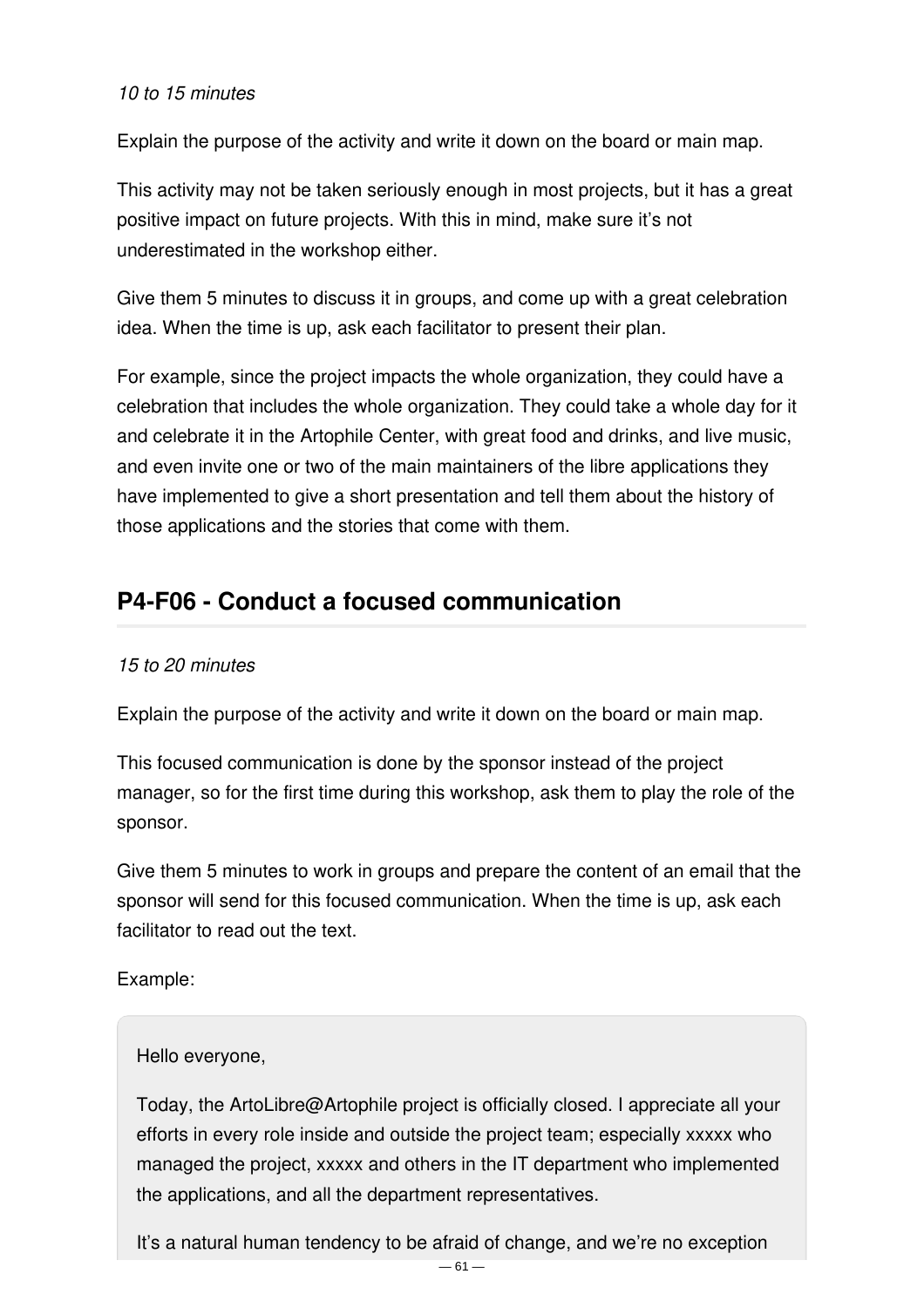to that. I hope all of your concerns have been addressed adequately during the project, but if you have any remaining concerns or worries, that's understandable – just make sure you talk to me or the IT department about it, and we'll try to find a solution. We may have a long transition period, but after that, we expect the new ecosystem to work much better than the old one.

Regards, Sponsor's signature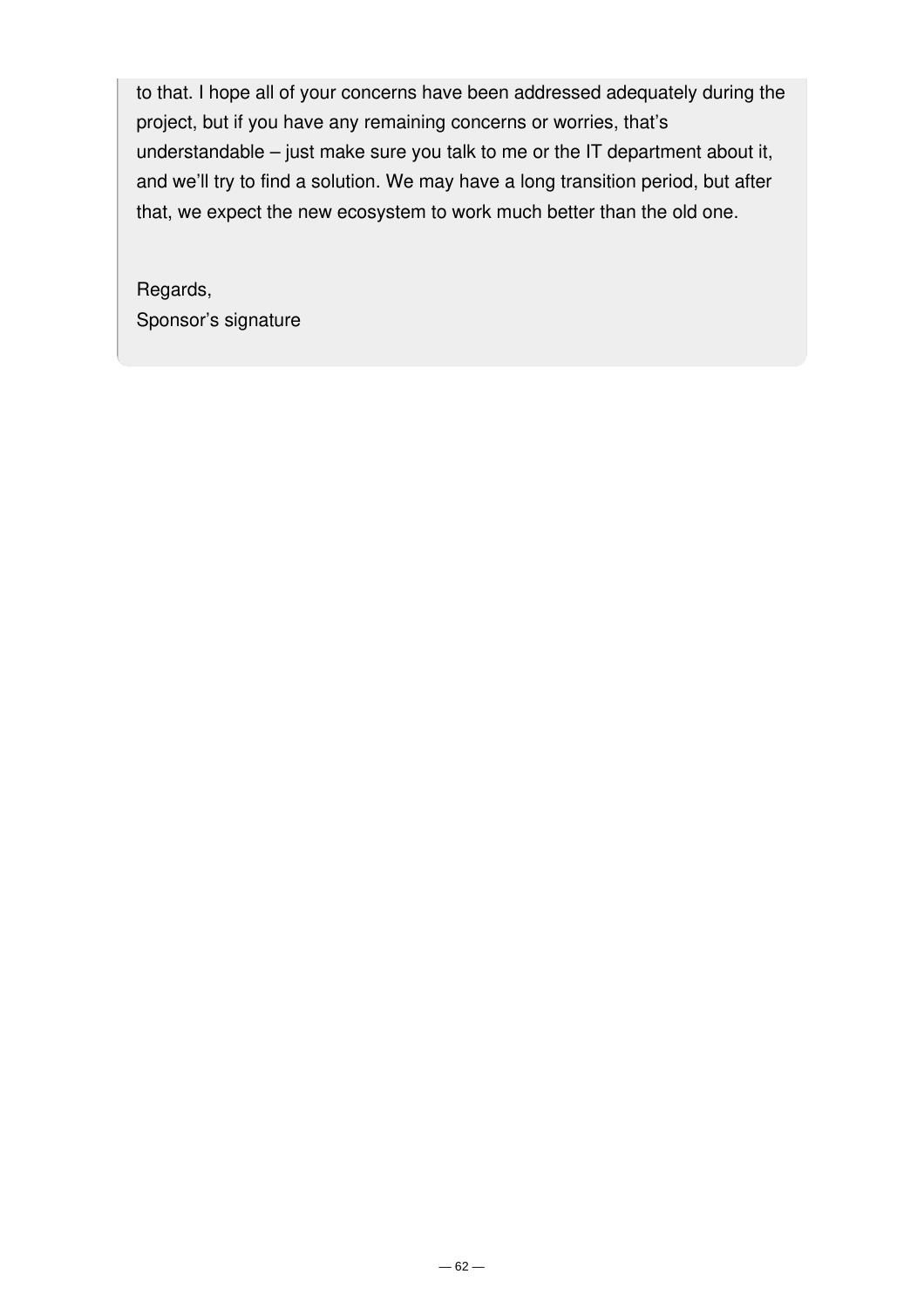# **Part 5**

#### *45 to 70 minutes*

This part is about the post-project cycle. We assume that enough time has passed since we closed the project, and we go through a couple of post-project cycles.

### **Activity discovery**

Start by [discovering](file:///mnt/int2/websites/p3.express/hugo.p3.express/public/training/instructor-led-workshops/discovery/) the post-project activities, then proceed to the exercises.

### **Exercises**

We'll assume that the same person who used to be the sponsor of the project is responsible for the post-project cycles after the project closure. The participants will now play this role.

Moreover, it takes a long time for a project like ArtoLibre@Artophile to realize its benefits. So, imagine that it's 2 years after the project closure.

After discovering the activities, go through each activity in this group and do the exercises:

- G01 Evaluate the benefits [\(exercise\)](#page-62-0)
- G02 Generate new ideas [\(exercise\)](#page-63-0)
- G03 Conduct a focused [communication](#page-64-0) (exercise)

# **Conclusion**

Give them a quick overview of what has been done in Part 5 and remind them, once again, of the purpose of this activity group.

### <span id="page-62-0"></span>**P5-G01 - Evaluate the benefits**

#### *20 to 25 minutes*

Explain the purpose of the activity and write it down on the board or main map.

Give them 10 minutes to work in groups and use their imaginations to measure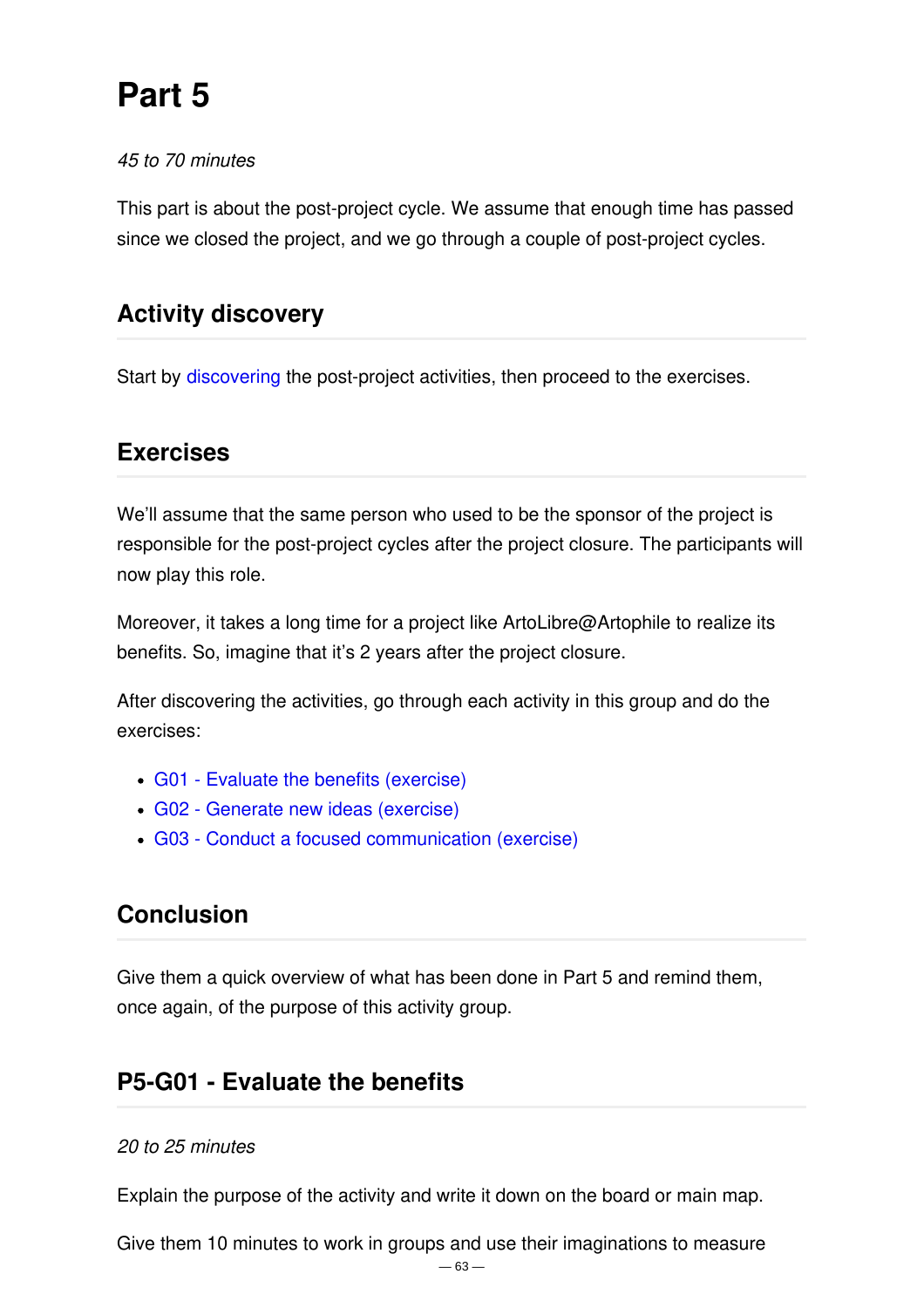benefits (and disbenefits).

When the time is up, ask each facilitator to present their imaginary measurements.

Example:

- More compatibility with the public sector: Seems to be easier to work with them than before.
- More security and privacy: Our score in the independent annual audit for security and privacy is currently 86%, whereas it used to be 72% before the project.
- Less software lock-in: We're truly not locked in to certain applications; we decided to change our email client and vector image editor applications, and the switching was seamless.
- More environmentally friendly: We've had to replace much fewer devices in the new ecosystem compared to before, which is good for the environment.
- Less expense:
	- We've had a 28 Artopool cost reduction in license costs during the last 6-month period.
	- Our old computers, which used to be considered at the end of their lives, have suddenly become fast and performant! Replacing them would have cost us about 70 Artopools.
- Impact on performance:
	- The performance of our architects, which initially decreased by about 30% because of switching into a new application, is now almost back to normal.
	- The performance of our admin staff, which was initially decreased by about 40%, is now recovered and is even 15% higher than before.
	- The graphic designers are still not fully happy with Gimp and prefer to use Photoshop.
- Recruitment: When hiring new people, we can't expect them to be familiar with our applications, and therefore, any new hires need a longer training period.

# <span id="page-63-0"></span>**P5-G02 - Generate new ideas**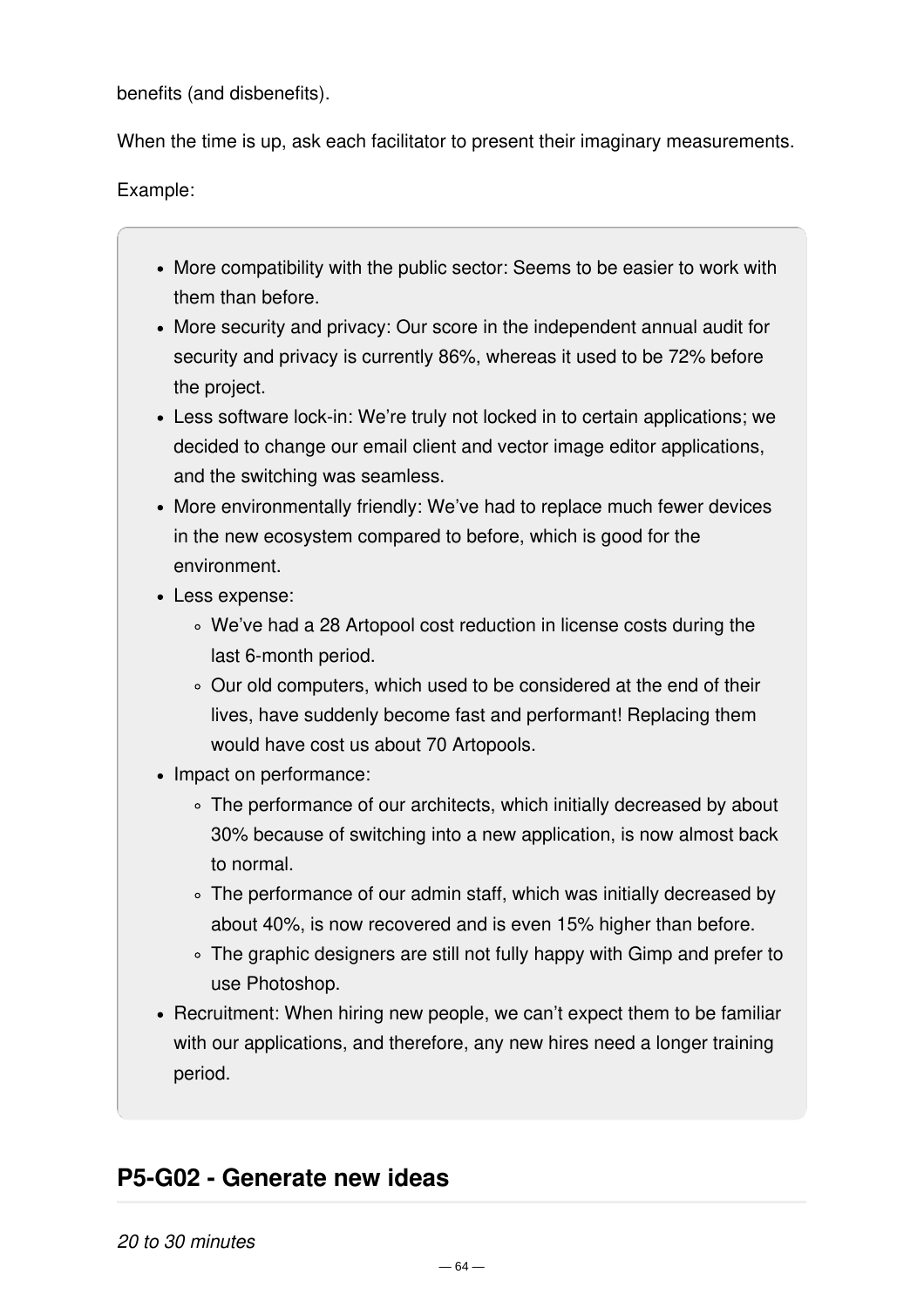Explain the purpose of the activity and write it down on the board or main map.

Give each team 10 minutes to generate improvement ideas based on their own imaginary evaluation in the previous activity. Encourage them to think big; after all, they are playing the role of an executive in the company!

When the time is up, ask each facilitator to present their ideas.

Example:

- There's a conference about sustainable development coming up. Maybe we can give a presentation there and explain our transition and the way it has helped create a more sustainable environment for us. Doing this will help improve our reputation, and it may generate more leads for us.
- The national police have invited all architecture firms to a bid for their new project. One of their evaluation criteria is the security of internal processes and software. We already have a great score (86%), and if we can increase it to 90%, we would have a great chance of winning the project without lowering our price. Let's initiate a small project aimed at reaching a security and privacy score of 90%!
- The main problem graphic designers have with Gimp (compared to Photoshop) is that Gimp doesn't have non-destructive adjustment layers. We can join forces with Artoaudit and Artobuilders and sponsor the Gimp team and support them financially to add the feature in their next release; it will cost each of us 70 Artopools to do so, and it will probably take them about 6 months to add the feature.
- Pass on part of the cost reductions to the staff, as a bonus, to create a more positive impression of the project.

# <span id="page-64-0"></span>**P5-G03 - Conduct a focused communication**

#### *10 to 15 minutes*

Explain the purpose of the activity and write it down on the board or main map.

Give them 5 minutes to work in groups and prepare the content of an email they would send for the focused communication.

When the time is up, ask each facilitator to read out their text.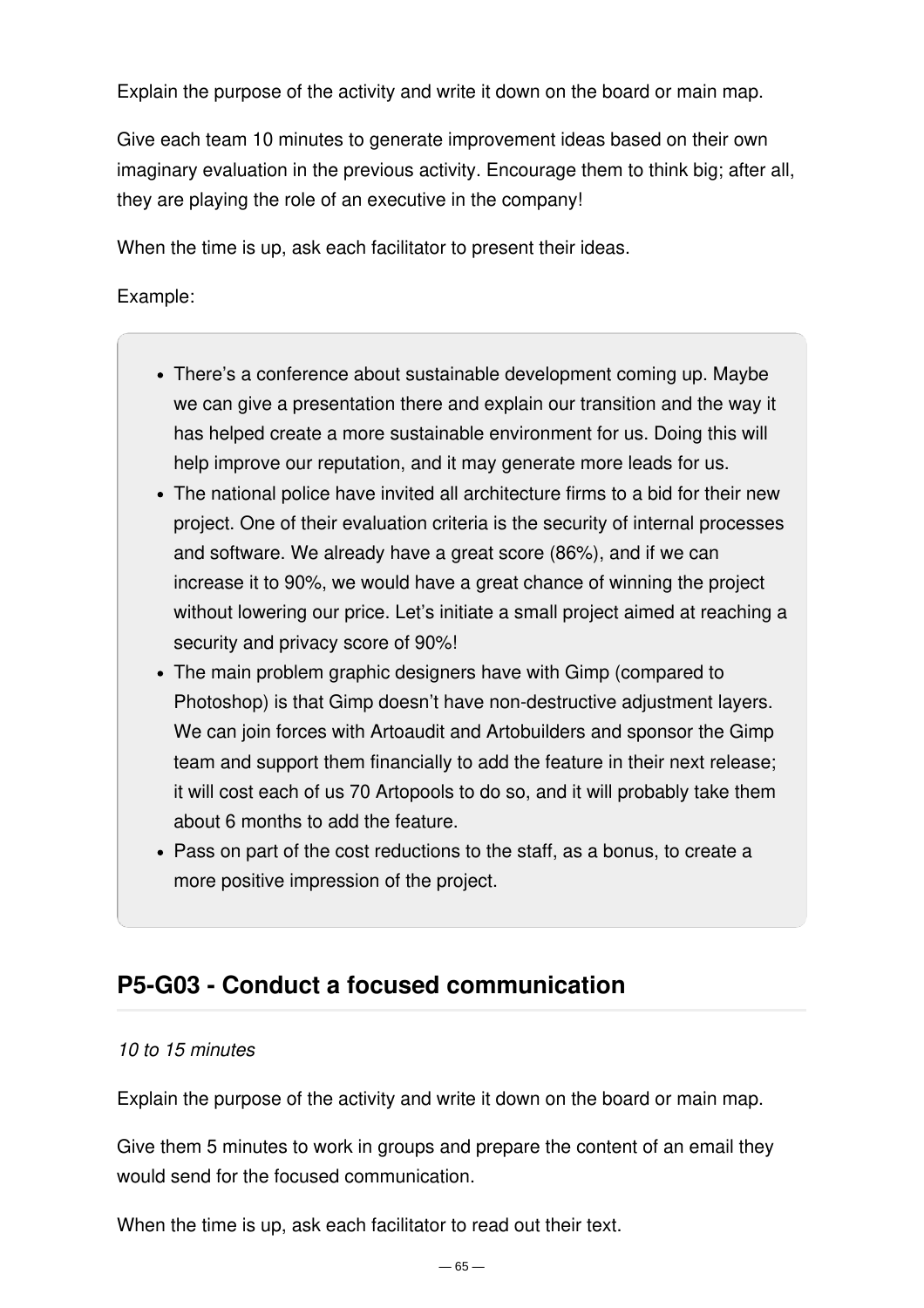Example:

Hello everyone,

Since the completion of the ArtoLibre@Artophile project, we've had an expected decrease in performance because we needed time to get used to the new applications. Fortunately, most of that is recovered, and some departments even have a higher performance than before. However, some departments have not fully recovered yet, and we're looking for solutions to that.

Artophile is now a lot more sustainable and environment friendly because we don't have to replace our computers and other devices as frequently as we did before. This, along with the reduction in license fees, has been a significant cost saving for the company, and we're going to spend that money on two things:

- We, along with Artoaudit and Artobuilders, are going to sponsor the Gimp project to add non-destructive adjustment layers to their image editing application, as it's a key feature we need to use in Artophile. That would made it much easier for our graphic designers.
- The rest of the money will be paid to all employees as a bonus :)

So, that's it about ArtoLibre@Artophile for now. Don't forget to contact me or the IT department if you have any concerns about the new ecosystem.

Regards, Sponsor's signature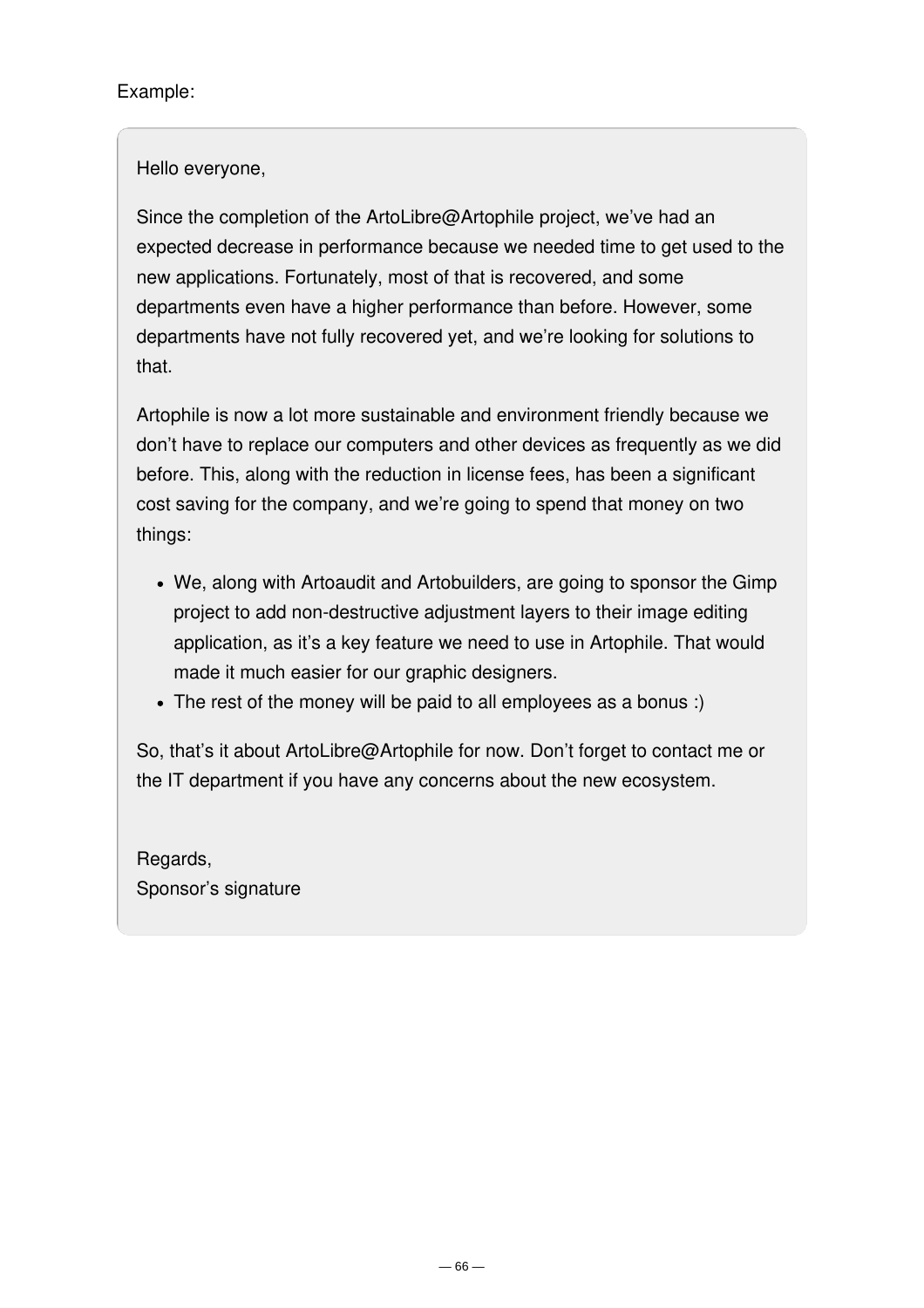# **Part 6**

*20 to 30 minutes*

This part is about concluding and closing the workshop.

# **Learning more**

The participants have a good understanding of how they can use P3.express at this point. However, this understanding can be deepened and sustained by recommending that they do the following two things:

- 1. **Read the manual**: After taking your workshop, reading the manual will be easier and more fruitful for the participants. It's also a good review of what you did in the workshop, and a reference they can use later on.
- 2. **Take the Artophile Center project simulation** : The Artophile Center project simulation (eLearning course) is another opportunity they have for practicing what they've learned in the workshop.

# **Teaching**

Teaching is learning. Maybe you can suggest they teach P3.express to their colleagues. Besides helping the participants to learn more from teaching, it also makes it easier for them to use P3.express in their projects when more people are familiar with it.

Let them know that teaching is not limited to comprehensive programs like the one you've delivered, but it can even be a short seminar – one that they can comfortably give after finishing your workshop.

# **P3.express rights**

Point out the Creative Commons license of P3.express and explain the nearly unlimited rights it gives to the users:

- They can write a book about it and publish it without having to ask for permission and without having to pay a license fee.
- They can create a project management system based on P3.express (e.g., ArtophileExpress) and sell it without having to ask for permission or having to